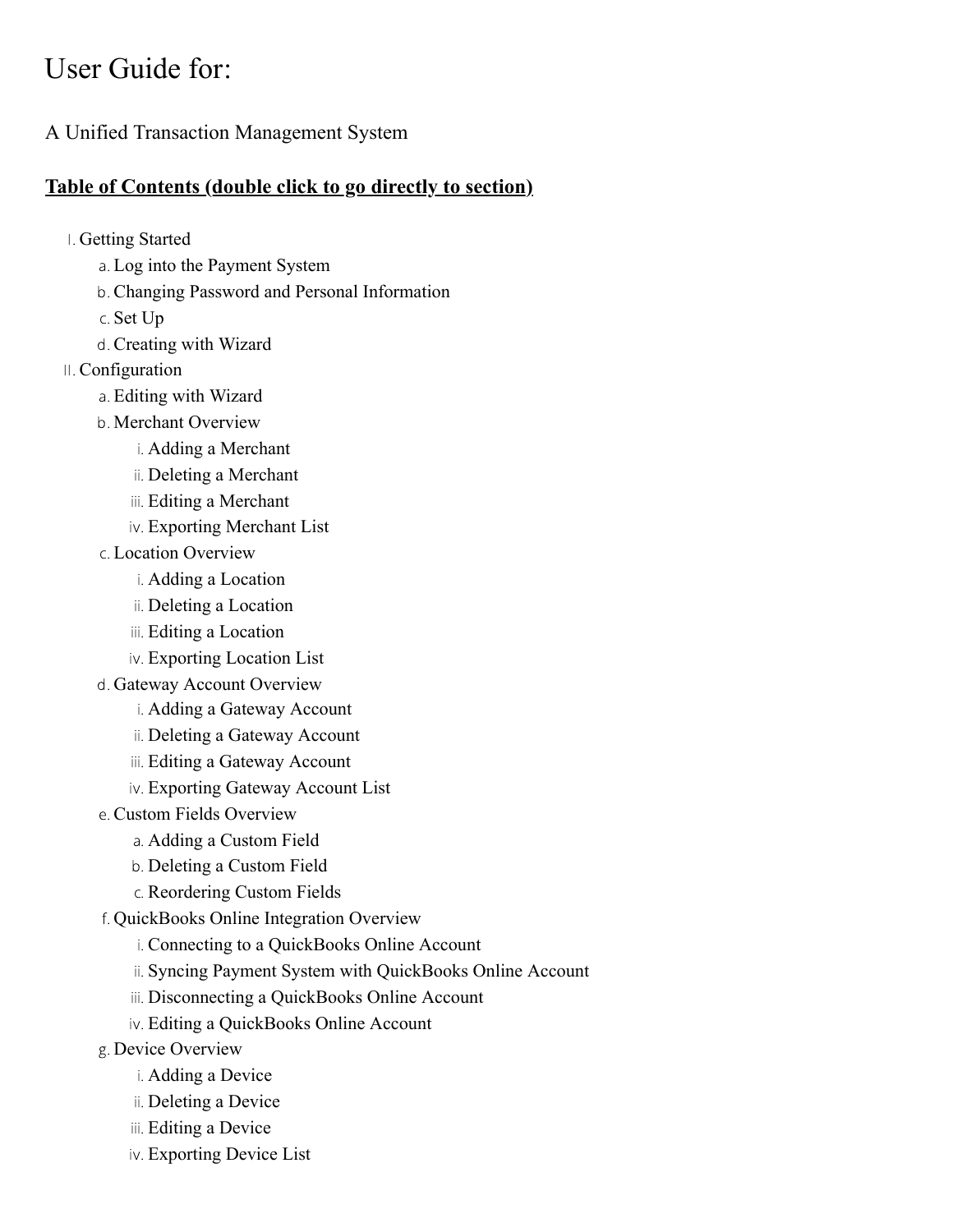h. [Users Overview](#page-17-3)

i. [Adding a User](#page-17-4)

ii. [Deleting a User](#page-18-0)

iii. [Editing a User](#page-18-1)

iv. [Deactivating a User](#page-19-0)

v. [Exporting User list](#page-19-1)

i. [Roles Overview](#page-19-2)

i. [Adding a Role](#page-19-3)

ii. [Deleting a Role](#page-20-0)

iii. [Editing a Role](#page-20-1)

iv. [Exporting Role List](#page-20-2)

j. [Email Templates](#page-20-3)

III. [Processing Transactions](#page-21-0)

a. [Virtual Terminal Overview](#page-21-1)

i. [Virtual Terminal Credit Card Transaction](#page-21-2)

ii. [Virtual Terminal Pre-Authorization Credit Card Transaction](#page-23-0)

iii. [Virtual Terminal Swiped Card Transaction](#page-24-0)

iv. [Virtual Terminal ACH Transaction](#page-24-1)

v. [Virtual Terminal Cash or Check Transaction](#page-25-0)

b. [Invoicing/Hosted Payment Page Overview](#page-26-0)

i. [Hosted Payment Page](#page-27-0)

ii. Adding Invoice

iii. Adding Pre-Authorization Invoice

iv. Deleting Invoice

v. Editing [an Invoice](#page-30-0)

vi. [Deactivating](#page-31-0) Invoice

vii. [Activating Invoice](#page-31-1)

viii. [Reviewing Invoice](#page-32-0)

ix. [Exporting Invoice List](#page-32-1)

c. [Card Vault Overview](#page-32-2)

i. [Card Vault Transaction Processing](#page-32-3)

ii. [Card Vault Search](#page-33-0)

iii. [Card Vault Export](#page-33-1)

d. [Recurring Billing Overview](#page-33-2)

1. [Adding Recurring Billing Method 1](#page-33-3)

2. [Adding Recurring Billing Method 2](#page-34-0)

3. Deleting a [Recurring Billing](#page-35-0)

4. [Editing Recurring Billing](#page-35-1)

5. [Reviewing Recurring Billing](#page-35-2)

6. Reviewing Recurring Billing - Calendar View

e. [Products & Services Overview](#page-36-0)

i. Adding Products & Services

ii. [Deleting Products & Services](#page-36-1)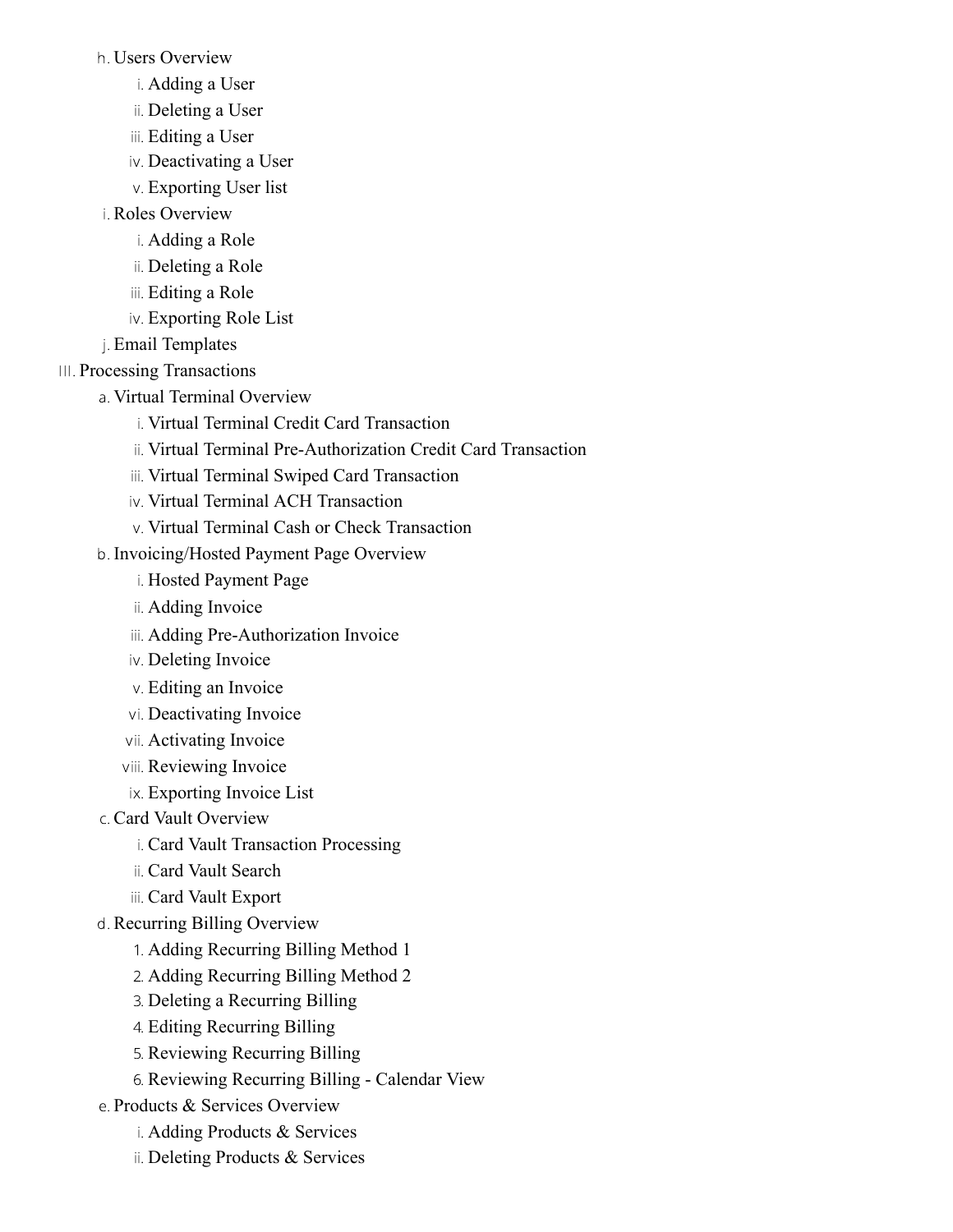iii. [Editing Products & Services](#page-36-2)

iv. Exporting [Products & Services](#page-37-0)

f. [Customers Overview](#page-37-1)

i. Adding a Customer

ii. Deleting Customers

iii. Editing a Customer

iv. [Validate Payment for Customers](#page-38-0)

v. [Customers Search](#page-38-1)

vi. Exporting Customer List

vii. [Process Transaction from Customers List](#page-38-2)

IV. [Reporting](#page-39-0)

a. [Transactions List Overview](#page-39-1)

i. [Transaction List Advanced Search](#page-39-2)

ii. [Transaction Details](#page-40-0)

iii. [Transaction Widget Configuration](#page-40-1)

iv. [Transaction Column Configuration](#page-40-2)

v. Sort Transactions

vi. [Exporting Transaction List](#page-41-0)

b. [Void/Refund Overview](#page-41-1)

i. [Voiding Transactions – Method 1](#page-41-2)

ii. [Voiding Transactions – Method 2](#page-42-0)

iii. [Voiding Duplicate Transactions – Method 1](#page-42-1)

iv. [Voiding Duplicate Transactions – Method 2](#page-42-2)

v. [Refunding Transactions – Method 1](#page-42-3)

vi. [Refunding Transactions – Method 2](#page-43-0)

vii. [Refunding Duplicate Transactions – Method 1](#page-43-1)

viii. [Refunding Duplicate Transactions – Method 2](#page-43-2)

ix. [Resend a copy of a Transaction](#page-44-0)

V. [Miscellaneous](#page-44-1)

a. [API Keys](#page-44-2)

b. [API Documentation](#page-44-3)

c. [Create a Support Ticket](#page-45-0)

d. [Smart Routing](#page-45-1)

e. [Surcharging](#page-45-2)

f. [Fraud Tools](#page-45-3)

VI. [White Label](#page-46-0)

a. [Email Receipts](#page-46-1)

b. [Support Ticket Email](#page-46-2)

i. [Setting the Support Ticket e-mail settings at Merchant Level](#page-46-3)

ii. [Setting the Support Ticket e-mail settings at Location Level](#page-46-4)

c. [Setting the Color Theme](#page-46-5)

d. [Setting the Logo](#page-47-0)

e. [URL Login](#page-47-1)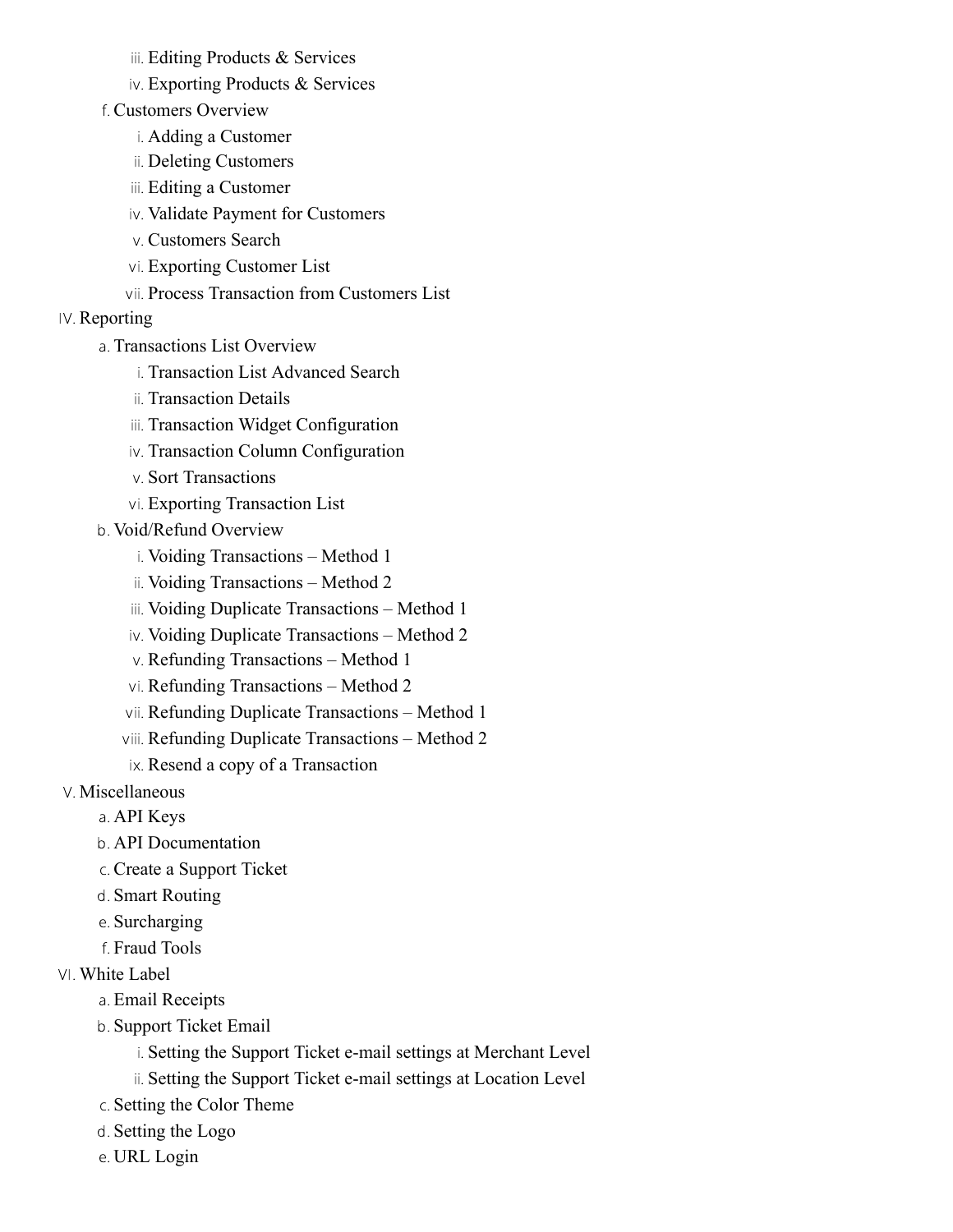# <span id="page-3-0"></span>Getting Started

The Payment System is an easy to use unified payments platform used for accepting and managing credit cards, ACH cash, and check transactions. The Payment System connects to virtually every credit card processor and turbocharges standard payment gateways with powerful features like invoicing, easy to integrate APIs, custom field creation, accounting plugins, multi-location consolidation, and automated level 2 data population.

## <span id="page-3-1"></span>Log into the Payment System

You can log in to the Payment System from any computer or browser with full management capabilities over the web.

- 1. Log in to your account**.**
- 2. Enter the Username and Password that your support agent provided you.
- 3. After you log in, we will direct you to our landing page where you can navigate the Payment System.

## <span id="page-3-2"></span>Changing Password and Personal Information

After logging in to the Payment System for the first time, you should update your Password.

- 1. Click the avatar button in the upper right corner.
- 2. Click My Account from the drop-down menu.
- 3. Update your Password by entering it twice in the form fields shown.
- 4. You can also change your personal information, email address, and Username.
- 5. Click Save to continue.

## <span id="page-3-3"></span>Set Up

Before you can begin processing transactions, you must create at a minimum a Merchant, at least one Location, a Gateway Account, a Device, and at least one User. The sequence is as follows:

- 1. Create a Merchant See Merchant Overview.
- 2. Create a Location and assign it to the Merchant See Location Overview.
- 3. Create a Gateway Account under Location.
- 4. Create a Device and assign it to a Location –See Device Overview.
- 5. Create a User and assign it to at least one Location See User Overview.

## <span id="page-3-4"></span>Creating with Wizard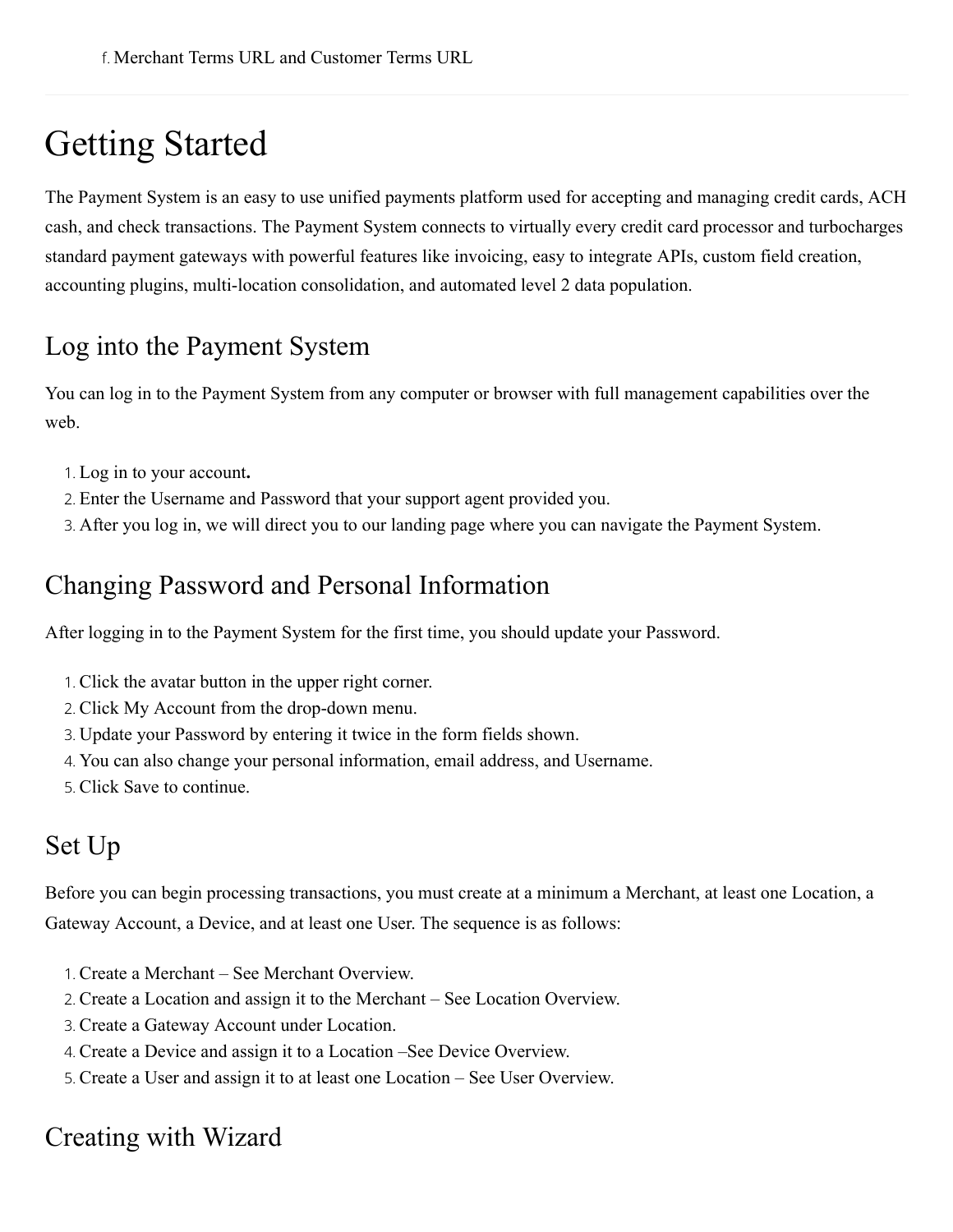The Payment System provides a Wizard that makes creating your account very simple and quick to do. To access the Wizard from the sign-in page, click the Register button. You can also access Wizard from the left menu once you have logged into the Payment System.

#### 1. **Tab 1 – Merchant**

- a. Enter the requested data fields.
- b. You can ignore Minority Code, Tax (%), and Tax Exempt Identifier fields if you are not sure what to enter. For further information on these fields see the Add Merchant section below.
- c. Click the Next button.

#### 2. **Tab 2 – User**

- a. Create your User credentials by entering the data fields.
- b. Click the Next button.
- c. The Payment System will send a confirmation code to your cell phone and then prompt you to enter the activation code.
- d. Enter the activation code.

#### 3. **Tab 3 Part 1 – Location Identification**

- a. Click Add button.
- b. Enter a Name for the Location.
- c. Enter an API Key that you create for the Location or click the Generate button to have the Payment System create one. You can press the X button to clear the API key and start over.
- d. Click the Next button.

#### 4. **Tab 3 Part 2 – Location Address**

- a. Enter Location Address and other requested fields of data. To copy your Merchant address, click the Same as Merchant address button.
- b. Click the Next button.

#### 5. **Tab 3 Part 3 – Location Other info**

- a. In the BCC Receivers field, enter any email addresses you want to receive bcc notice when you email a customer invoice out. To enter more than one email address, separate the addresses by a comma.
- b. In the Sender display name field, enter the name you want on the email notification that goes to your customers.
- c. Click the IP Restriction radio button to turn it on. When checked, Users will only be able to access the Payment System from preset IP Addresses listed in the IP Addresses box.
- d. If IP Restriction Checkbox is checked, enter the IP Addresses of the hosts that you want to allow to access the Payment System. To enter more than one IP Address, separate them by a semicolon (;).
- e. You can ignore Tax Id, Minority Code, Tax (%), and Tax Exempt Identifier fields if you are not sure what to enter. For further information on these fields see the Add Merchant section below.
- f. Click Next.

#### 6. **Tab 3 Part 4 – Location Gateway Account**

- a. Type: The gateway provider you want to use with the Payment System. Click the drop-down window, to select the gateway provider.
- b. Turn on the Default Credentials to set up a test account for the selected gateway.
- c. Otherwise, fill in the Gateway Configuration fields of data.
- d. Username: The Username associated with the Gateway Account.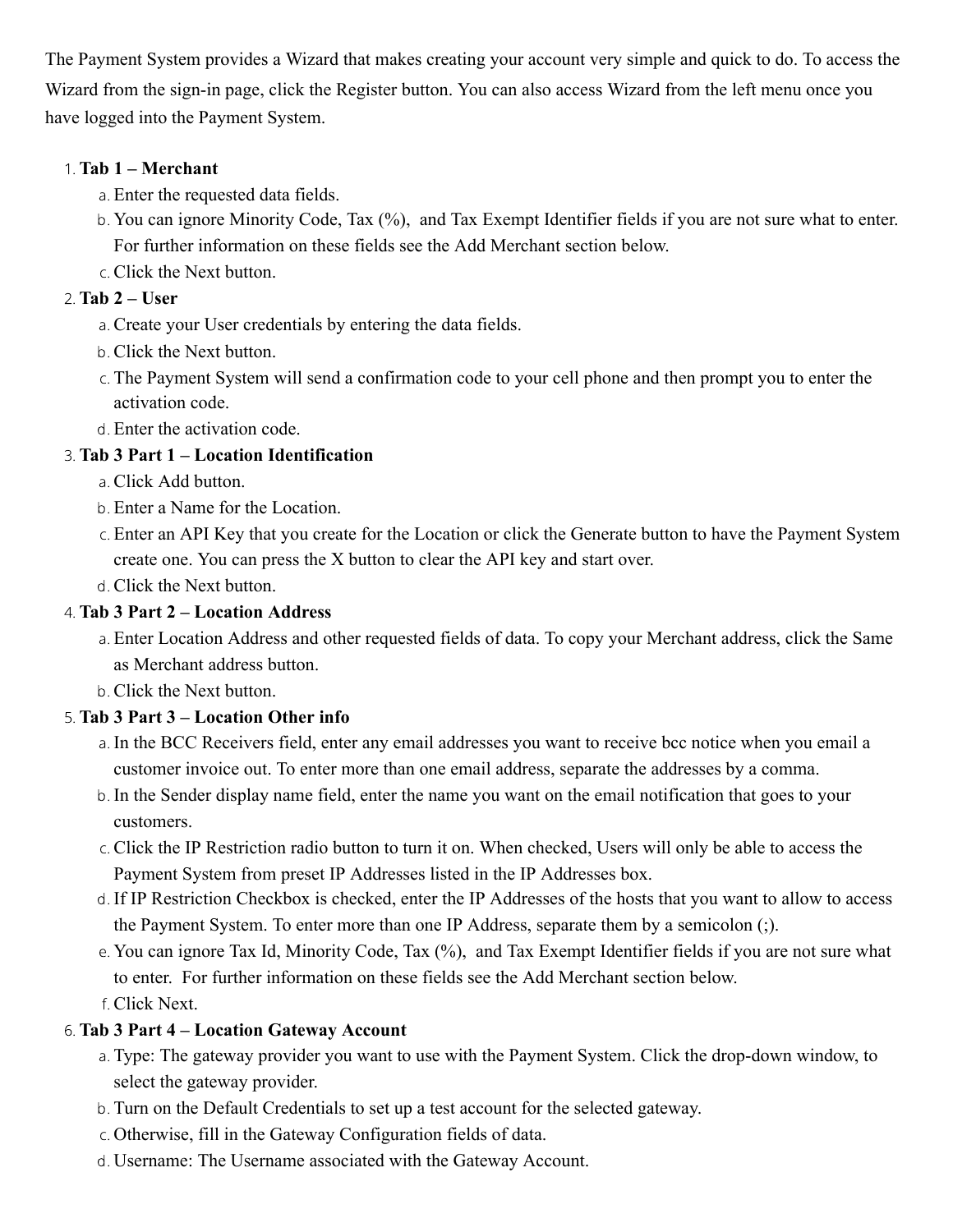e. Password: The Password associated with Username. Please note your Password must contain at least

- i. 8 characters
- ii. 1 number
- iii. 1 lower case character
- iv. 1 capital letter
- v. 1 special character
- f. Description: You can use this text field to label/name the Gateway Account.
- g. Additional Info: Some gateways have a merchant key or other information that is required to process transactions.
- h. Test Mode: Check this box if you want to run test transactions with this account and not live transactions.
- i. Default Gateway: Check this box to make this Gateway Account the default account you use to process.
- j. Activate Surcharging: **If you are interested in turning on surcharging, please create a support ticket and we will reach out to discuss the guidelines and procedures to get started.**
- k. ACH: If your Gateway Account is set up for ACH transactions, click the radio button to turn it on.
- l. Click Add
- m. Click Save Location to move on to **Tab 4 or** Click Add to go back to **Tab 3 Part 1** and create a new Location.

n. Click Next.

#### 7. **Tab 4 – Roles**

- a. Click Add to create a level of permissions to tie to a Subuser or click Next to skip to **Tab 5 Subusers**. The Payment System prepopulates three different Roles to select from:
	- i. Local Administrator
	- ii. Manager
	- iii. Accounting
- b. If you clicked Add, enter the requested fields of data:
	- i. **Name:** How you want to identify the Role.
	- ii. **Rank:** Every User has the ability to see any User with a higher Rank number.
	- iii. **Locations:** Represents the Locations you want the Role to be able to access.
	- iv. **Permissions**: these determine what a Role is capable of doing. Options include but are not limited to:
		- Ability to view the Card Vault
		- Ability to edit Merchants
		- Ability to access the virtual terminal

c. Click Next.

#### 8. **Tab 5 – Subusers/Roles**

- a. Click Add to create a Subuser or Submit to finish creating your Merchant.
- b. If you clicked Add, fill in the fields of data.
	- i. **Username:** Username will be how your Subuser logs in.
	- ii. **Password:** The Subuser uses the Password to log in to the Payment System. Once the Subuser has logged in, they can change their Password. The Subuser Password must contain at least
		- 1 special character
		- 1 capital letter
		- 1 lower case character
		- 1 number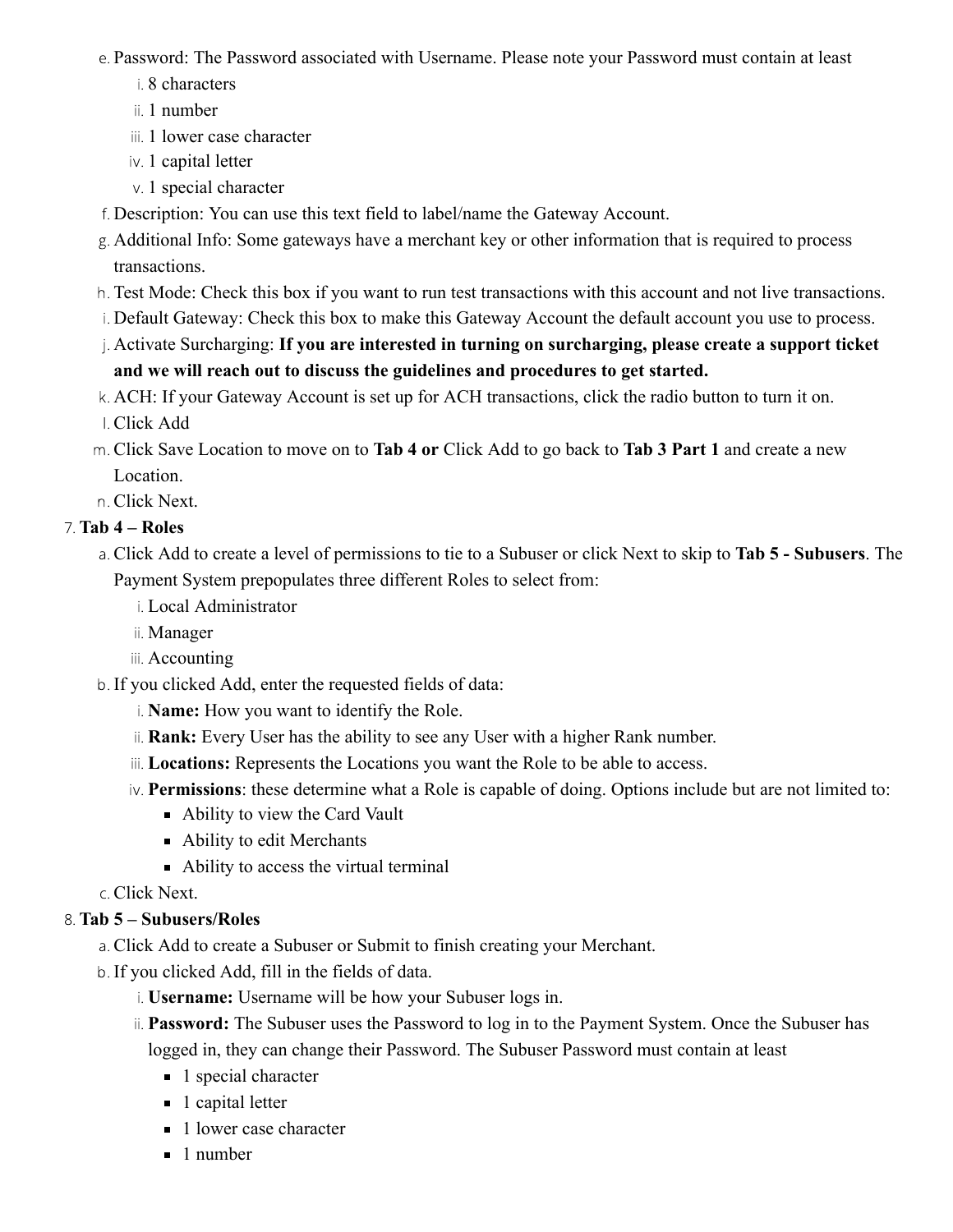- $\blacksquare$  8 characters
- iii. **Locations**: Represents the location you want the Subuser to be able to access.
- iv. **Role**: Represents the permission levels you want to assign the Subuser.
- c. Click Add to create another Subuser or Submit to finish creating your Merchant.

# <span id="page-6-0"></span>Configuration

# <span id="page-6-1"></span>Editing with Wizard

Not only can you create your account with the Wizard, but you can also use it to edit some of your information. To get started, click Wizard from the left menu. Then click Modify to edit an existing Merchant. If you have more than one Merchant, click the drop-down window to select the Merchant you want to edit.

#### 1. **Tab 1 – Merchant**

- a. You can edit all the fields of data except the Merchant name. To do that, refer to the "Editing a Merchant" documentation located under the Configuration section.
- b. Click the Next button.

#### 2. **Tab 2 – User**

- a. Edit any fields of data you wish to edit.
- b. Click the Next button.

#### 3. **Tab 3 Part 1 – Location Identification**

- a. Click the Location you want to edit.
- b. You can edit all the fields of data except the Location name. To do that refer to the "Editing a Location" documentation located under the Configuration section.
- c. Click the Next button.

#### 4. **Tab 3 Part 2 – Location Address**

- a. Edit any fields of data you wish to edit.
- b. Click the Next button.

#### 5. **Tab 3 Part 3 – Location Other info**

- a. You can edit all the fields of data except Sender Address. This is always pre-set unless you have set up a white label of the Payment System. Refer to the White Label documentation for more details.
- b. Click Next.

#### 6. **Tab 3 Part 4 – Location Gateway Account**

- a. Click the row of the Gateway Account you want to edit.
- b. You can edit all the fields of data except the Type field.
- c. You can delete the Gateway Account by clicking the Delete button.
- d. Click Save Location.
- e. Click Next.

#### 7. **Tab 4 – Roles**

a. You cannot edit a Role from the Wizard. To do so, refer to the "Edit Role" documentation under the Configuration section.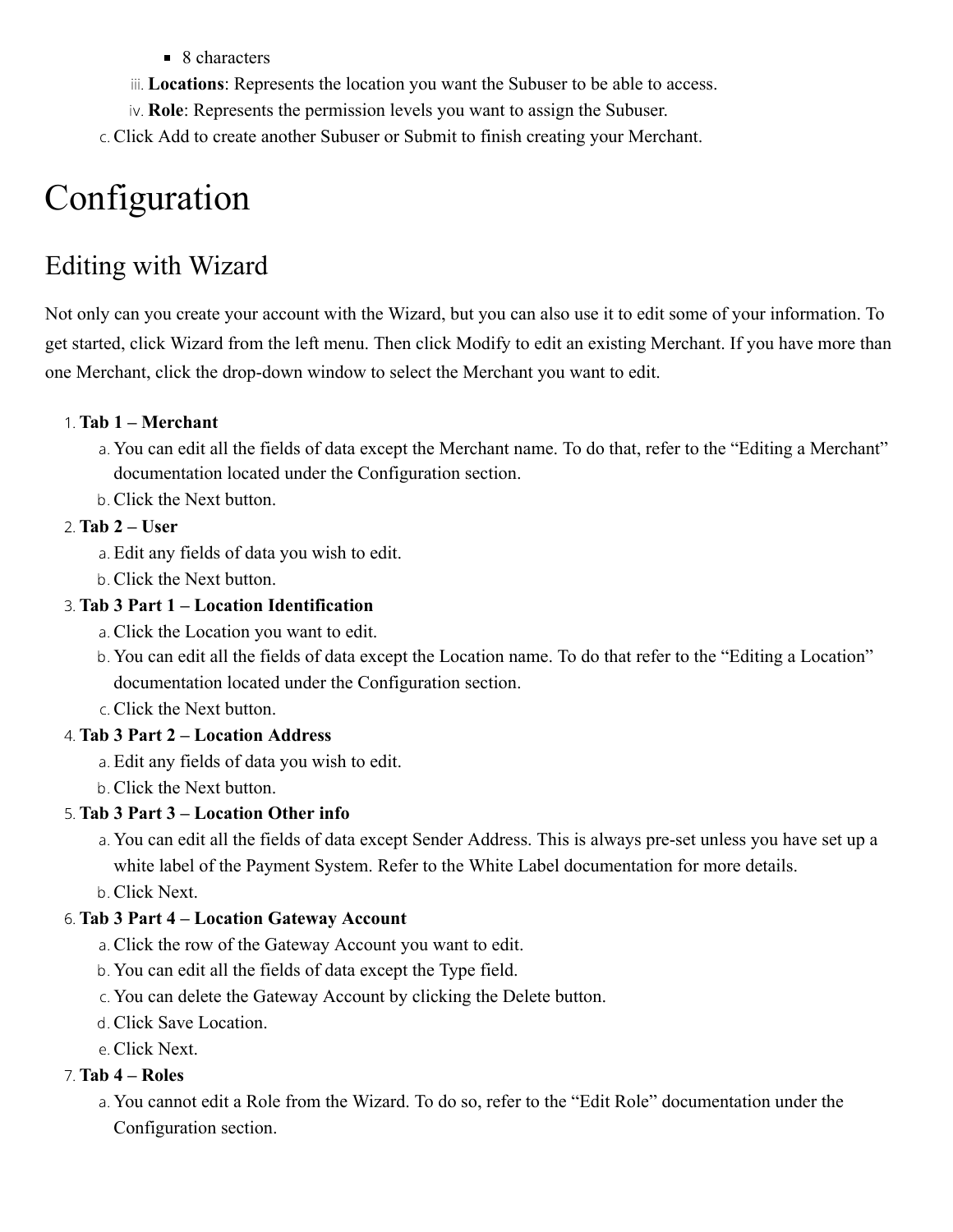- b. You can delete a Role by checking the box next to the Role or Roles you want to be followed by clicking the Delete button.
- c. Click Next.

#### 8. **Tab 5 – Subusers/Roles**

- a. Click the Subuser you want to edit.
- b. You can edit all the fields of data except Subuser name. To do so, refer to the "Editing a User" documentation under the Configuration section.
- c. Click Save.
- d. Click Submit to finish editing.

# <span id="page-7-0"></span>Merchant Overview

#### <span id="page-7-1"></span>Adding a Merchant

- 1. Click Configuration from the left menu.
- 2. Click Manage Merchants from the drop-down menu.
- 3. Click the Add button in the upper left corner.
- 4. Fill out the different Merchant fields (Company Name, Phone Number, Business Email, and Address).
	- a. **Customer Terms URL:** Optionally, you can enter a URL that your customers can see on the payment page when they click on the terms and conditions link. We follow the European standard (GDPR) for privacy and data requirements. If you leave this blank, we will provide standard language. Refer to the White Label documentation for further instructions. You can also set the Customer Terms URL on a Location basis. Refer to the Location Overview section for further instructions.
	- b. **Merchant Terms URL**: Optionally, you can enter a URL to replace the Systems Terms and Service and Privacy that Users can access on the login page and under Info  $\&$  Support. We follow the European standard (GDPR) for privacy and data requirements. If you leave this blank, we will provide standard language.
	- c. **White Label URL**: Refer to the White Label section for instructions.
	- d. **Support Email:** Refer to the White Label section for instructions.
	- e. **Minority Code:** If you qualify, you can enter WBE for woman-owned business and MBE for minorityowned business.
	- f. **Tax Id**: This represents your federal tax id. This is a required field. You can also enter the Tax Id at the Location level in case you have multiple locations with different tax ids.
	- g. **Tax (%)**: This is used to calculate the sales tax on a transaction. The percentage does not impact the overall transaction amount and is used for reporting purposes and to ensure qualifying transactions for lower interchange. If you are not sure about this item, leave blank. You can also set this at the Location level in case you have multiple locations with different tax percentages.
	- h. **Activate Fraud Tools**: If you would like to activate the extra fraud tools, turn on the Activate Fraud Tools slider. Refer to the Fraud Tools section for further information.
	- i. **Activate Surcharging**: If you would like to pass the credit card fees on to your customers, turn on the Activate Surcharging slider. If you turn on the Activate Surcharging slider at the Merchant level, all locations and gateways under the Merchant will be turned on to Activate Surcharging. You can also turn on Activate Surcharging at the Location level or at the Gateway level only. **If you are interested in turning on**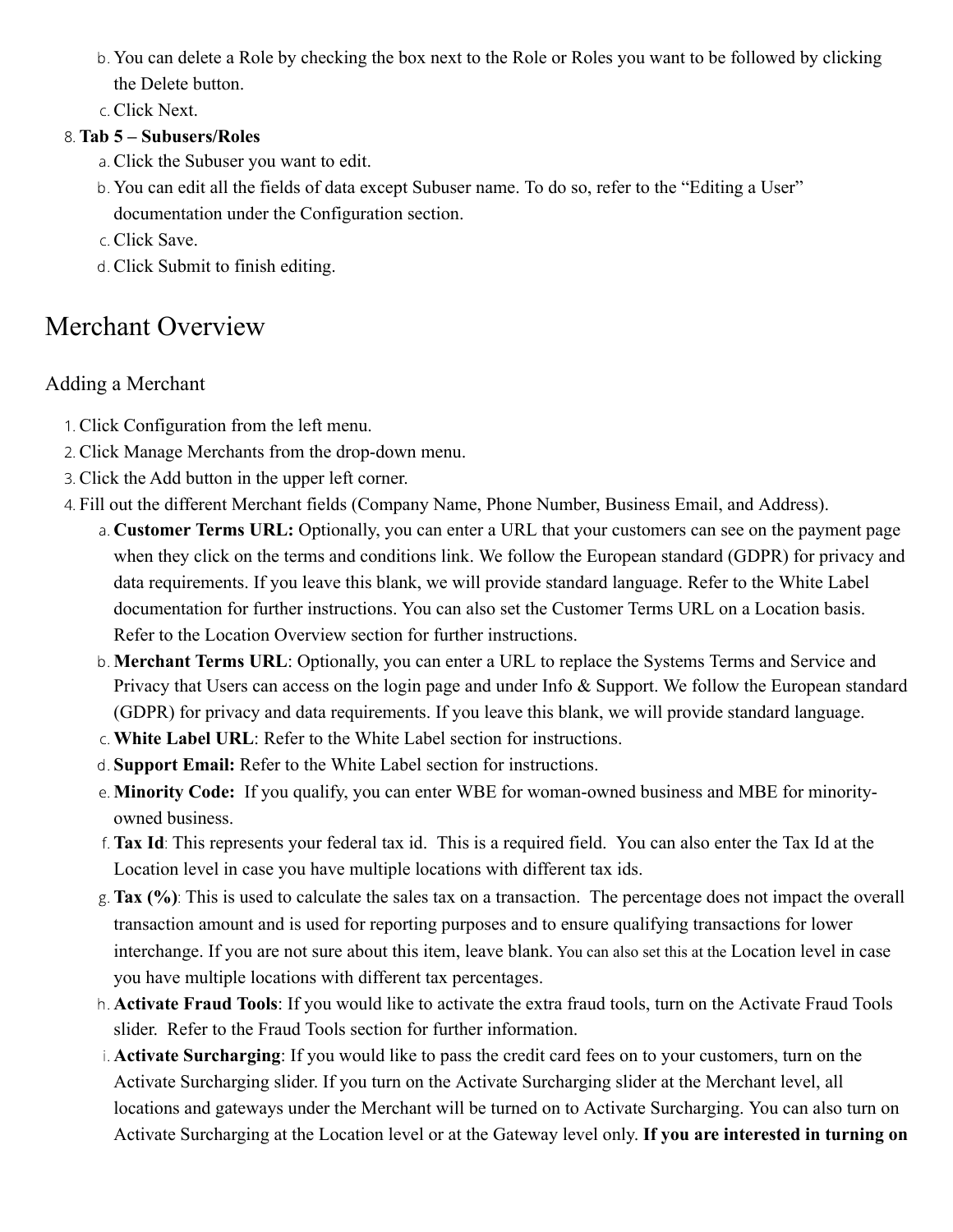**surcharging, please submit a support ticket and we will reach out to discuss the guidelines and procedures to get started.**

- j. **Theme:** Optionally, you can select a theme that you will see while logged in to the Payment System by clicking one of the different bubbles next to the Theme button.
- a. Logo: To customize the logo your customers see with Invoicing, click **F** (next to Change the Logo). A pop-up box will appear over the uploaded image to ensure that it fits within the required size of 325X100 pixels.
- 5. Click the Save button to go back to the Merchant home page or Click the Save and Add Location button to save your changes and begin adding a new Location.

#### <span id="page-8-0"></span>Deleting a Merchant

- 1. Click Configuration from the left menu.
- 2. Click Manage Merchants from the drop-down menu.
- 3. To narrow your list, you can enter a search term in the Search box or you can enter a search term in one or more of the column-specific search fields. If you enter a search term in one or more of the column-specific search fields, you can also click the magnifying icon to do an advanced search.
- 4. Check the boxes next to the Merchants you want to delete or select all boxes by checking the box from the top.
- 5. Click the Delete button.
- 6. The Payment System will prompt you with a message to confirm that you want to delete the selected items.
- 7. Click Ok to continue.

#### <span id="page-8-1"></span>Editing a Merchant

- 1. Click Configuration from the left menu.
- 2. Click Manage Merchants from the drop-down menu.
- 3. To narrow your list, you can enter a search term in the Search box or you can enter a search term in one or more of the column-specific search fields. If you enter a search term in one or more of the column-specific search fields, you can also click the magnifying icon to do an advanced search.
- 4. Select the Merchant you want to edit by clicking any part of its row.
- 5. Edit the fields you want to edit.
- 6. Click the Save button.

#### <span id="page-8-2"></span>Exporting Merchant List

- 1. Click Configuration from the left menu.
- 2. Click Manage Merchants from the drop-down menu.
- 3. To narrow your list, you can enter a search term in the Search box or you can enter a search term in one or more of the column-specific search fields. If you enter a search term in one or more of the column-specific search fields, you can also click the magnifying icon to do an advanced search.
- 4. Check the boxes next to the Merchants you want to export or select all boxes by checking the box from the top.
- 5. Click  $\mathbb{F}$  .
- 6. Click the desired file type from the drop-down window.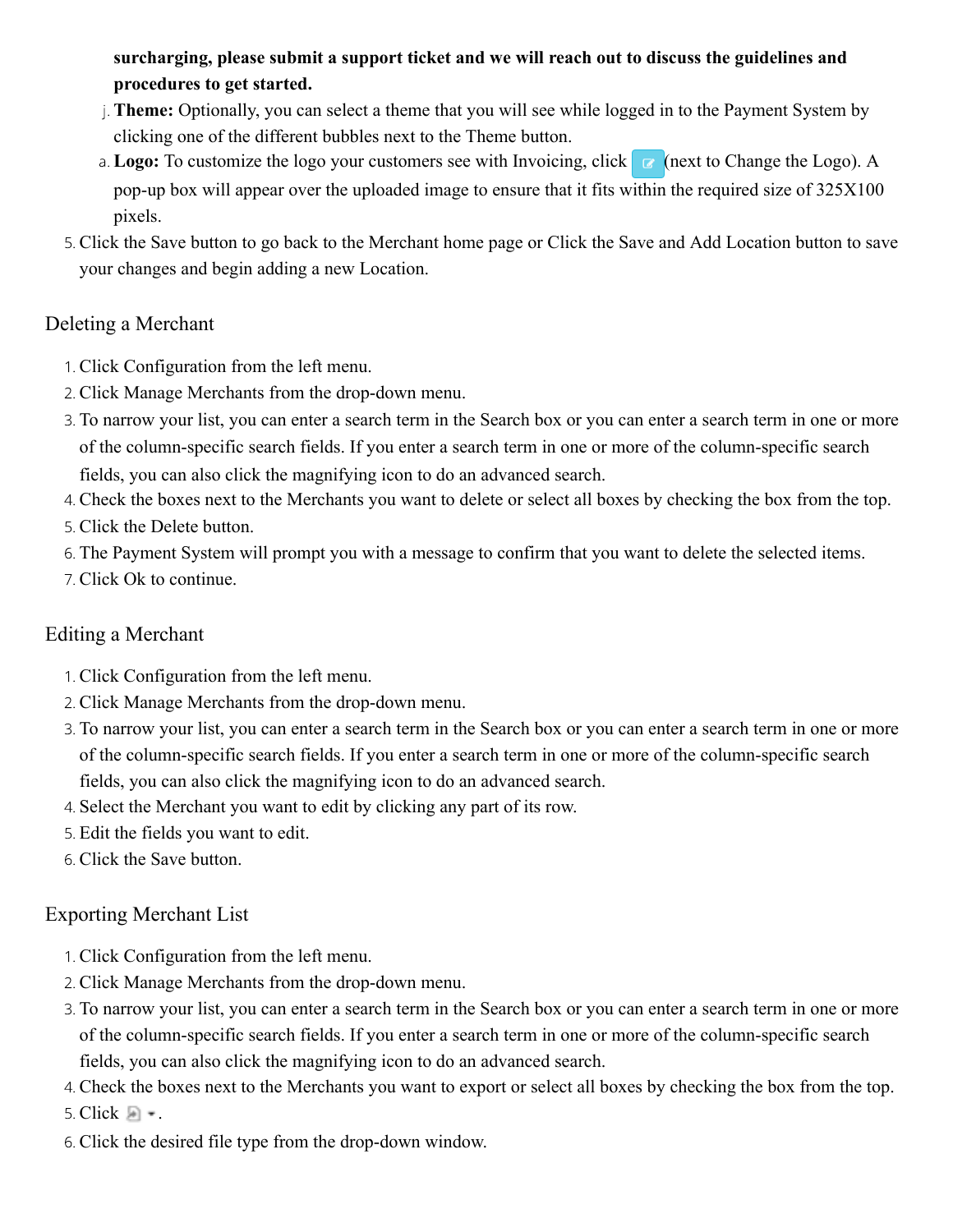# <span id="page-9-0"></span>Location Overview

A Location can represent a physical location or a department or sub-location. As previously mentioned, a Merchant must have at least one Location and a Gateway Account before processing transactions. A Merchant can have more than one Location and a Location can have more than one Gateway Account associated with the account.

#### Adding a Location

- 1. Click Configuration from the left menu.
- 2. Click Manage Locations from the drop-down menu.
- 3. Click the Add button.
- 4. Fill out the Identification fields.
	- a. **Active Checkbox:** Checking or unchecking this box will either activate or deactivate the Location.
	- b. **Merchant:** If you have multiple Merchants that you manage on the Payment System, you can click the drop-down window to select among the different Merchants.
	- c. **Location Name:** The name you want to give to the Location.
	- d. **Address:** The address you want to associate with the Location.
	- e. **Email:** This is required in case we need to contact you.
	- f. **BCC Receivers:** To have a blind carbon copy of transaction confirmations and failures, enter one or more email addresses (separated by a comma) in this box.
	- g. **Phone Number:** This is required in case we need to contact you.
	- a. **Support Email:** Refer to the White Label section for instructions.
	- b. **Day starts/ends:** The time you select will affect the transaction list reporting.
	- c. **Time Zone:** The time zone you select will determine the time attached to transactions.
	- d. **Customer Terms URL**: Optionally, you can enter a URL that your customers can see on the payment page when they click terms and conditions. We follow the European standard (GDPR) for privacy and data requirements. If you set the Customer Terms URL at the Merchant level and leave this field blank at the Location level, the Customer Terms URL from the Merchant level will apply. If you have left both the Merchant and Location level blank for Customer Terms URL, the Payment System will provide standard language. Refer to the White Label section for further instructions
	- e. **Website**: Optionally, you can enter a website address for your Location.
	- f. **Minority Code:** If you qualify, you can enter WBE for woman-owned business and MBE for minorityowned business. If you do not enter anything, the Minority entry at the Merchant level will populate into transaction detail.
	- g. **Time interval for duplicate:** If you turn on the Auto-void duplicate slider, you can specify how long an interval you want for the system to consider a transaction a duplicate. We highly recommend you not change this field without contacting Support and indicating you are going to do so.
	- h. **API Key:** Your API Key is an identifier used throughout the Payment System. You may manually enter a key or click the Generate button to auto-generate an API Key. The X button next to the Generate button clears information in the API Key field. You can also edit the generated API Key.
	- i. **Tax Id**: This represents your federal tax id. If you do not enter anything, the Tax Id at the Merchant level will populate into transaction detail.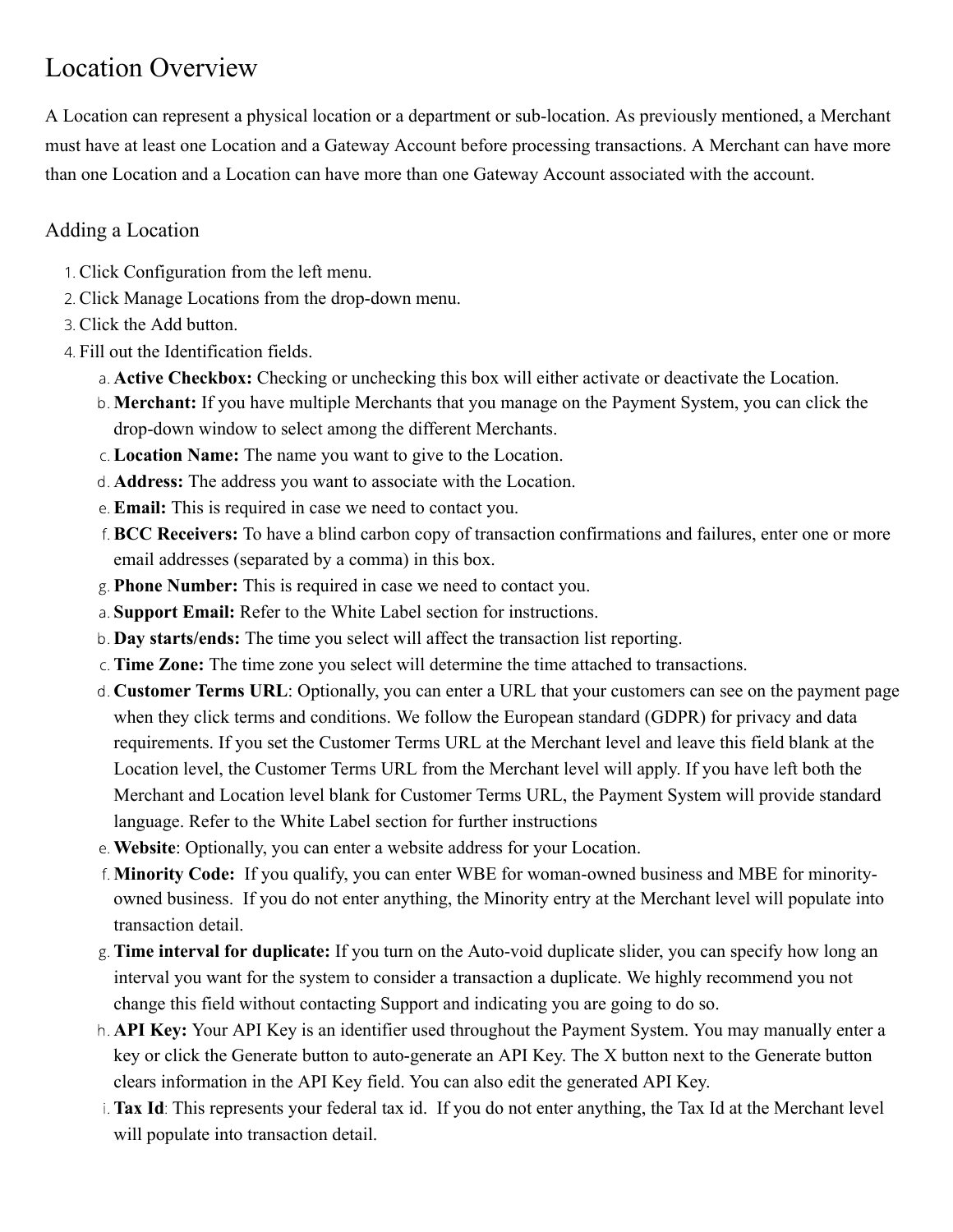- j. **Tax%**: This is used to calculate the sales tax on a transaction. The percentage does not impact the overall transaction amount and is used for reporting purposes and to ensure qualifying transactions for lower interchange. If you are not sure about this item, leave blank.
- k. **Auto-void Duplicated Checkbox:** Checking this box will either activate or deactivate whether the Gateway Account automatically voids duplicate transactions.
- l. **Send Confirmation Checkbox:** Turning on this slider box will either enable you to send your customer a confirmation email upon a successful transaction. We recommend checking this box.
- m. **Send instant alerts for duplicates:** In case a duplicate transaction occurs, you can turn this slider on so an instant email notification will be sent to the email of the Username associated with the transactions. We highly recommend that you check this box.
- n. **Send only failed transactions to BCCs:** If you have entered an email in BCC Receivers, but only want to receive notices of failed transactions, turn this slider on.
- o.**IP Restriction Checkbox:** When turned on, Users will only be able to access the Payment System from preset IP Addresses listed in the IP Addresses box.
- p.**IP Addresses:** If you turn on IP Restriction, enter the IP Addresses of the hosts that you want to allow to access the Payment System.
- q. **API IP Restriction Checkbox:** When turned on, Users will only be able to make API calls to the Payment System using the preset IP Addresses listed in the API IP Addresses box.
- r. **API IP Addresses:** If you turn on API IP Restriction, enter the API IP Addresses of the hosts that you want to allow to access the Payment System.
- s. **Activate Surcharging:** If you would like to pass the credit card fees on to your customers, turn on the Activate Surcharging slider. If you turn on the Activate Surcharging slider at the Location level, the Payment System turns on Activate Surcharging for all gateways under the Location. You can also turn on Activate Surcharging at the Gateway level only. See Add Gateway for further details. **If you are interested in turning on surcharging, please submit a support ticket and we will reach out to discuss the guidelines and procedures to get started.**
- t. **Send out Daily Report:** To receive a daily report of the a Location's activity, turn the slider on, enter the email(s) of the recipients and the time of day the report should be delivered.
- 5. Click Add Gateway button under Accounts.
- 6. Fill in the Gateway Configuration fields of data.
	- a. **Type:** The Gateway Account you want to use with the Payment System. Click the drop-down window, to select the gateway provider.
	- b. **Tax%:** Represents the local sales tax associated with your business. If you do not know it, you should enter a number between 1 and 10. By doing so, you will ensure that you properly qualify the interchange for Level 2 B2B transactions. the Payment System will default this value to 5. Tax% does not affect the transaction amount in a transaction. We recommend that you do not change this field.
	- c. **Currency:** If you have turned on Currency option at the Merchant Level, you can select which currency your customers see.
	- d. **Test Mode:** Check this box if you want to run test transactions with this account and you do not want to run live transactions.
	- e. **Default Mode:** Check this box to make this Gateway Account the default account you use to process transactions.
- 7. Click the Save button to save the Gateway Configuration.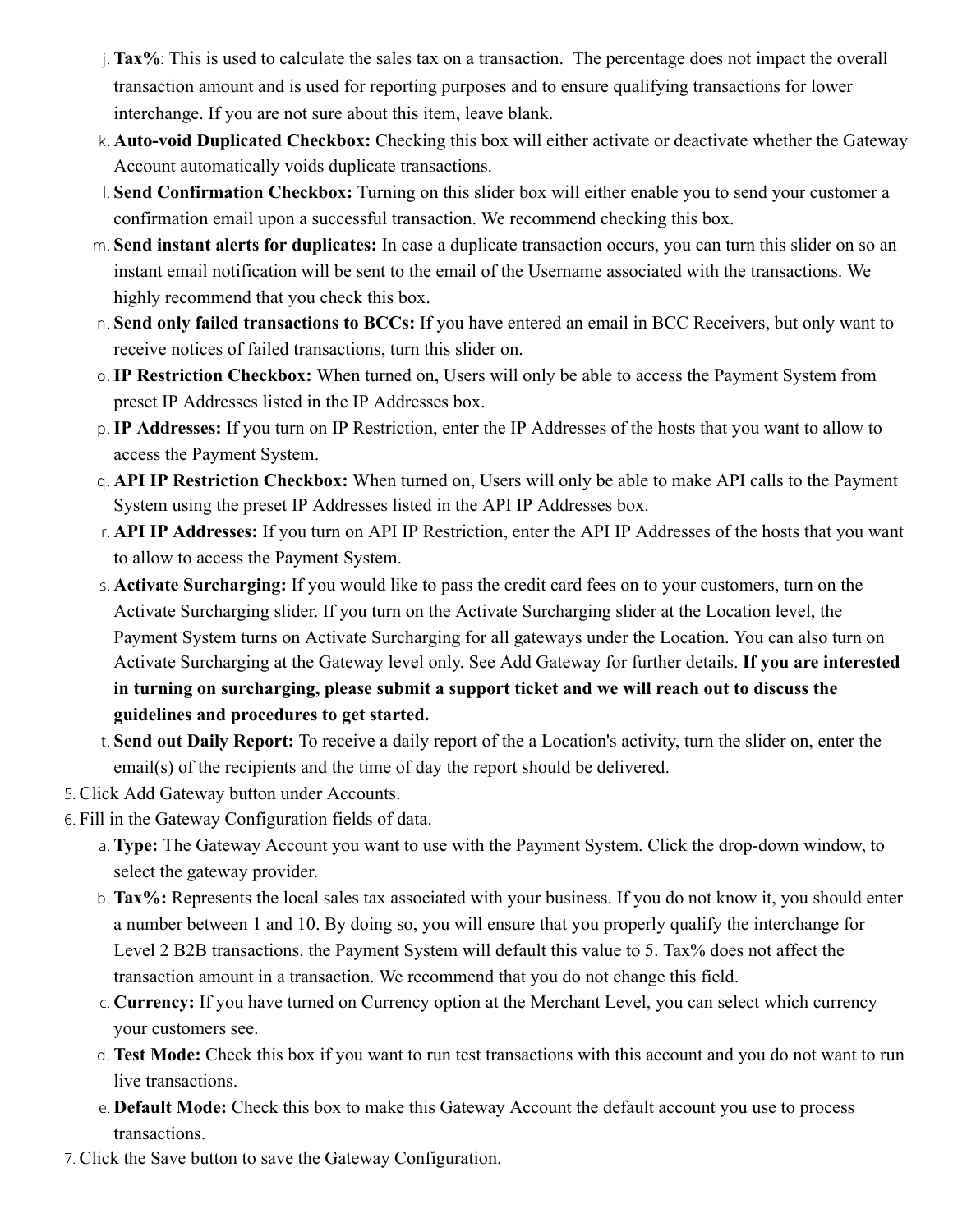- 8. Custom Fields (optional): enter the name of the field you want to create under the New Field box inside of Custom Fields. Click Add to create your custom field. You may repeat this step to add as many custom fields as you want.
- 9. Optionally, connect the QuickBooks account. Refer to the QuickBooks Online Integration Overview section for further information.
- 10. Click the Save button to create the Location.

#### Deleting a Location

- 1. Click Configuration from the left menu.
- 2. Click Manage Locations from the drop-down menu.
- 3. To narrow your list, you can enter a search term in the Search box or you can enter a search term in one or more of the column-specific search fields. If you enter a search term in one or more of the column-specific search fields, you can also click the magnifying icon to do an advanced search.
- 4. Check the boxes next to the Locations you want to delete or select all boxes by checking the box from the top.
- 5. Click the Delete button.
- 6. The Payment System will prompt you with a message to confirm that you want to delete the selected items.
- 7. Click ok to continue.

#### <span id="page-11-0"></span>Editing a Location

- 1. Click Configuration from the left menu.
- 2. Click Manage Locations from the drop-down menu.
- 3. To narrow your list, you can enter a search term in the Search box or you can enter a search term in one or more of the column-specific search fields. If you enter a search term in one or more of the column-specific search fields, you can also click the magnifying icon to do an advanced search.
- 4. Select the Location you want to edit by clicking any part of its row.
- 5. Edit the fields you want to edit.
- 6. Click the Save button.

#### <span id="page-11-1"></span>Exporting Location List

- 1. Click Configuration from the left menu.
- 2. Click Manage Locations from the drop-down menu.
- 3. To narrow your list, you can enter a search term in the Search box or you can enter a search term in one or more of the column-specific search fields. If you enter a search term in one or more of the column-specific search fields, you can also click the magnifying icon to do an advanced search.
- 4. Check the boxes next to the Locations you want to export or select all boxes by checking the box from the top.
- 5. Click  $\blacksquare$  .
- 6. Click the desired file type from the drop-down window.

# <span id="page-11-2"></span>Gateway Account Overview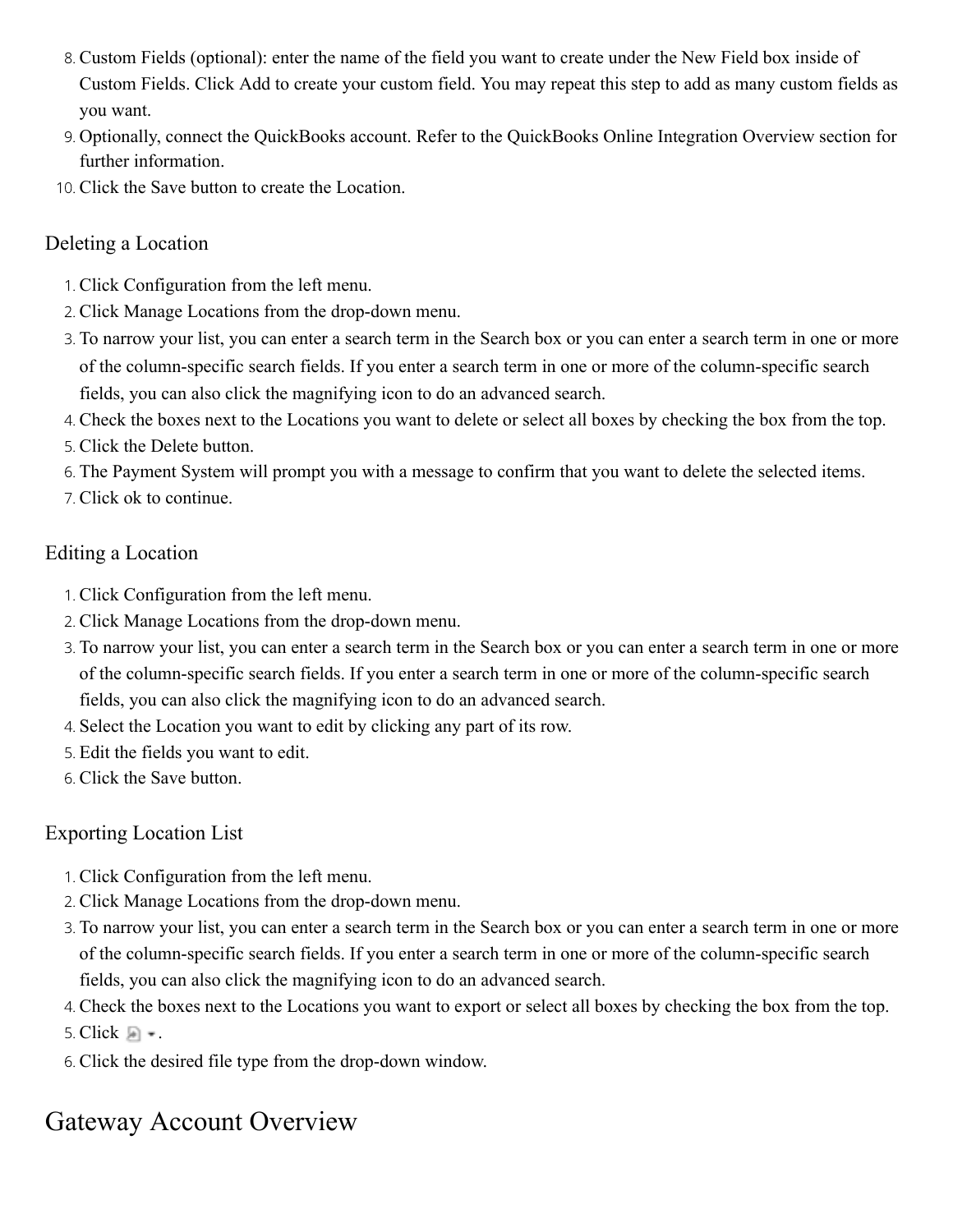A payment gateway is the service provider that handles credit card and ACH information and transfers it to your credit card processor.

#### <span id="page-12-0"></span>Adding a Gateway Account

- 1. Click Configuration from the left menu.
- 2. Click Manage Locations from the drop-down menu.
- 3. To narrow your list, you can enter a search term in the Search box or you can enter a search term in one or more of the column-specific search fields. If you enter a search term in one or more of the column-specific search fields, you can also click the magnifying icon to do an advanced search.
- 4. Select the Location you want to be associated with the Gateway Account.
- 5. Inside the Accounts box, click the Add Gateway button.
- 6. The Gateway Configuration pop box will appear.
- 7. Fill in the Gateway Configuration fields of data.
	- a. **Type:** The Gateway provider you want to use with the Payment System. Click the drop-down window, to select from a list of Gateway providers supported by the Payment System.
	- b. **Username:** Some Gateway providers (e.g. BridgePay) require a username to access their system. If that is the case, the Payment System will present the field.
	- c. **Password:** Some Gateway providers (e.g. BridgePay) require a password to access their system. If that is the case, the Payment System will present the field.
	- d. **Terminal ID:** Some Gateway providers (e.g. Anywhere Commerce) require a terminal id to access their system. If that is the case, the Payment System will present the field.
	- e. **Description:** You can use this text field to label/name the Gateway Account.
	- f. **Secret:** Some Gateway providers (e.g. Anywhere Commerce) require a secret word to access their system. If that is the case, the Payment System will present the field.
	- g. **MID:** Some Gateway providers (e. Nuvei) require a Merchant ID to access their system. If that is the case, the Payment System will present the field.
	- h. **Web portal username:** Some Gateway providers (e.g. Authorize.net) require a Web portal username to access their system. If that is the case, the Payment System will present the field.
	- a. **Web portal password:** Some Gateway providers (e.g. Authorize.net) require a Web portal password to access their system. If that is the case, the Payment System will present the field.
	- j. **Additional Info:** Some Gateway Accounts (e.g. BridgePay) require a merchant key or other information to access their system. You entered this information in this field.
	- k. **Tax%:** Represents the local sales tax associated with your business. If you do not know it, you should enter a number between 1 and 10. By doing so, you will ensure that you properly qualify the interchange for Level 2 B2B transactions. The Payment System will default this value to 5. Tax% does not affect the transaction amount in a transaction. We recommend that you do not change this field.
	- l. **Test Mode:** Check this box if you want to run test transactions with this account and not live transactions.
	- m. **Allow ACH:** If your Gateway provider is set up to process ACH transactions, click the radio button to turn it on.
	- n. **Activate Surcharging:** If you would like to pass the credit card fees on to your customers, turn on the Activate Surcharging slider. **If you are interested in turning on surcharging, please create a support ticket and we will reach out to discuss the guidelines and procedures to get started.**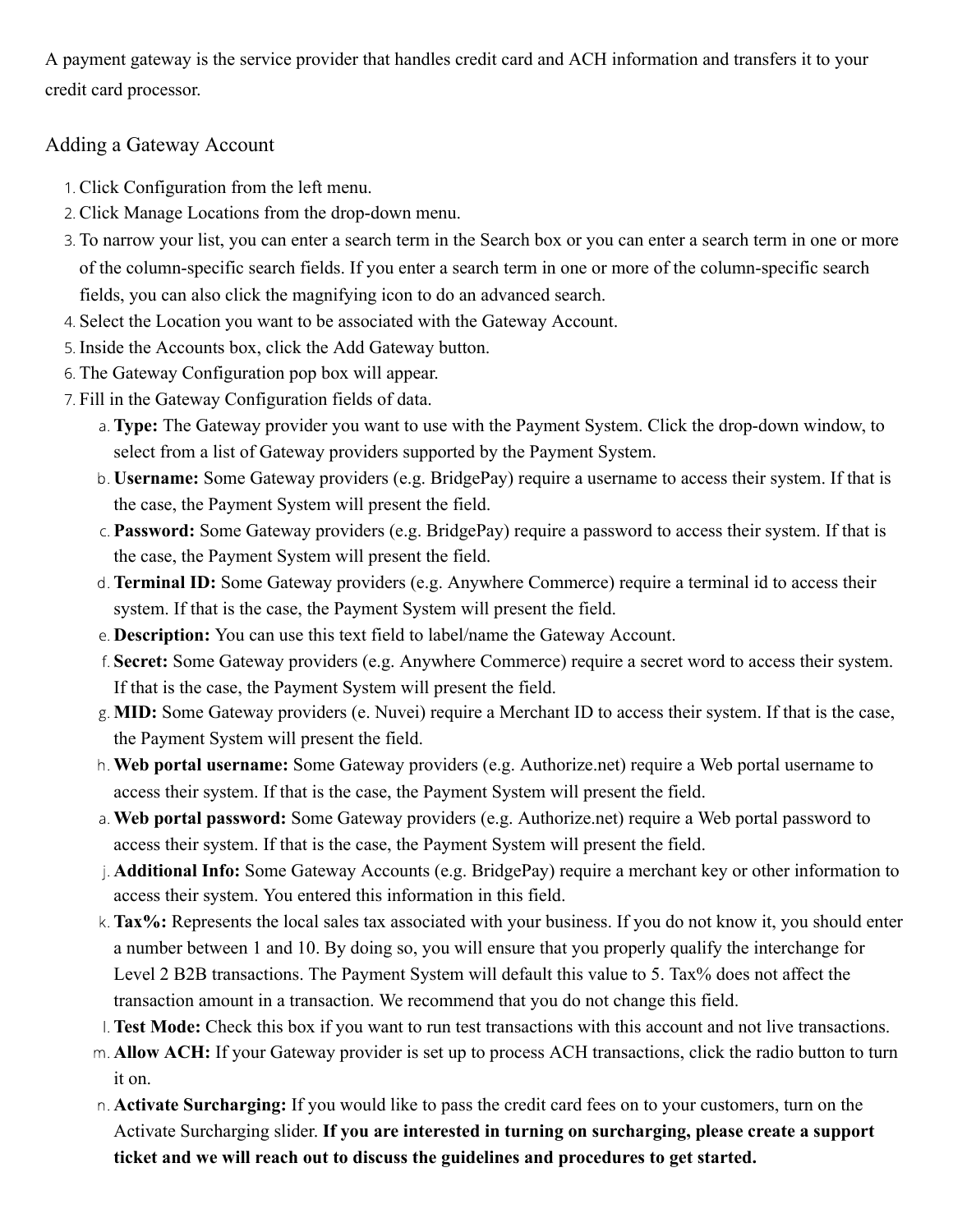o. **Surcharger Processor Name:** Leave blank. If you set up a surcharging program, we will fill in this field.

p. **Default Mode:** Check this box to make this Gateway Account the default account you use to process.

8. Click the Save button to save the Gateway Configuration.

#### <span id="page-13-0"></span>Deleting a Gateway Account

- 1. Click Configuration from the left menu.
- 2. Click Manage Locations from the drop-down menu.
- 3. To narrow your list, you can enter a search term in the Search box or you can enter a search term in one or more of the column-specific search fields. If you enter a search term in one or more of the column-specific search fields, you can also click the magnifying icon to do an advanced search.
- 4. Select the Location that houses the Gateway Account you want to delete by clicking any part of its row.
- 5. Inside the Accounts box, check the boxes next to the Gateway Accounts you want to delete or select all boxes by checking the box from the top.
- 6. Click the Delete button.
- 7. The Payment System will prompt you with a message to confirm that you want to delete the selected items.
- 8. Click ok to continue.

#### <span id="page-13-1"></span>Editing a Gateway Account

- 1. Click Configuration from the left menu.
- 2. Click Manage Locations from the drop-down menu.
- 3. To narrow your list, you can enter a search term in the Search box or you can enter a search term in one or more of the column-specific search fields. If you enter a search term in one or more of the column-specific search fields, you can also click the magnifying icon to do an advanced search.
- 4. Select the Location that houses the Gateway Account you want to edit.
- 5. Inside the Accounts box, click the Gateway Account you wish to edit.
- 6. A pop box will appear with the Gateway Account information.
- 7. Edit the fields of data you wish to edit. You may not edit the Type field.
- 8. Click the Save button to save your changes.

#### <span id="page-13-2"></span>Exporting Gateway Account List

- 1. Click Configuration from the left menu.
- 2. Click Manage Locations from the drop-down menu.
- 3. To narrow your list, you can enter a search term in the Search box or you can enter a search term in one or more of the column-specific search fields. If you enter a search term in one or more of the column-specific search fields, you can also click the magnifying icon to do an advanced search.
- 4. Select the Location that houses the Gateway Account you want to edit.
- 5. Check the boxes next to the Gateway Accounts you want to export or select all boxes by checking the box from the top.
- 6. Click  $\blacksquare$ .
- 7. Click the desired export type from the drop-down window.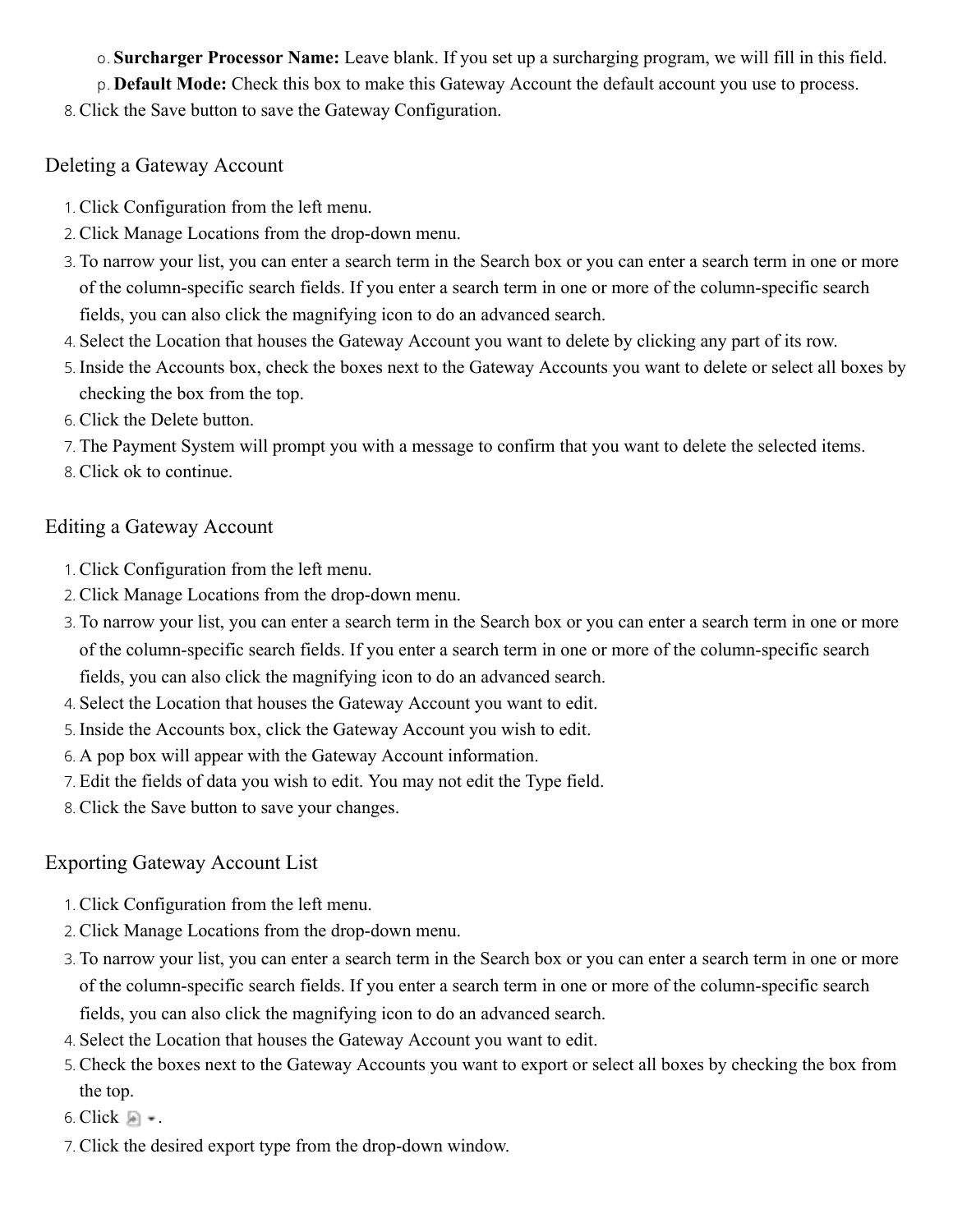# <span id="page-14-0"></span>Custom Fields Overview

The Payment System enables Merchants to add custom fields to the transaction pages including the virtual terminal, hosted payment pages, and invoicing. The Payment System attaches the data captured from the custom field to the Gateway Account's transaction data.

#### <span id="page-14-1"></span>Adding a Custom Field

- 1. Click Configuration from the left menu.
- 2. Click Manage Locations from the drop-down menu.
- 3. To narrow your list, you can enter a search term in the Search box or you can enter a search term in one or more of the column-specific search fields. If you enter a search term in one or more of the column-specific search fields, you can also click the magnifying icon to do an advanced search.
- 4. Select the Location you want to add a Custom Field to by clicking any part of its row.
- 5. Enter the name of the field you want to create in the New Field box.
- 6. Press the Add button.
- 7. Click the Save button to confirm your addition.

#### <span id="page-14-2"></span>Deleting a Custom Field

- 1. Click Configuration from the left menu.
- 2. Click Manage Locations from the drop-down menu.
- 3. To narrow your list, you can enter a search term in the Search box or you can enter a search term in one or more of the column-specific search fields. If you enter a search term in one or more of the column-specific search fields, you can also click the magnifying icon to do an advanced search.
- 4. Select the Location you want to delete a Custom Field to by clicking any part of its row.
- 5. Press the Delete button to the right of the custom field you want to delete.
- 6. The Payment System will prompt you to confirm you want to delete the field. Click Ok in the pop-up window to
- 7. Click the Save button to confirm your deletion.

#### Reordering Custom Fields

- 1. Click Configuration from the left menu.
- 2. Click Manage Locations from the drop-down menu.
- 3. To narrow your list, you can enter a search term in the Search box or you can enter a search term in one or more of the column-specific search fields. If you enter a search term in one or more of the column-specific search fields, you can also click the magnifying icon to do an advanced search.
- 4. Select the Location you want to reorder the Custom Fields by clicking any part of its row.
- 5. Press the up arrow or down arrow to the right of the Custom Field that you want to move.
- 6. Click the Save button to confirm your changes.

# <span id="page-14-3"></span>QuickBooks Online Integration Overview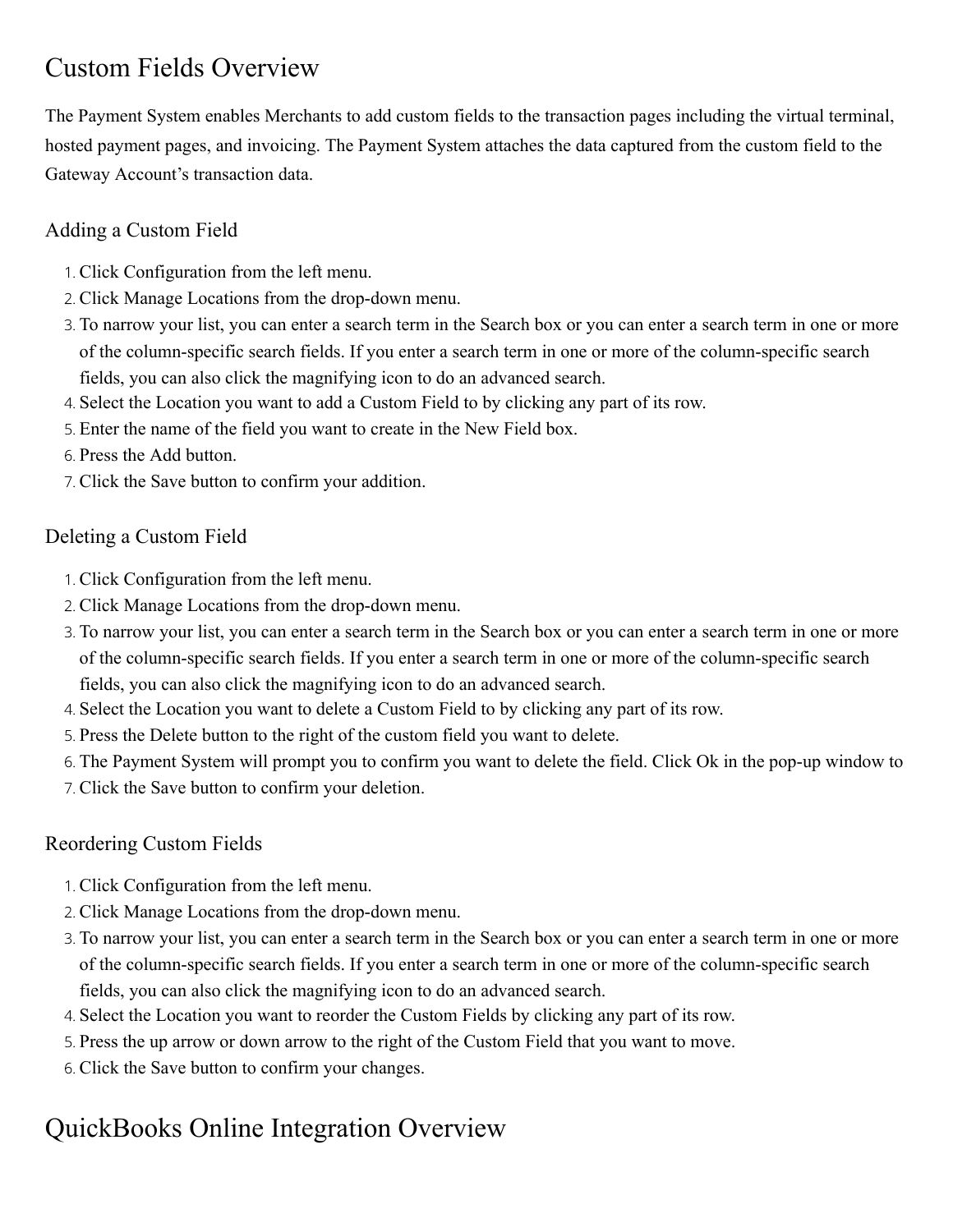The Payment System enables Merchants to synchronize their transaction data with their QuickBooks Online ("QuickBooks") account.

#### <span id="page-15-0"></span>Connecting to a QuickBooks Online Account

- 1. Click Configuration from the left menu.
- 2. Click Manage Locations from the dropdown window.
- 3. To narrow your list, you can enter a search term in the Search box or you can enter a search term in one or more of the column-specific search fields. If you enter a search term in one or more of the column-specific search fields, you can also click the magnifying icon to do an advanced search.
- 4. Select the Location you want to connect by clicking any part of its row.
- 5. Click the green Authorize button inside the Accounting software fields.
- 6. QuickBooks will open in a new tab in your web browser.
- 7. Log in with your QuickBooks credentials.
- 8. Once logged in, click the green Connect button.
- 9. Select your QuickBooks sales account from the Sales Account drop-down window. This account represents where the Payment System will write your sales transactions in QuickBooks.
- 10. Select your QuickBooks refund account from the Refund Account drop-down window. This account represents where the Payment System will write your refund transactions in QuickBooks.
- 11. Select your QuickBooks default product account from the Product Account drop-down window. All Payment System transactions that are not assigned a Product and Service and are synced as a Sales Receipt will show up in Quickbooks with the default product account.
- 12. Enter a date in the State Date to determine what date the Payment System begins synchronizing transactions to QuickBooks. This date can be historical or a future date.
- 13. Select Transaction Type. Select Payment if you intend to match up the Payment System transaction with an invoice inside of QuickBooks or you intend to use the Payment System to create an invoice in QuickBooks. Select Sales Receipt when you only want to record the transaction inside of QuickBooks without matching up to a Quickbooks Invoice.
- 14. To enable the System to create Customers inside of QuickBooks, turn the Create Customers slider on. Please note, that if you selected Payment as Transaction Type, Create Customers will automatically be turned on.
- 15. To enable the System to create Invoices inside of QuickBooks, turn the Create Invoice slider on.
- 16. Press the Save button.

#### <span id="page-15-1"></span>Syncing Transaction with QuickBooks Invoice

If you want your Transaction to close out or partially close out an invoice in QuickBooks, you need to match up either the Invoice Number or the Customer Name. In the Payment System, the Invoice Number is a field labeled Invoice#. In the Payment System, Customer Name refers to the name on the credit card, bank account, etc.

Now, if you do not properly match up one of these fields, you can manually fix it inside QuickBooks. Inside QuickBooks, you will need to find the transaction entry for the transaction run in the Payment System. Then edit the Invoice Number or Customer Name to match the invoice in QuickBooks. Please refer to QuickBooks instruction guide/customer support for further details.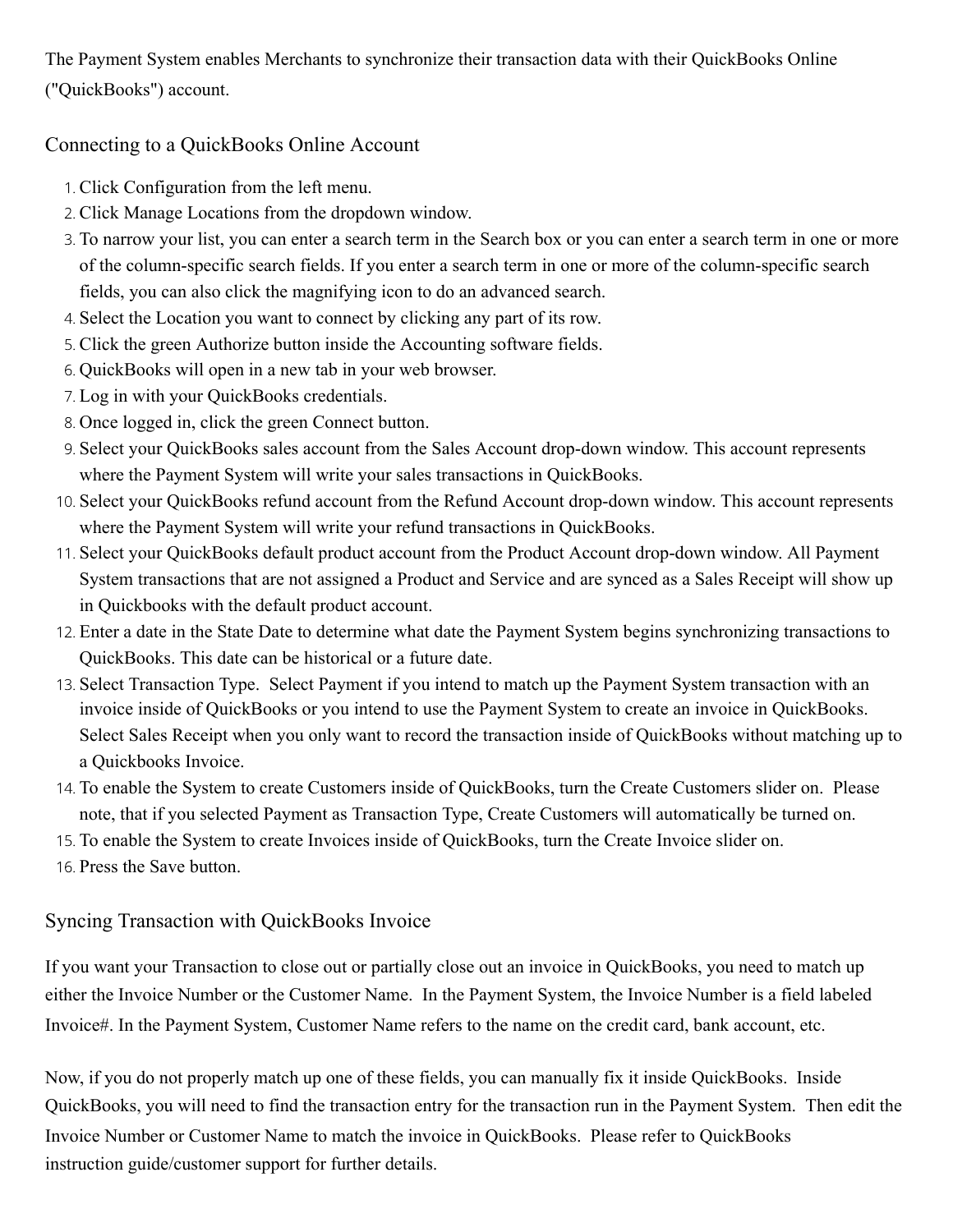#### <span id="page-16-0"></span>Disconnecting a QuickBooks Online Account

- 1. Click Configuration from the left menu.
- 2. Click Manage Locations from the drop-down menu.
- 3. To narrow your list, you can enter a search term in the Search box or you can enter a search term in one or more of the column-specific search fields. If you enter a search term in one or more of the column-specific search fields, you can also click the magnifying icon to do an advanced search.
- 4. Select the Location you want to connect by clicking any part of its row.
- 5. Press the red Cancel The Authorization button.
- 6. The Payment System will prompt you with a message to confirm that you want to delete the selected items.
- 7. Click ok to continue.

#### <span id="page-16-1"></span>Editing a QuickBooks Online Account

- 1. Click Configuration from the left menu.
- 2. Click Manage Locations from the drop-down menu.
- 3. To narrow your list, you can enter a search term in the Search box or you can enter a search term in one or more of the column-specific search fields. If you enter a search term in one or more of the column-specific search fields, you can also click the magnifying icon to do an advanced search.
- 4. Select the Location you want to connect by clicking any part of its row.
- 5. Edit the fields you want to change.
- 6. Click the Save button to confirm your changes.

# <span id="page-16-2"></span>Device Overview

The Payment System requires at least one Device created before you can begin processing transactions.

### <span id="page-16-3"></span>Adding a Device

- 1. Click Configuration from the left menu.
- 2. Click Manage Devices from the drop-down menu.
- 3. Click Add button.
- 4. Fill out the Identification and Price fields.
	- a. **Name:** The Payment System uses the name field only as an identifier. Names can be for specific salespeople and multiple locations or other parameters you want to use.
	- b. **Code:** The code can be alphanumeric and we recommend you keep this as short as possible. For example, F1, Abc123.
	- c. **Receipt Code:** The Payment System prints the receipt code at the top of the receipt to identify where a transaction occurred. An example of this could be a parking lot assigning certain receipt codes to entrances to identify where the customer entered – lot H, J, K.
	- d. **Location:** If you have multiple Locations that you manage on the Payment System, you will be able to assign the Device to the appropriate Location. You can assign Multiple Devices to a Location.
	- e. **Price** You should set the Price to 0.
- 5. Click the Save button to finish.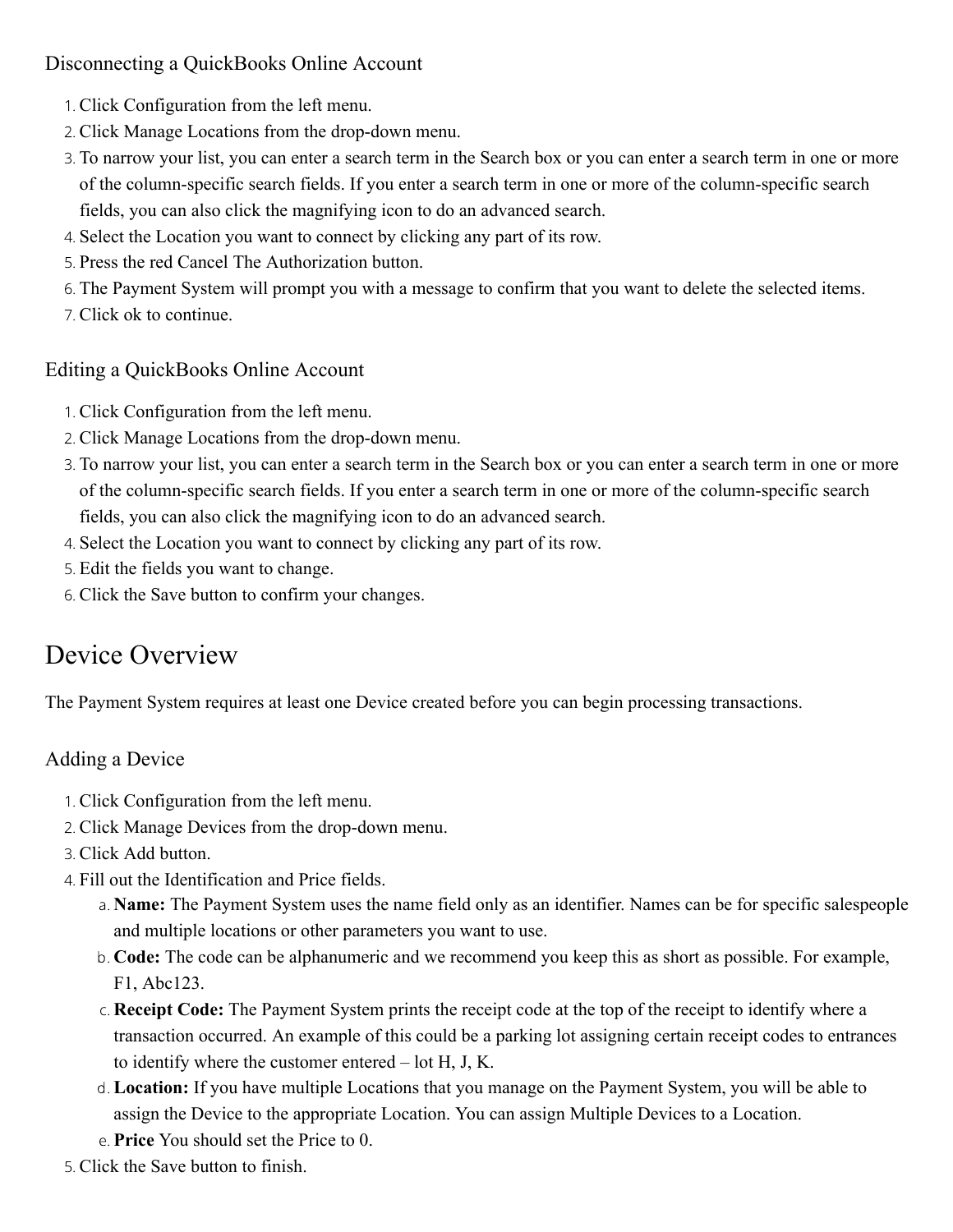#### <span id="page-17-0"></span>Deleting a Device

- 1. Click Configuration from the left menu.
- 2. Click Manage Devices from the drop-down menu.
- 3. Check the boxes next to the Devices you want to delete or select all boxes by clicking the box from the top.
- 4. Click the Delete button at the top of the Device list.
- 5. The Payment System will prompt you with a message to confirm that you want to delete the selected items.
- 6. Click the OK in the pop-up window to complete deleting a Device.

#### <span id="page-17-1"></span>Editing a Device

- 1. Click Configuration from the left menu.
- 2. Click Manage Devices from the drop-down menu.
- 3. Locate the Device you want to edit and click any part of its row. If your list of Devices is large, you can search for a Device by typing in the search box.
- 4. To narrow your list, you can enter a search term in the Search box or you can enter a search term in one or more of the column-specific search fields. If you enter a search term in one or more of the column-specific search fields, you can also click the magnifying icon to do an advanced search.
- 5. Select the Device you want to edit and click any part of its row.
- 6. Edit the fields you want to edit.
- 7. Click the Save button.

#### <span id="page-17-2"></span>Exporting Device List

- 1. Click Configuration from the left menu.
- 2. Click Manage Devices from the drop-down menu.
- 3. To narrow your list, you can enter a search term in the Search box or you can enter a search term in one or more of the column-specific search fields. If you enter a search term in one or more of the column-specific search fields, you can also click the magnifying icon to do an advanced search.
- 4. Check the boxes next to the Devices you want to export or select all boxes by checking the box from the top.
- 5. Click  $\blacksquare$  .
- 6. Click the desired file type from the drop-down window.

# <span id="page-17-3"></span>Users Overview

The Payment System enables you to manage multiple Users quickly and easily within your organization.

#### <span id="page-17-4"></span>Adding a User

- 1. Click Configuration from the left menu.
- 2. Click Manage Users from the drop-down menu.
- 3. Click the Add button.
- 4. Fill out the Identification and Information fields.

a. **Active Checkbox:** Checking or unchecking this box will either activate or deactivate a User.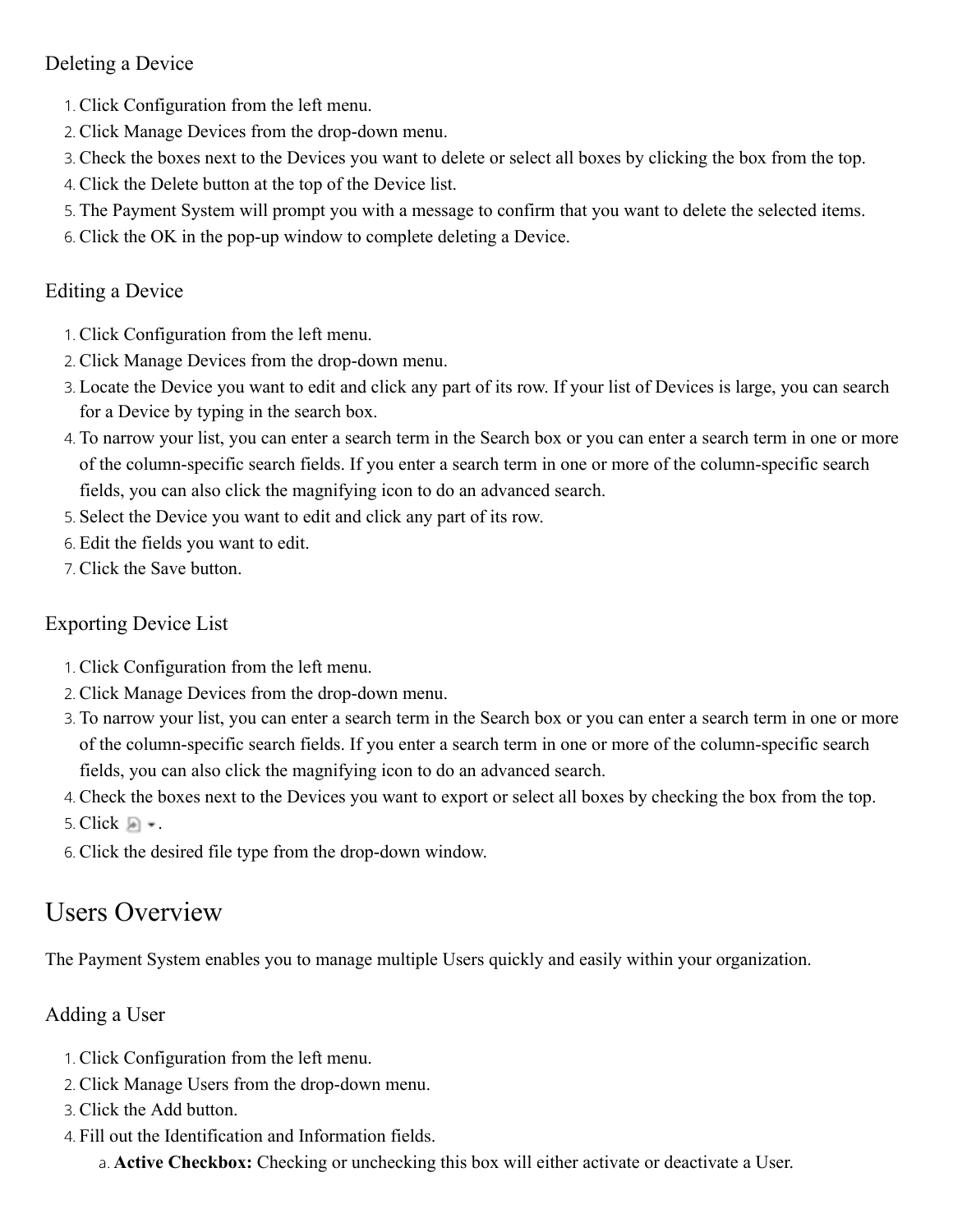- b. **Username:** The Payment System only permits the use of alphanumeric characters.
- c. **Location:** Click the box next to the Location(s) you want the User to be able to access.
- d. **Country Code and Mobile Phone:**
- e. **First Name:**
- f. **Last Name:**
- g. **Role:** Decide what Role to give your User. Users can see other Users with the same or lesser permission levels.
- h. **Password:** Create the Password you want to be associated with the User. Username passwords must contain:
	- i. 8 characters
	- ii. 1 number
	- iii. 1 lower case character
	- iv. 1 capital letter
	- v. 1 special character
- 5. Click the Save button at the bottom of the screen to save your changes.

#### <span id="page-18-1"></span>Editing a User

- 1. Click Configuration from the left menu.
- 2. Click Manage Users from the drop-down menu.
- 3. To narrow your list, you can enter a search term in the Search box or you can enter a search term in one or more of the column-specific search fields. If you enter a search term in one or more of the column-specific search fields, you can also click the magnifying icon to do an advanced search.
- 4. Click the User you want to change by clicking any part of its row.
- 5. Change the Username fields you want to change.
	- a. **Active Checkbox:** Checking or unchecking this box will either activate or deactivate a User.
	- b. **Username:** The Payment System only permits the use of alphanumeric characters.
	- c. **Location:** Click the box next to the Location(s) you want the User to be able to access.
	- d. **Country Code and Mobile Phone:**
	- e. **First Name:**
	- f. **Last Name:**
	- g. **Role:**
	- h. **Password:** Username passwords must contain:
		- i. 8 characters
		- ii. 1 number
		- iii. 1 lower case character
		- iv. 1 capital letter
		- v. 1 special character
- 6. Click the Save button at the bottom of the screen to save your changes.

#### <span id="page-18-0"></span>Deleting a User

- 1. Click Configuration from the left menu.
- 2. Click Manage Users from the drop-down window.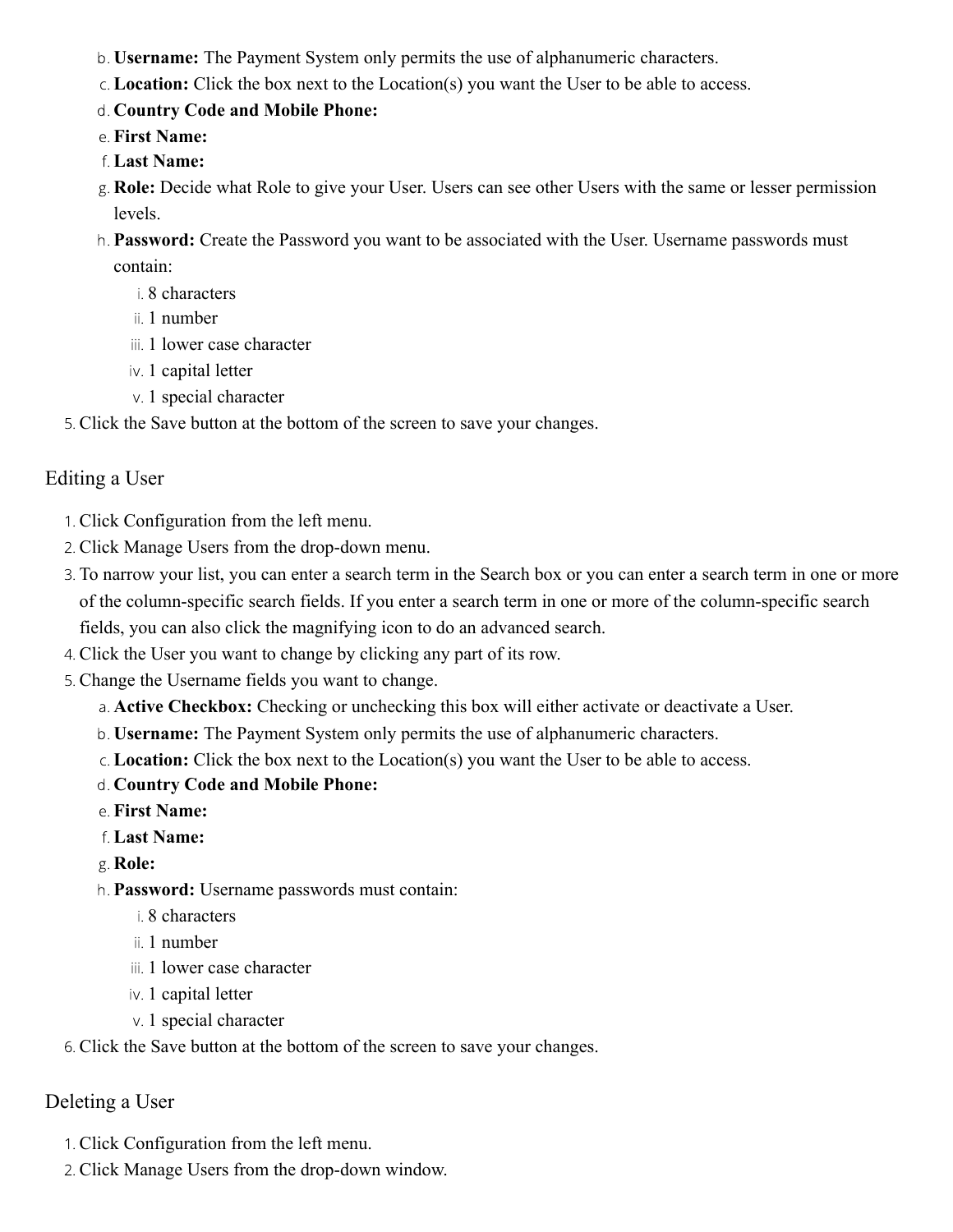- 3. To narrow your list, you can enter a search term in the Search box or you can enter a search term in one or more of the column-specific search fields. If you enter a search term in one or more of the column-specific search fields, you can also click the magnifying icon to do an advanced search.
- 4. Check the boxes next to the Users you want to delete or select all boxes by checking the box from the top.
- 5. Click the Delete button.
- 6. The Payment System will prompt you with a message to confirm that you want to delete the selected Users.
- 7. Click OK in the pop-up window to complete deleting a User.

#### <span id="page-19-0"></span>Deactivating a User

- 1. Click Configuration from the left menu.
- 2. Click Manage Users from the drop-down window.
- 3. To narrow your list, you can enter a search term in the Search box or you can enter a search term in one or more of the column-specific search fields. If you enter a search term in one or more of the column-specific search fields, you can also click the magnifying icon to do an advanced search.
- 4. Locate the User you want to deactivate and click any part of its row.
- 5. Turn the Active slider in the upper left corner off.
- 6. Click the Save button

#### <span id="page-19-1"></span>Exporting User List

- 1. Click Configuration from the left menu.
- 2. Click Manage Users from the drop-down window.
- 3. To narrow your list, you can enter a search term in the Search box or you can enter a search term in one or more of the column-specific search fields. If you enter a search term in one or more of the column-specific search fields, you can also click the magnifying icon to do an advanced search.
- 4. Check the boxes next to the Users you want to export or select all boxes by checking the box from the top.
- 5. Click  $\blacksquare$  .
- 6. Click the desired file type from the drop-down window.

# <span id="page-19-2"></span>Roles Overview

A Role is a grouping of specific permissions that the Payment System grants to a User. You can create different Roles, each having its own level of customized permissions. Every user needs to have at least one Role assigned to them.

#### <span id="page-19-3"></span>[Adding a Role](#page-19-3)

- 1. Click Configuration from the left menu.
- 2. Click Manage Roles from the drop-down menu.
- 3. Click Add button.
- 4. Enter a name for your Role in the Name box.
- 5. Select the Locations you want the Role to have access to. To select a Location click on the Location search box and scroll down the list or start typing the name of the Location inside the Locations box. Then select the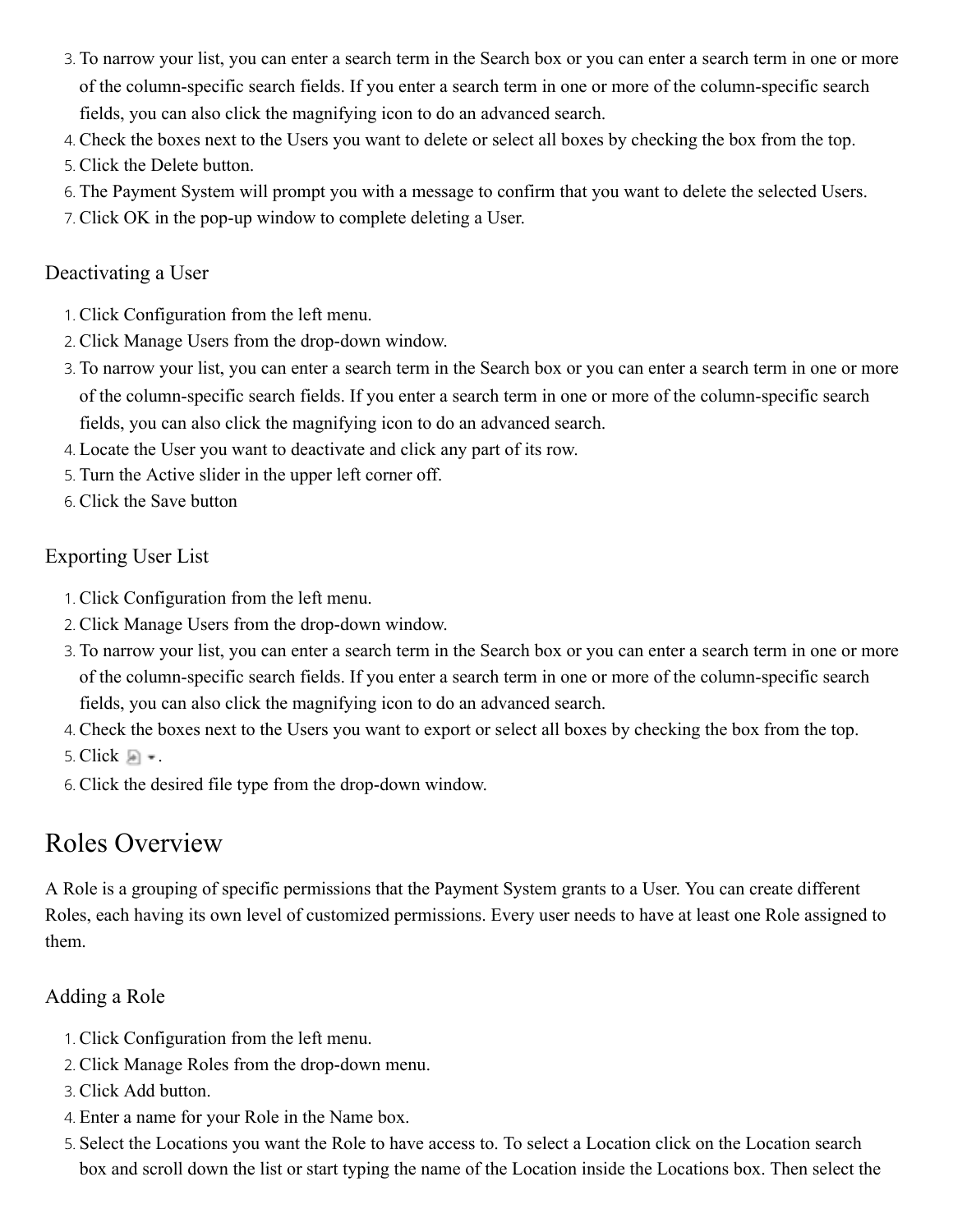Locations you want by clicking on them.

- 6. Select the Permissions you want the Role to have access to by sliding the appropriate sliders.
- 7. Click the Save button.

#### <span id="page-20-1"></span>Editing a Role

- 1. Click Configuration from the left menu.
- 2. Click Manage Roles from the drop-down menu.
- 3. To narrow your list, you can enter a search term in the Search box or you can enter a search term in one or more of the column-specific search fields. If you enter a search term in one or more of the column-specific search fields, you can also click the magnifying icon to do an advanced search.
- 4. Click the Role you want to edit by clicking it.
- 5. Edit the fields you want to edit.
- 6. Click the Save button.

#### <span id="page-20-0"></span>[Deleting a Role](#page-0-0)

- 1. Click Configuration from the left menu.
- 2. Click Manage Roles from the drop-down menu.
- 3. To narrow your list, you can enter a search term in the Search box or you can enter a search term in the Name field. If you enter a search term in Name field you can also click the magnifying icon to do an advanced search.
- 4. Check the boxes next to the Roles you want to delete or select all boxes by clicking the box from the top.
- 5. Click the Delete button.
- 6. The Payment System will prompt you with a message to confirm that you want to delete the selected items.
- 7. Click the OK in the pop-up window to complete.

### <span id="page-20-2"></span>Exporting Role List

- 1. Click Configuration from the left menu.
- 2. Click Roles from the drop-down menu.
- 3. To narrow your list, you can enter a search term in the Search box or you can enter a search term in one or more of the column-specific search fields. If you enter a search term in one or more of the column-specific search fields, you can also click the magnifying icon to do an advanced search.
- 4. Check the boxes next to the Roles you want to export or select all boxes by checking the box from the top.
- 5. Click  $\blacksquare$  .
- 6. Click the desired file type from the drop-down window.

# <span id="page-20-3"></span>Email Templates

The Payment System comes with standard payment and refund email templates that you can use to email your customers. In addition, you can send emails to a preset list of recipients when there is a failed or duplicate transaction. The Payment System also provides the ability to customize these email templates.

1. Click Configuration from the left menu.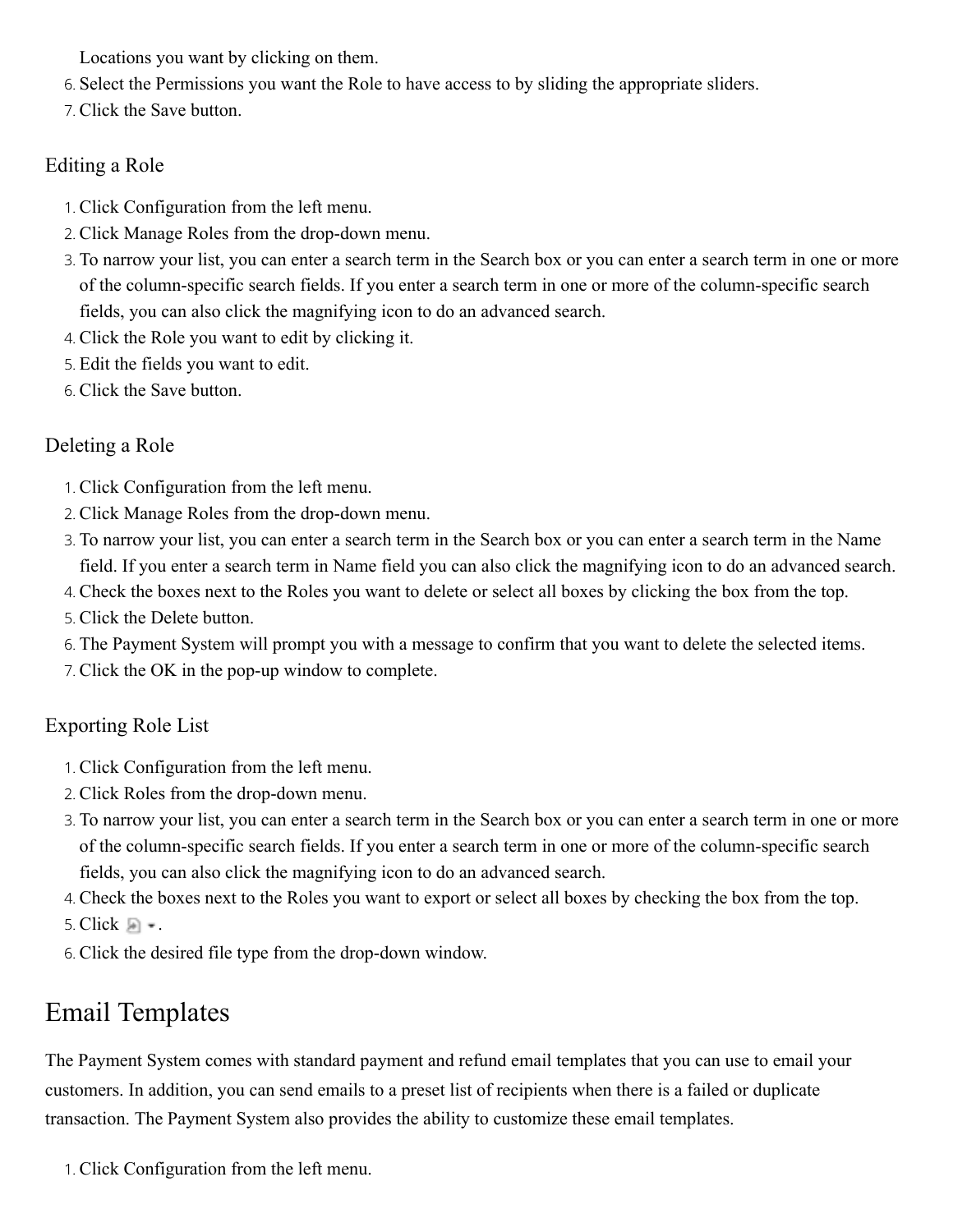- 2. Click Email Template from the drop-down window.
- 3. Fill in the information fields for the Location Configuration sections.
	- a. **Merchant:** If your business has multiple Merchants, select the drop-down window to select the Merchant you would like to edit.
	- b. **Locations:** If your business has multiple Locations, select the drop-down window to select the Location you would like to edit.
	- c. **Sender Display Name:** Unless you have white labeled the system, the Payment System email server sends the email receipt to your customer. However, you can change the Sender's name to reflect either your business name or anything else you would like to display. We recommend you use your business name in this field.
	- d. **Sender Address**: This will always be set unless you are white labeling the system. Refer to the White Label section for further information.
	- e. **Bcc Receiver:** Enter the email address of any person you want to include as a bcc (blind carbon copy) recipient. To add more than one address, add a comma and a space after the first address and then type the second address.
- 4. Fill in the information fields.
	- a. **Type**: This determines which template you are editing. There are 8 different templates available from a drop-down window.
	- b. **Subject:** This determines what will appear in the emails subject line. We recommend you select the name of your business followed by Payment Confirmation, Refund Confirmation or Duplicates as applicable.
	- c. **WYSIWYG Editor:** The WYSIWYG editor allows you to customize the text on the receipt form. You can use the tags provided to insert transaction-specific data into the email receipts. You can also use rich text editing to customize the email. Furthermore, HTML shortcodes are accepted. However, if you are not familiar with using HTML shortcodes, we do not suggest you try to use them.
- 5. Click the Save button to finish.

# <span id="page-21-0"></span>Processing Transactions

There are several ways to process a transaction with the Payment System including through a Virtual Terminal, Invoicing, Recurring Billing, and Card Vault. You can process Credit, Credit with a Reader, ACH (if activated), Check, and Cash. With Check and Cash, the Payment System is simply used as a reporting tool. The Payment System does not actually process checks.

# <span id="page-21-1"></span>Virtual Terminal Overview

The Virtual Terminal is a manual online checkout system. Some fields of data are required to process a transaction and some are optional. To ensure properly qualifying at the lowest interchange rate for a transaction, we recommend that you fill out all the data fields.

#### <span id="page-21-2"></span>Virtual Terminal Credit Card Transaction

1. Click Payment from the left menu.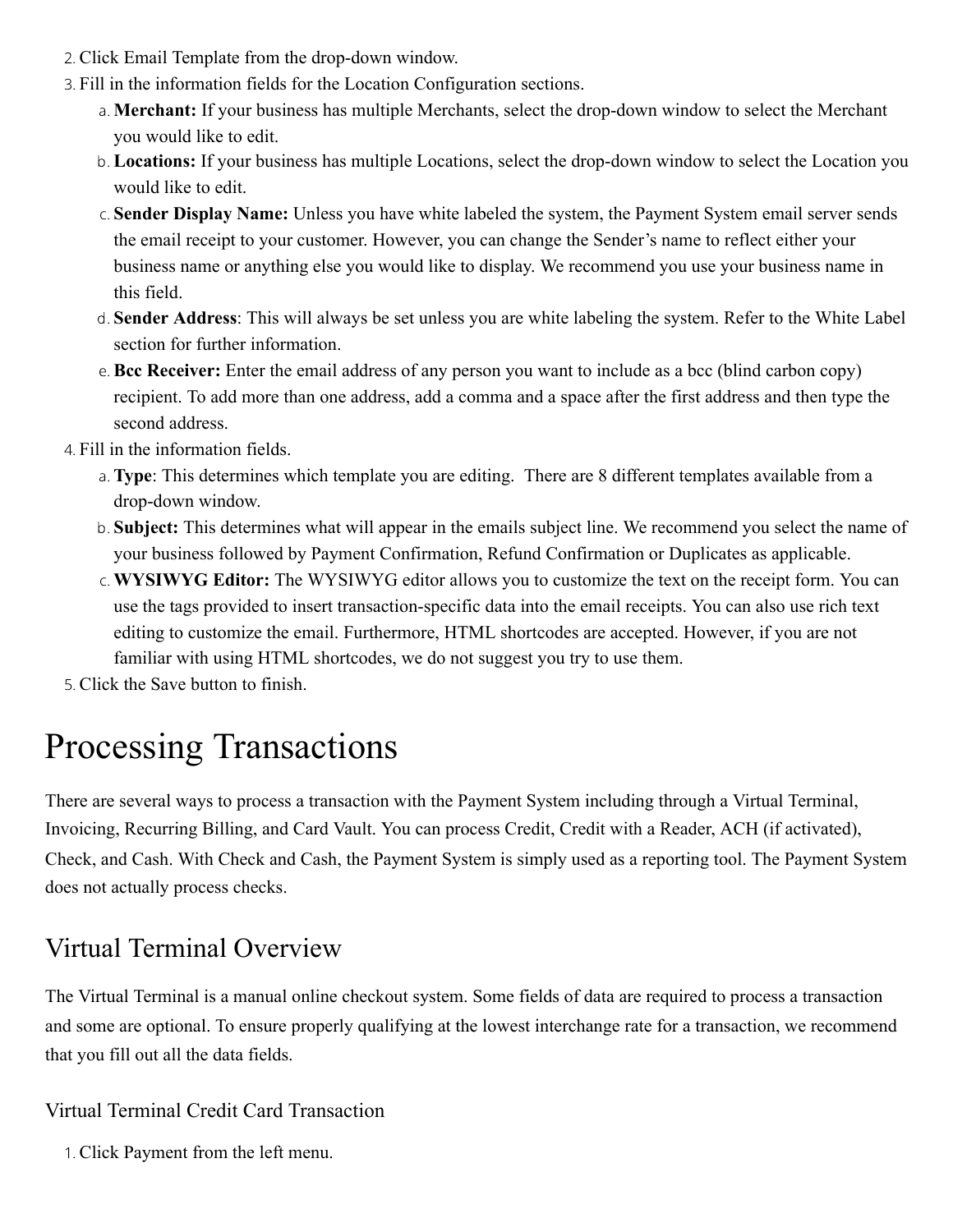- 2. Click New Transaction from the drop-down menu.
- 3. If your business manages multiple Merchants, click the Merchants drop-down menu to select your Merchant.
- 4. If your business Merchant Account contains multiple Locations, click the Locations drop-down menu to select a Location.
- 5. Select Credit Card from the different payment options.
- 6. If you have more than one Gateway Account associated with the Location, you can select the appropriate one from the drop-down menu.
- 7. To be able to set recurring billing for the transaction, turn on the Recurring Billing slider.
- 8. To be able to enter products and services, turn on the Products & Services slider.
- 9. To be able to enter the billing address, turn on the Billing Address slider.
- 10. To be able to enter a shipping address, turn on the Shipping Address slider.
- 11. To be able to enter some additional options, turn on the Additional Info slider.
- 12. Fill out the required fields including customer name, and account info. If you have created any Custom Fields in the Location set up, you will see those in this tab. They are optional fields that you can fill out.
- 13. If you turned on the Recurring Billing Slider, fill in the required fields of data (Frequency, Beginning Date and End Date). If you turn Fixed Billing Date slider to on, you will no longer have to enter a beginning date. Instead, the beginning date will always be the date a customer runs it's first transaction.
	- a. If you turn Fixed Billing Date slider on and select recurring billing option of monthly, every two months, every three months or every six months, a field will open up that allows you to select the day of the month the recurring billing transactions process. If you leave this field blank, the transactions will run on the applicable anniversary of the initial Transaction.
- 14. If you turned on Products & Services, click an option from the Product or Service drop-down window. Please note, you add products and services in the Product and Services section.
	- a. Select the number of units you want.
	- b. Click the Add Product button.
	- c. Repeat to add more products.
- 15. If you turned on Billing Information, you have the option to fill out the billing address.
- 16. If you turned on Shipping Information, you have the option to fill out the shipping address. If you do not select a shipping address, the Payment System will assume the billing address and shipping address are the same.
- 17. If you turned on Additional Info fields, you have the option to fill out:
	- a.**Invoice:** An optional field, which can be alphanumeric or special characters. If you do not fill this field out, the Payment System will auto-generate an invoice.
	- b. **PO#:** An optional field, which should be alphanumeric only. If you do not fill this field out, the Payment System will auto-generate a purchase order.
	- c. **Shipping & Handling:** An option field. If you do not fill this field out, the Payment System will autogenerate an entry.
	- d. **Duty:** An option field. If you do not fill this field out, the Payment System will auto-generate an entry.
	- e. **Tax Exempt:** If your business is a tax-exempt entity, you can turn the slider on.
	- f. **Commodity Code:** An option field. If you do not fill this field out, the Payment System will auto-generate an entry.
	- g. **Customer VAT#:** An option field. If you do not fill this field out, the Payment System will auto-generate an entry.
- 18. Click the Process button to process the transaction.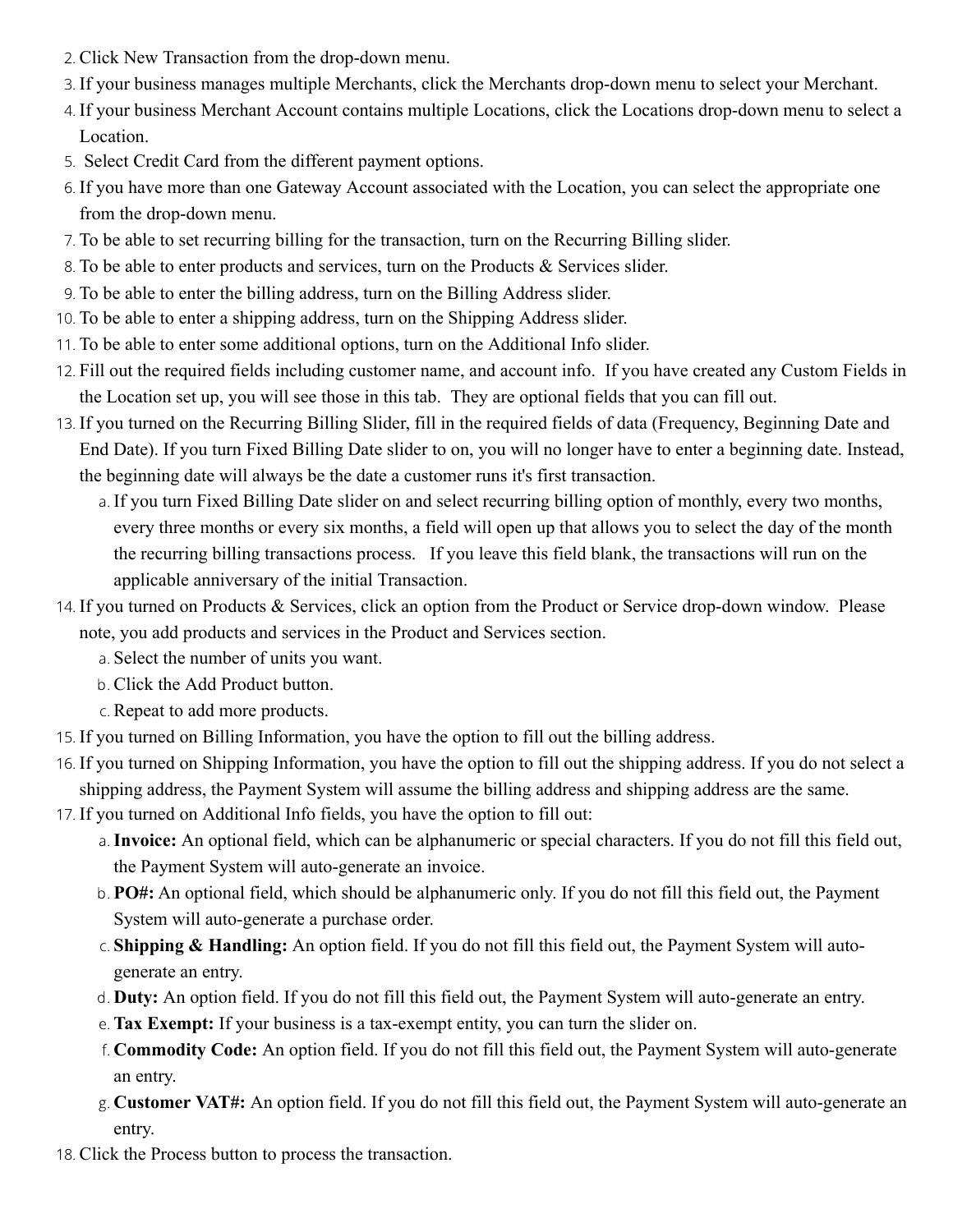#### <span id="page-23-0"></span>Virtual Terminal Pre-Authorization Credit Card Transaction

A pre-authorization is a temporary hold placed on a credit or debit card. It is not an actual charge, although it does temporarily make the hold amount unavailable until the settlement or transaction clears. The Payment System allows you to pre-authorize a transaction and then later process it.

- 1. Click Payment from the left menu.
- 2. Click New Transaction from the drop-down menu.
- 3. If your business manages multiple Merchants, click the Merchants drop-down menu to select your Merchant.
- 4. If your business Merchant Account contains multiple Locations, click the Locations drop-down menu to select a Location.
- 5. Select Credit Card from the different payment options.
- 6. If you have more than one Gateway Account associated with the Location, you can select the appropriate one from the drop-down menu.
- 7. To be able to set recurring billing for the transaction, turn on the Recurring Billing slider.
- 8. To be able to enter products and services, turn on the Products & Services slider.
- 9. To be able to enter the billing address, turn on the Billing Address slider.
- 10. To be able to enter a shipping address, turn on the Shipping Address slider.
- 11. To be able to enter some additional options, turn on the Additional Info slider.
- 12. **Turn on the Auth Only slider.**
- 13. Fill out the required fields including customer name, and account info. If you have created any Custom Fields in the Location set up, you will see those in this tab. They are optional fields that you can fill out.
- 14. If you turned on the Recurring Billing Slider, fill in the required fields of data (Frequency, Beginning Date and End Date). If you turn Fixed Billing Date slider to on, you will no longer have to enter a beginning date. Instead, the beginning date will always be the date a customer runs it's first transaction.
	- a. If you turn Fixed Billing Date slider on and select recurring billing option of monthly, every two months, every three months or every six months, a field will open up that allows you to select the day of the month the recurring billing transactions process. If you leave this field blank, the transactions will run on the applicable anniversary of the initial Transaction.
- 15. If you turned on Products & Services, click an option from the Product or Service drop-down window. Please note, you add products and services in the Product and Services section.
	- a. Select the number of units you want.
	- b. Click the Add Product button.
	- c. Repeat to add more products.
- 16. If you turned on Billing Information, you have the option to fill out the billing address.
- 17. If you turned on Shipping Information, you have the option to fill out the shipping address. If you do not select a shipping address, the Payment System will assume the billing address and shipping address are the same.
- 18. If you turned on Additional Info fields, you have the option to fill out:
	- a.**Invoice:** An optional field, which can be alphanumeric or special characters. If you do not fill this field out, the Payment System will auto-generate an invoice.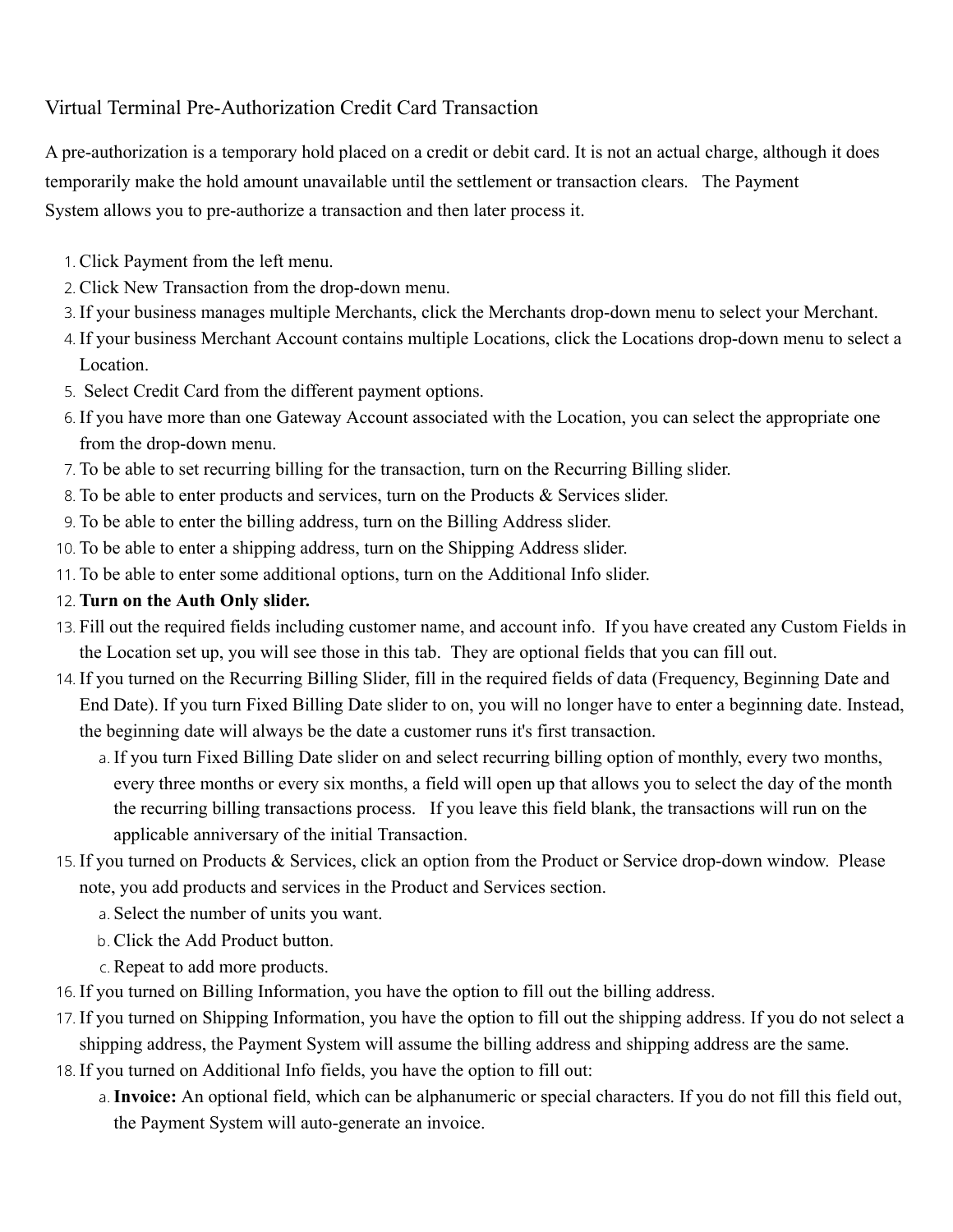- b. **PO#:** An optional field, which should be alphanumeric only. If you do not fill this field out, the Payment System will auto-generate a purchase order.
- c. **Shipping & Handling:** An option field. If you do not fill this field out, the Payment System will autogenerate an entry.
- d. **Duty:** An option field. If you do not fill this field out, the Payment System will auto-generate an entry.
- e. **Tax Exempt:** If your business is a tax-exempt entity, you can turn the slider on.
- f. **Commodity Code:** An option field. If you do not fill this field out, the Payment System will auto-generate an entry.
- g. **Customer VAT#:** An option field. If you do not fill this field out, the Payment System will auto-generate an entry.
- 19. Click the Process button to process the transaction.
- 20. At a later date, go
- 21. to the Transaction List and open the transaction. For instructions on how to find a transaction see Transaction List Advanced Search and Transaction List Details.
- 22. Click green Capture button.
- 23. A pop up window will appear. From here, enter the amount of the transaction. You have the option to enter an amount less than the original capture, but you cannot increase the amount.
- 24. Click the second green Capture button.

#### <span id="page-24-0"></span>Virtual Terminal Swiped Card Transaction

Users can connect a Magtek USB EMV Reader to a computer and swipe credit cards with the Virtual Terminal. **If you are interested in using a Magtek USB EMV Reader, please submit a support ticket and we will reach out to discuss how to get started.**

#### <span id="page-24-1"></span>Virtual Terminal ACH Transaction

- 1. Click Payment from the left menu.
- 2. Click New Transaction from the drop-down menu.
- 3. If your business manages multiple Merchants, click the Merchants drop-down menu to select your Merchant.
- 4. If your business Merchant Account contains multiple Locations, click the Locations drop-down menu to select a Location.
- 5. Select ACH from the different payment options.
- 6. If you have more than one Gateway Account associated with the Location, you can select the appropriate one from the drop-down menu.
- 7. To be able to set recurring billing for the transaction, turn on the Recurring Billing slider.
- 8. To be able to enter products and services, turn on the Products & Services slider.
- 9. To be able to enter the billing address, turn on the Billing Address slider.
- 10. To be able to enter a shipping address, turn on the Shipping Address slider.
- 11. To be able to enter some additional options, turn on the Additional Info slider.
- 12. Fill out the required fields including customer name, and account info. If you have created any Custom Fields in the Location set up, you will see those in this tab. They are optional fields that you can fill out.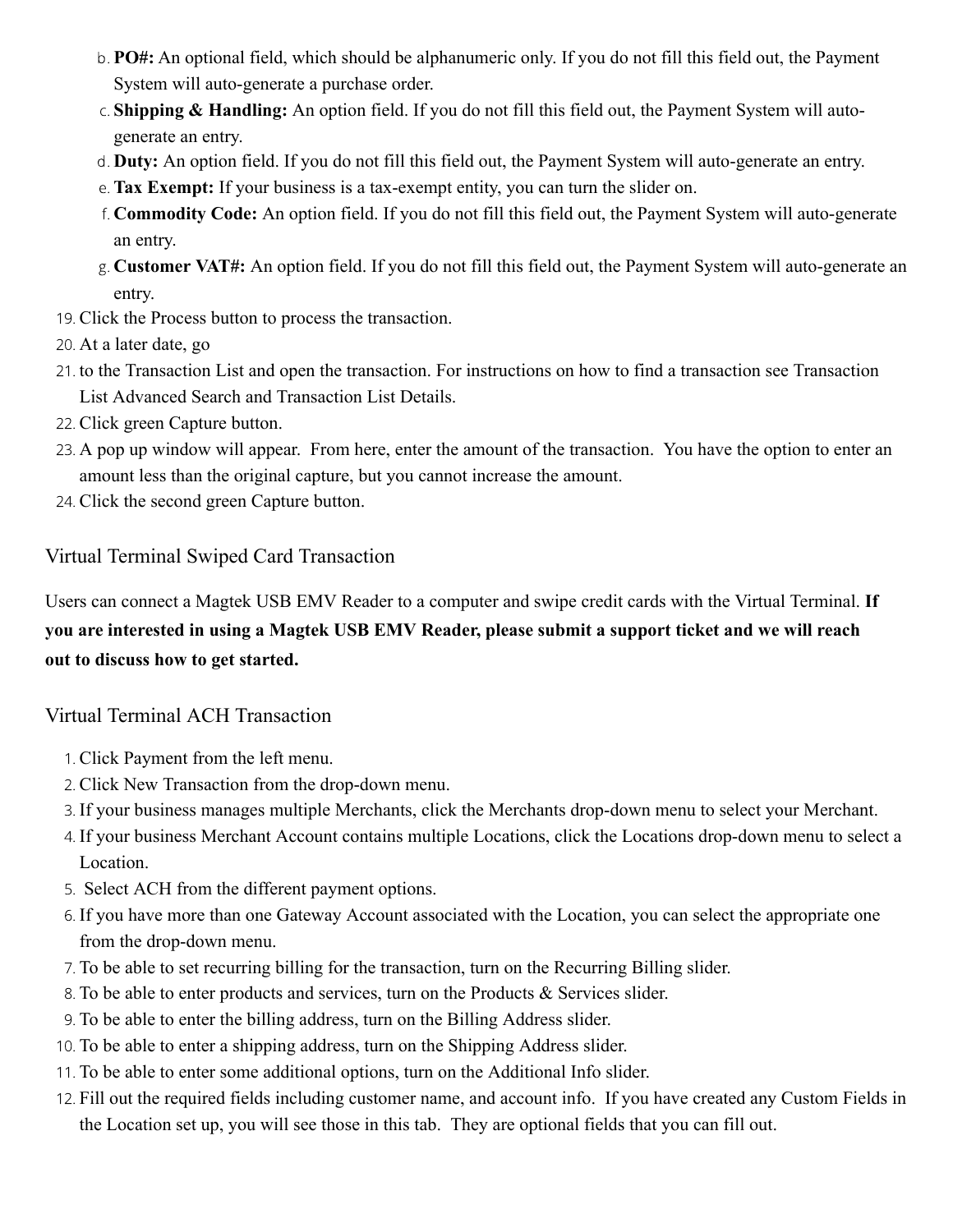- 13. If you turned on the Recurring Billing Slider, fill in the required fields of data (Frequency, Beginning Date and End Date). If you turn Fixed Billing Date slider to on, you will no longer have to enter a beginning date. Instead, the beginning date will always be the date a customer runs it's first transaction.
	- a. If you turn Fixed Billing Date slider on and select recurring billing option of monthly, every two months, every three months or every six months, a field will open up that allows you to select the day of the month the recurring billing transactions process. If you leave this field blank, the transactions will run on the applicable anniversary of the initial Transaction.
- 14. If you turned on Products & Services, click an option from the Product or Service drop-down window. Please note, you add products and services in the Product and Services section.
	- a. Select the number of units you want.
	- b. Click the Add Product button.
	- c. Repeat to add more products.
- 15. If you turned on Billing Information, you have the option to fill out the billing address.
- 16. If you turned on Shipping Information, you have the option to fill out the shipping address. If you do not select a shipping address, the Payment System will assume the billing address and shipping address are the same.
- 17. If you turned on Additional Info fields, you have the option to fill out:
	- a.**Invoice:** An optional field, which can be alphanumeric or special characters. If you do not fill this field out, the Payment System will auto-generate an invoice.
	- b. **PO#:** An optional field, which should be alphanumeric only. If you do not fill this field out, the Payment System will auto-generate a purchase order.
	- c. **Shipping & Handling:** An option field. If you do not fill this field out, the Payment System will autogenerate an entry.
	- d. **Duty:** An option field. If you do not fill this field out, the Payment System will auto-generate an entry.
	- e. **Tax Exempt:** If your business is a tax-exempt entity, you can turn the slider on.
	- f. **Commodity Code:** An option field. If you do not fill this field out, the Payment System will auto-generate an entry.
	- g. **Customer VAT#:** An option field. If you do not fill this field out, the Payment System will auto-generate an entry.
- 18. Click the Process button to process the transaction.

<span id="page-25-0"></span>Virtual Terminal Cash or Check Transaction

Users can record cash and checks Transactions in the Payment System. Unlike ACH, the Payment System does not process checks or cash. This feature is strictly for reporting and providing receipts to customers.

- 1. Click Payment from the left menu.
- 2. Click New Transaction from the drop-down menu.
- 3. If your business manages multiple Merchants, click the Merchants drop-down menu to select your Merchant.
- 4. If your business Merchant Account contains multiple Locations, click the Locations drop-down menu to select a Location.
- 5. Select Check or Cash from the different payment options.
- 6. If you have more than one Gateway Account associated with the Location, you can select the appropriate one from the drop-down menu.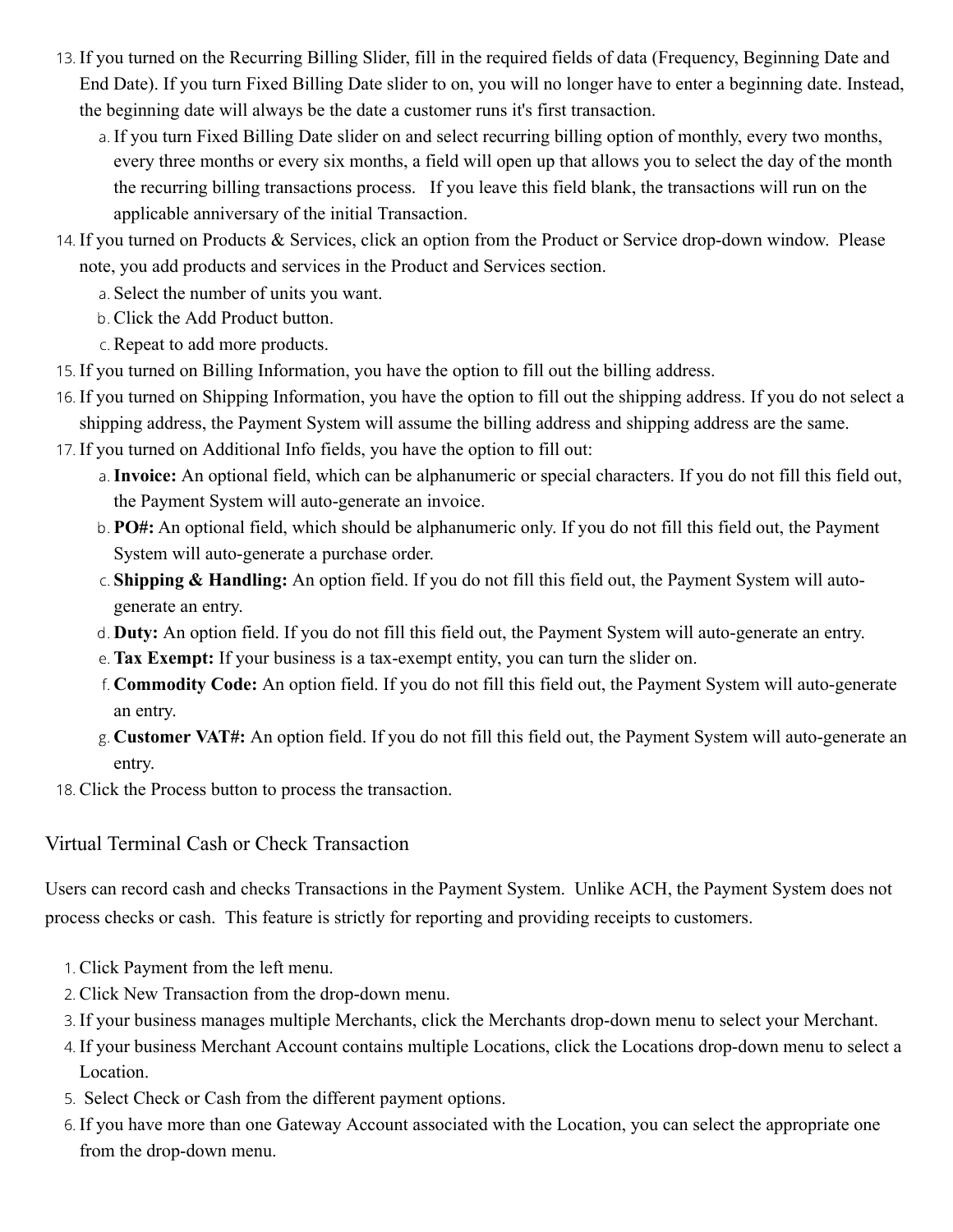- 7. To be able to set recurring billing for the transaction, turn on the Recurring Billing slider.
- 8. To be able to enter products and services, turn on the Products & Services slider.
- 9. To be able to enter the billing address, turn on the Billing Address slider.
- 10. To be able to enter a shipping address, turn on the Shipping Address slider.
- 11. To be able to enter some additional options, turn on the Additional Info slider.
- 12. Fill out the required fields including customer name, and account info. If you have created any Custom Fields in the Location set up, you will see those in this tab. They are optional fields that you can fill out.
- 13. If you turned on the Recurring Billing Slider, fill in the required fields of data (Frequency, Beginning Date and End Date). If you turn Fixed Billing Date slider to on, you will no longer have to enter a beginning date. Instead, the beginning date will always be the date a customer runs it's first transaction.
	- a. If you turn Fixed Billing Date slider on and select recurring billing option of monthly, every two months, every three months or every six months, a field will open up that allows you to select the day of the month the recurring billing transactions process. If you leave this field blank, the transactions will run on the applicable anniversary of the initial Transaction.
- 14. If you turned on Products & Services, click an option from the Product or Service drop-down window. Please note, you add products and services in the Product and Services section.
	- a. Select the number of units you want.
	- b. Click the Add Product button.
	- c. Repeat to add more products.
- 15. If you turned on Billing Information, you have the option to fill out the billing address.
- 16. If you turned on Shipping Information, you have the option to fill out the shipping address. If you do not select a shipping address, the Payment System will assume the billing address and shipping address are the same.
- 17. If you turned on Additional Info fields, you have the option to fill out:
	- a.**Invoice:** An optional field, which can be alphanumeric or special characters. If you do not fill this field out, the Payment System will auto-generate an invoice.
	- b. **PO#:** An optional field, which should be alphanumeric only. If you do not fill this field out, the Payment System will auto-generate a purchase order.
	- c. **Shipping & Handling:** An option field. If you do not fill this field out, the Payment System will autogenerate an entry.
	- d. **Duty:** An option field. If you do not fill this field out, the Payment System will auto-generate an entry.
	- e. **Tax Exempt:** If your business is a tax-exempt entity, you can turn the slider on.
	- f. **Commodity Code:** An option field. If you do not fill this field out, the Payment System will auto-generate an entry.
	- g. **Customer VAT#:** An option field. If you do not fill this field out, the Payment System will auto-generate an entry.
- 18. Click the Process button to process the transaction.

# <span id="page-26-0"></span>Invoicing/Hosted Payment Page Overview

The Payment System's Invoicing is a quick and easy way to generate a custom payment page. (URL) Either you can paste the page into your website or you can send this custom page to your customer via email or text message. Once your customer clicks the link, the Payment System will redirect your customer to a page where they will finalize the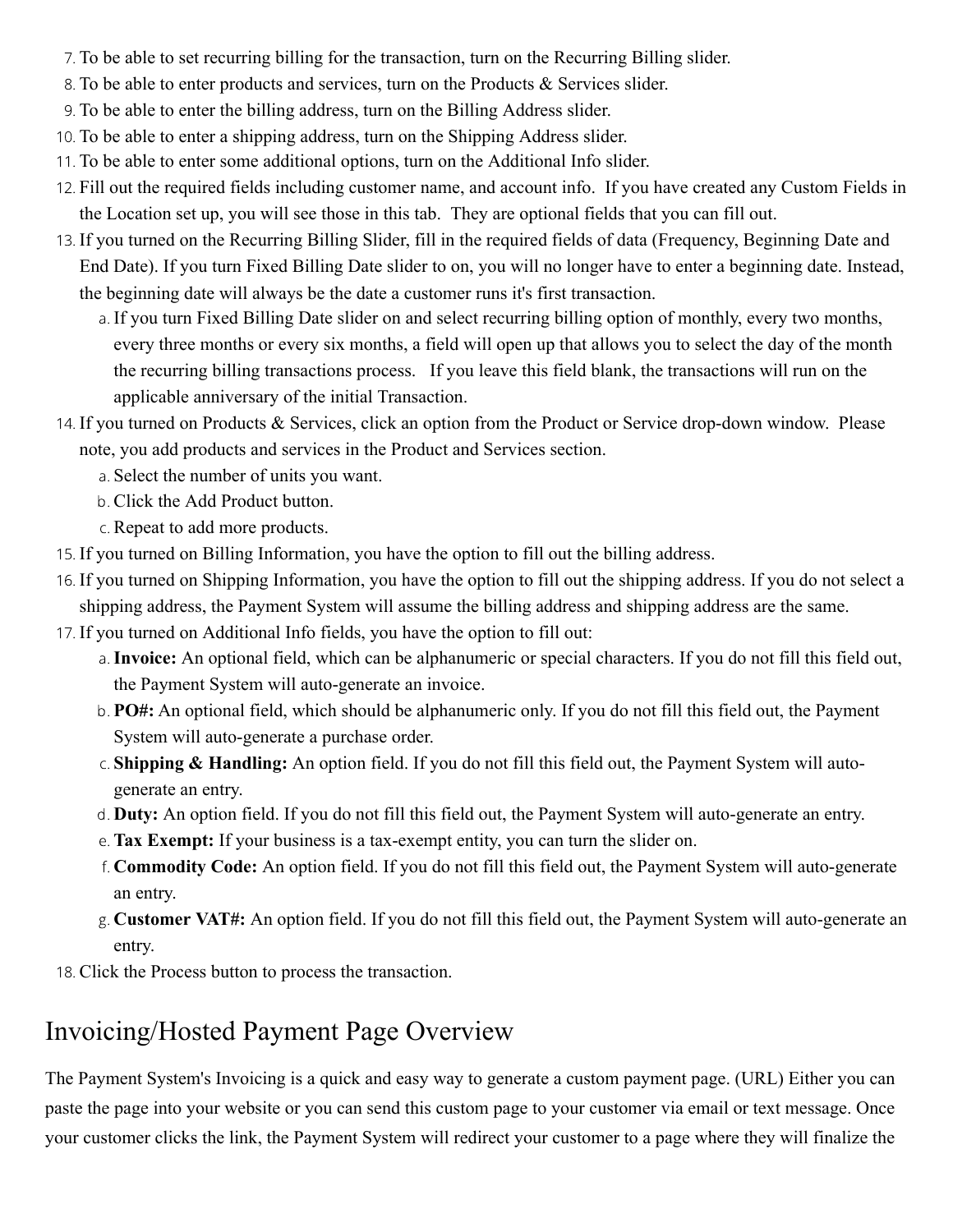transaction by entering their credit card number. This mitigates PCI Compliance risk because employees cannot directly access to customer's credit card information.

#### <span id="page-27-0"></span>Hosted Payment Page

To create a Hosted Payment Page, follow the instructions in Adding Invoice. Instead of emailing out the invoice, you will copy the URL and use that as your Hosted Payment Page.

#### Adding an Invoice

- 1. Click Payment from the left menu.
- 2. Click New Transaction from the drop-down menu.
- 3. If your business manages multiple Merchants, click the Merchants drop-down menu to select your Merchant.
- 4. If your business Merchant Account contains multiple Locations, click the Locations drop-down menu to select a Location.
- 5. Select Invoice from the different payment options.
- 6. If you have more than one Gateway Account associated with the Location, you can select the appropriate one from the drop-down menu.
- 7. To be able to set recurring billing for the transaction, turn on the Recurring Billing slider.
- 8. To be able to enter products and services, turn on the Products & Services slider.
- 9. To be able to enter the billing address, turn on the Billing Address slider.
- 10. To be able to enter a shipping address, turn on the Shipping Address slider.
- 11. To be able to enter some additional options, turn on the Additional Info slider.
- 12. If the selected Gateway Account is set up to process ACH, select the Payment Mode.
	- a. **Allow All**: This will allow the customer to pay with either ACH or Credit Card at check out.
	- b. **Credit:** This will only allow the customer to pay with a credit card.
	- c. **ACH:** This will only allow the customer to pay with ACH.
- 13. To keep the invoice active for repeat uses, turn off the Single use slider. The default setting is to deactivate the invoice after one use. We strongly suggest you do not change the default setting unless you are sure you will want to process the Invoice again.
- 14. Optionally, enter the amount of the transaction. You can leave the amount blank to enable your customer to enter the amount.
- 15. Optionally, if you have prior customers, you can select one from the drop-down window insides the Customer field. Certain fields like billing address will prepopulate when you select prior customer.
- 16. Enter the email address in the email address box to the recipient you want to receive the link. If you want to send to multiple emails, put a comma between each email address.
- 17. Optionally, enter a success URL where the Payment System will redirect the customer after the transaction is complete.
- 18. Optionally, if you created any Custom Fields, you can fill them out.
- 19. If you turned on the Recurring Billing Slider, fill in the required fields of data (Frequency, Beginning Date and End Date). If you turned Fixed Billing Date slider to on, you will no longer have to enter a beginning date. Instead, the beginning date will always be the date a customer runs it's first transaction.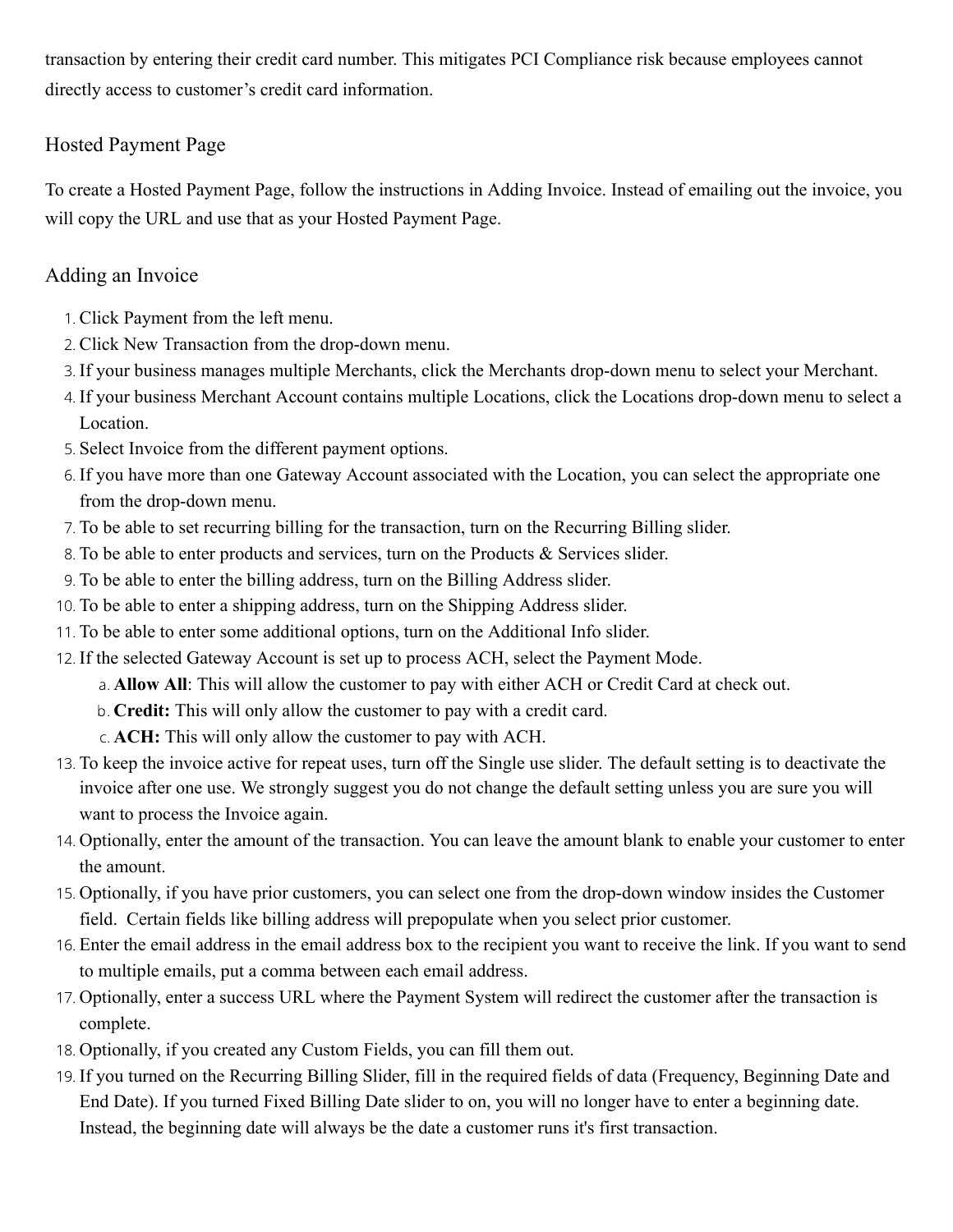- a. If you turn Fixed Billing Date slider on and select recurring billing option of monthly, every two months, every three months or every six months, a field will open up that allows you to select the day of the month the recurring billing transactions process. If you leave this field blank, the transactions will run on the applicable anniversary of the initial Transaction.
- 20. If you turned on Products & Services, click an option from the Product or Service drop-down window. Please note, you add products and services in the Product and Services section.
	- a. If you want to give the customer to change the number of units, uncheck Fixed Number of Units slider.
	- b. Select the number of units you want.
	- c. Optionally, you can select a Discount Type based on a set amount or a percentage of the transaction. Once selected enter the amount or percentage of the discount in the Discount Value field.
	- d. Click the Add Product button.
	- e. Repeat to add more products.
- 21. If you turned on Billing Information, you have the option to fill out the billing address.
- 22. If you turned on Shipping Information, you have the option to fill out the shipping address. If you do not select a shipping address, the Payment System will assume the billing address and shipping address are the same.
- 23. If you turned on Additional Info fields, you have the option to fill out:
	- a.**Invoice:** An optional field, which can be alphanumeric or special characters. If you do not fill this field out, the Payment System will auto-generate an invoice.
	- b. **PO#:** An optional field, which should be alphanumeric only. If you do not fill this field out, the Payment System will auto-generate a purchase order.
	- c. **Shipping & Handling:** An option field. If you do not fill this field out, the Payment System will autogenerate an entry.
	- d. **Duty:** An option field. If you do not fill this field out, the Payment System will auto-generate an entry.
	- e. **Tax Exempt:** If your business is a tax-exempt entity, you can turn the slider on.
	- f. **Commodity Code:** An option field. If you do not fill this field out, the Payment System will auto-generate an entry.
	- g. **Customer VAT#:** An option field. If you do not fill this field out, the Payment System will auto-generate an entry.
- 24. Click the Generate button.
- 25. You can also click the Preview button to see how the link will appear to the customer. After pressing the Preview button, you also have the option to enter the information manually for your customer.
- 26. You can also copy the link by clicking the Copy Link button. Then you can manually paste into an email or a text message. You can also use the link as a pay now button on your website.
- 27. Click the Send button.
- 28. You can customize your message to your customer by adding language to the Additional Content field.
- 29. Click the Send button.

#### Adding a Pre-Authorization Invoice

- 1. Click Payment from the left menu.
- 2. Click New Transaction from the drop-down menu.
- 3. If your business manages multiple Merchants, click the Merchants drop-down menu to select your Merchant.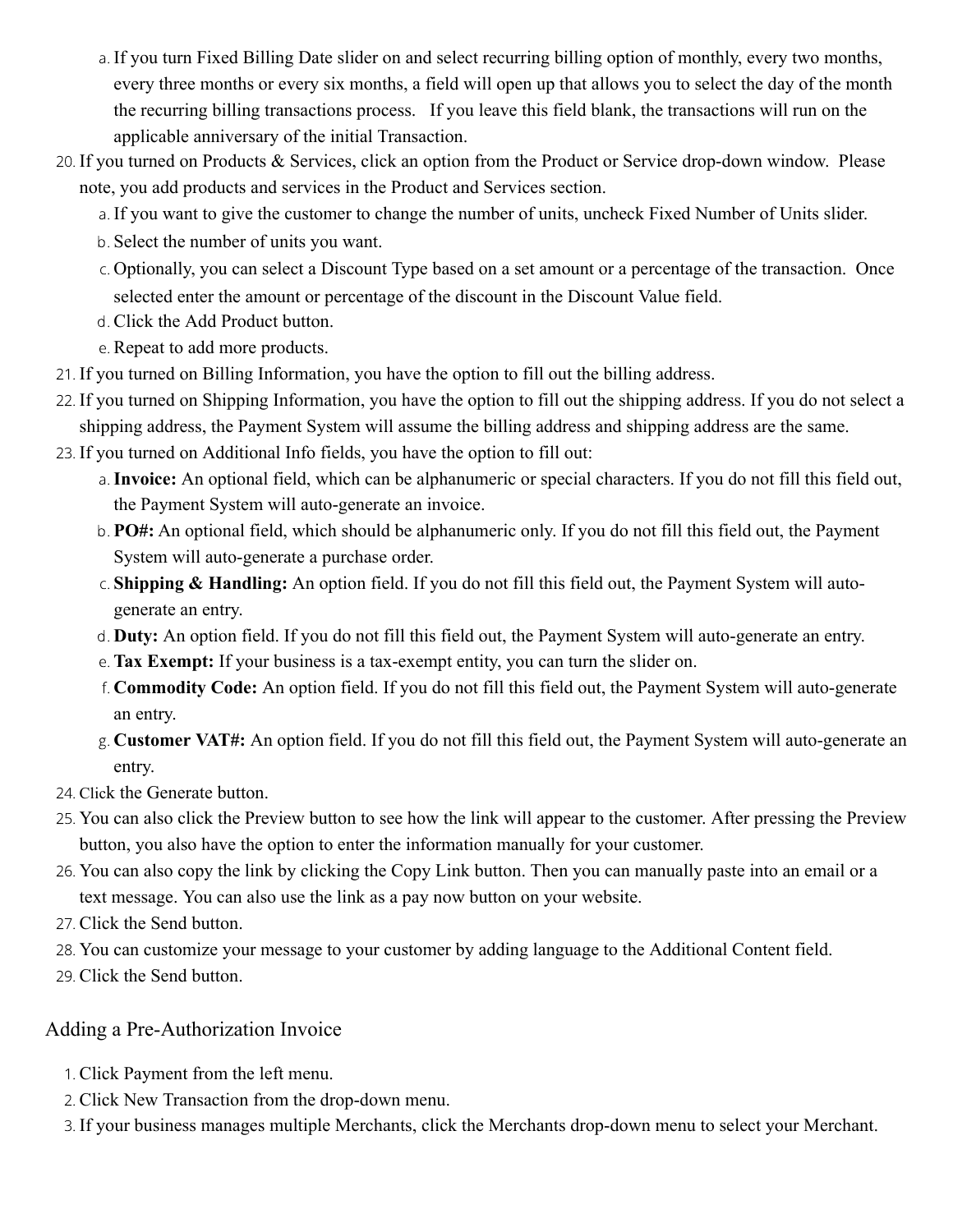- 4. If your business Merchant Account contains multiple Locations, click the Locations drop-down menu to select a Location.
- 5. Select Invoice from the different payment options.
- 6. If you have more than one Gateway Account associated with the Location, you can select the appropriate one from the drop-down menu.
- 7. To be able to set recurring billing for the transaction, turn on the Recurring Billing slider.
- 8. To be able to enter products and services, turn on the Products & Services slider.
- 9. To be able to enter the billing address, turn on the Billing Address slider.
- 10. To be able to enter a shipping address, turn on the Shipping Address slider.
- 11. To be able to enter some additional options, turn on the Additional Info slider.
- 12. If the selected Gateway Account is set up to process ACH, select the Payment Mode.
	- a. **Allow All**: This will allow the customer to pay with either ACH or Credit Card at check out.
	- b. **Credit:** This will only allow the customer to pay with a credit card.
	- c. **ACH:** This will only allow the customer to pay with ACH.
- 13. To keep the invoice active for repeat uses, turn off the Single use slider. The default setting is to deactivate the invoice after one use. We strongly suggest you do not change the default setting unless you are sure you will want to process the Invoice again.
- 14. **Turn on the Auth Only slider.**
- 15. Optionally, enter the amount of the transaction. You can leave the amount blank to enable your customer to enter the amount.
- 16. Optionally, if you have prior customers, you can select one from the drop-down window insides the Customer field. Certain fields like billing address will prepopulate when you select prior customer.
- 17. Enter the email address in the email address box to the recipient you want to receive the link. If you want to send to multiple emails, put a comma between each email address.
- 18. Optionally, enter a success URL where the Payment System will redirect the customer after the transaction is complete.
- 19. Optionally, if you created any Custom Fields, you can fill them out.
- 20. If you turned on the Recurring Billing Slider, fill in the required fields of data (Frequency, Beginning Date and End Date). If you turned Fixed Billing Date slider to on, you will no longer have to enter a beginning date. Instead, the beginning date will always be the date a customer runs it's first transaction.
	- a. If you turn Fixed Billing Date slider on and select recurring billing option of monthly, every two months, every three months or every six months, a field will open up that allows you to select the day of the month the recurring billing transactions process. If you leave this field blank, the transactions will run on the applicable anniversary of the initial Transaction.
- 21. If you turned on Products & Services, click an option from the Product or Service drop-down window. Please note, you add products and services in the Product and Services section.
	- a. If you want to give the customer to change the number of units, uncheck Fixed Number of Units slider.
	- b. Select the number of units you want.
	- c. Optionally, you can select a Discount Type based on a set amount or a percentage of the transaction. Once selected enter the amount or percentage of the discount in the Discount Value field.
	- d. Click the Add Product button.
	- e. Repeat to add more products.
- 22. If you turned on Billing Information, you have the option to fill out the billing address.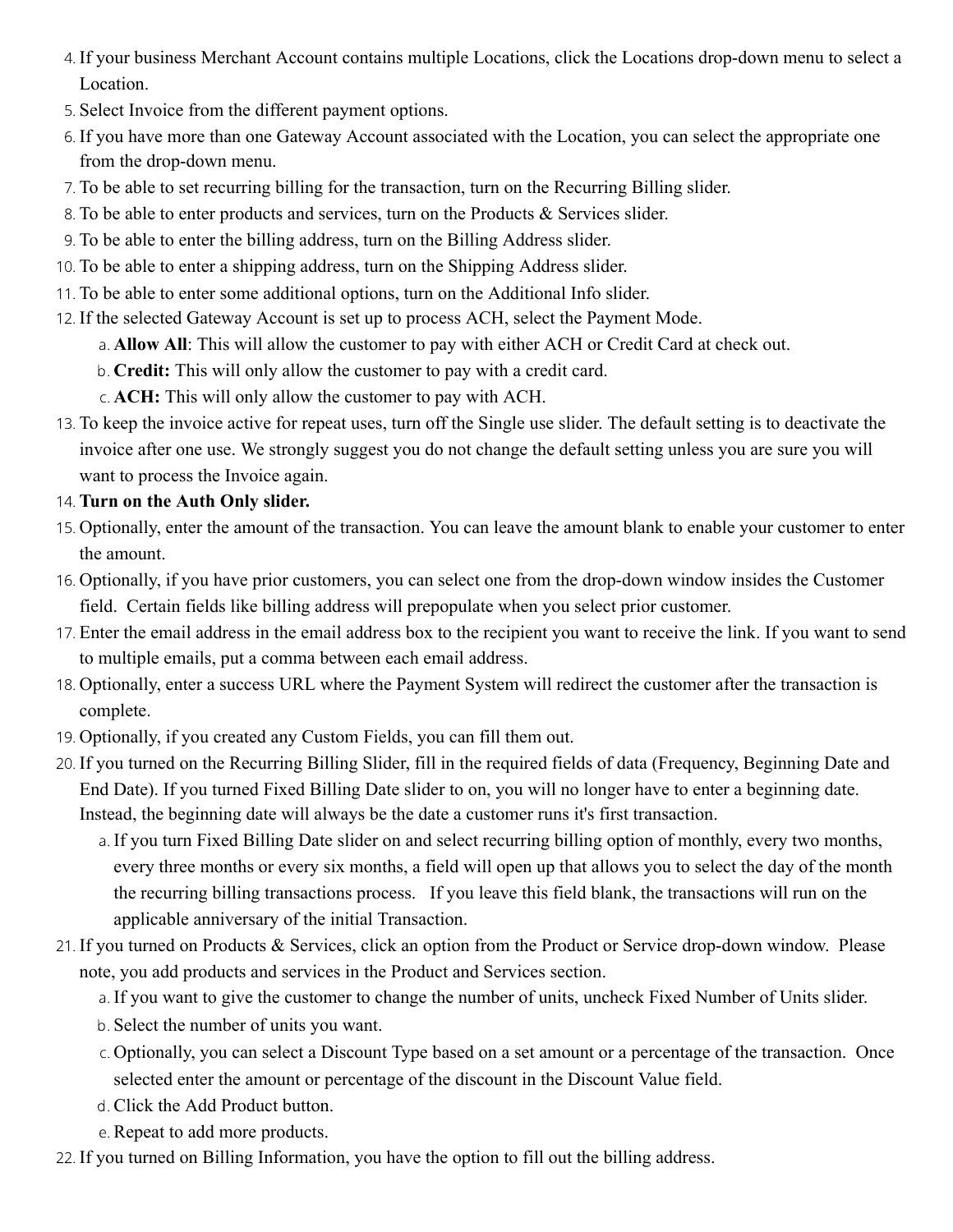- 23. If you turned on Shipping Information, you have the option to fill out the shipping address. If you do not select a shipping address, the Payment System will assume the billing address and shipping address are the same.
- 24. If you turned on Additional Info fields, you have the option to fill out:
	- a.**Invoice:** An optional field, which can be alphanumeric or special characters. If you do not fill this field out, the Payment System will auto-generate an invoice.
	- b. **PO#:** An optional field, which should be alphanumeric only. If you do not fill this field out, the Payment System will auto-generate a purchase order.
	- c. **Shipping & Handling:** An option field. If you do not fill this field out, the Payment System will autogenerate an entry.
	- d. **Duty:** An option field. If you do not fill this field out, the Payment System will auto-generate an entry.
	- e. **Tax Exempt:** If your business is a tax-exempt entity, you can turn the slider on.
	- f. **Commodity Code:** An option field. If you do not fill this field out, the Payment System will auto-generate an entry.
	- g. **Customer VAT#:** An option field. If you do not fill this field out, the Payment System will auto-generate an entry.
- 25. Click the Generate button.
- 26. You can also click the Preview button to see how the link will appear to the customer. After pressing the Preview button, you also have the option to enter the information manually for your customer.
- 27. You can also copy the link by clicking the Copy Link button. Then you can manually paste into an email or a text message. You can also use the link as a pay now button on your website.
- 28. Click the Send button.
- 29. At a later date, go to the Transaction List and open the transaction. For instructions on how to find a transaction see Transaction List Advanced Search and Transaction List Details.
- 30. Click green Capture button.
- 31. A pop up window will appear. From here, enter the amount of the transaction. You have the option to enter an amount less than the original capture, but you cannot increase the amount.
- 32. Click the second green Capture button.

#### <span id="page-30-0"></span>Editing an Invoice

- 1. Click Payment from the left menu.
- 2. Click Invoice List from the drop-down window.
- 3. Enter the date range in the From and To fields to pull up your invoice.
- 4. If you want to refine your search, you can enter characters into the Search field or you can enter a search term in one or more of the column-specific search fields. If you enter a search term in one or more of the columnspecific search fields, you can also click the magnifying icon to do an advanced search. You can also clear your search entry by clicking the Reset.
- 5. Select the invoice you want to edit by clicking any part of its row.
- 6. Edit the fields you want to edit. Please note you cannot edit the previously selected Merchant and Location.
- 7. Click the Update button.
- 8. To send out, enter the email address in the email address box to the recipient you want to receive the link and click the Send button. If you want to send to multiple emails, put a comma between each email address.
	- a. You can also copy the link by clicking the Copy Link button. Then you can manually paste into an email or text message.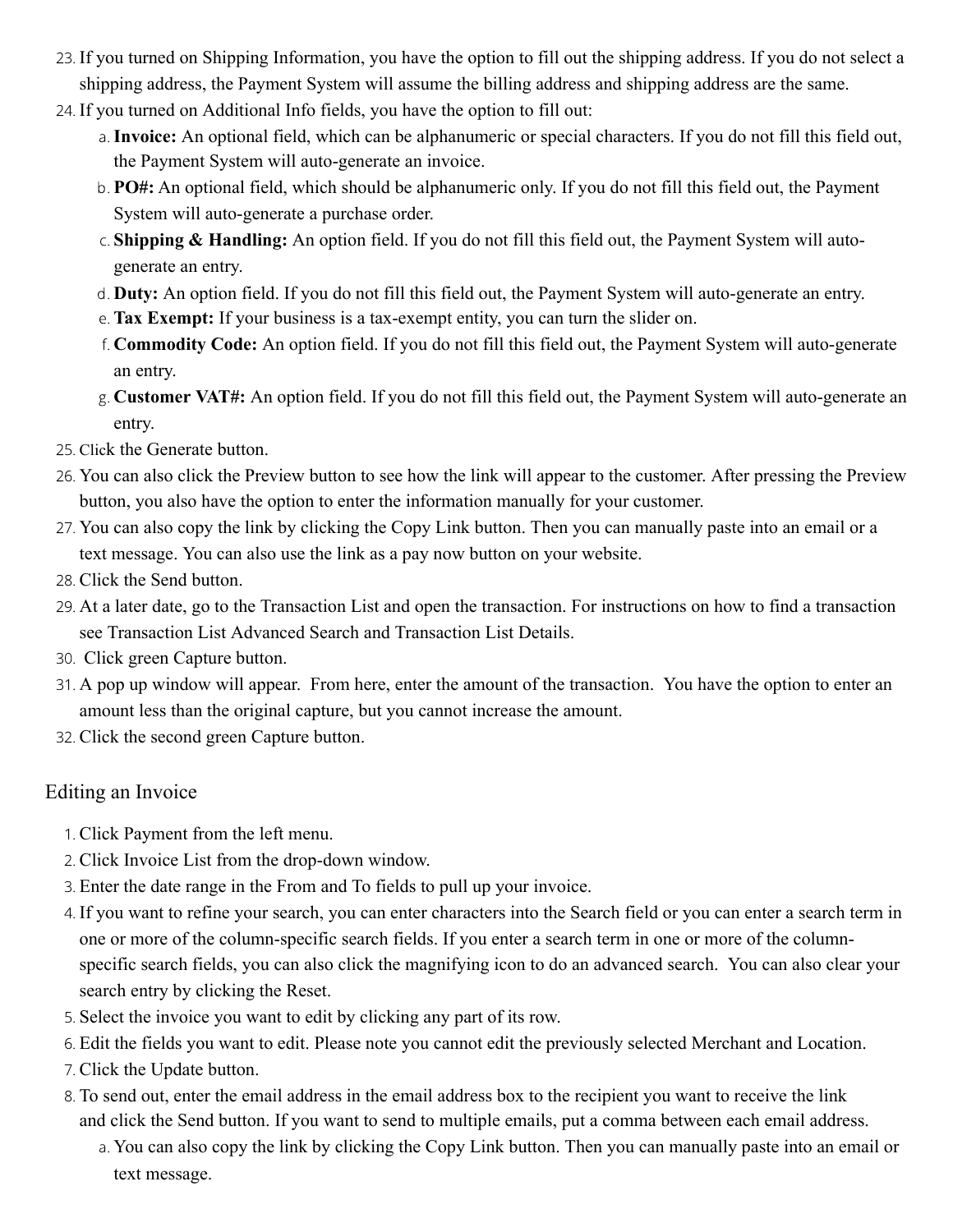b. You can also click the Preview button to see how the link will appear to the customer. After clicking the Preview button, you have the option to enter the information for your customer.

Please note you do not have to send the edited page. Click any tab from the left menu to exit. At this point, the Payment System has already saved the Invoice.

#### Deleting an Invoice

- 1. Click Payment from the left menu.
- 2. Click Invoice List from the drop-down window.
- 3. Enter the date range in the From and To fields to pull up your invoice.
- 4. If you want to refine your search, you can enter characters into the Search field or you can enter a search term in one or more of the column-specific search fields. If you enter a search term in one or more of the columnspecific search fields, you can also click the magnifying icon to do an advanced search. You can also clear your search entry by clicking the Reset.
- 5. Select the Invoices you want to delete by checking the boxes to the left of the Invoices you want to delete or all the Invoices by checking the box at the top.
- 6. Click the Delete button.
- 7. The Payment System will prompt you with a pop window to confirm you want to delete the selected Invoices.
- 8. Click OK in the pop-up window to complete deleting the selected Invoices.

#### <span id="page-31-0"></span>Deactivating Invoice

- 1. Click Payment from the left menu.
- 2. Click Invoice List from the drop-down window.
- 3. Enter the date range in the From and To fields to pull up your invoice.
- 4. If you want to refine your search, you can enter characters into the Search field or you can enter a search term in one or more of the column-specific search fields. If you enter a search term in one or more of the columnspecific search fields, you can also click the magnifying icon to do an advanced search. You can also clear your search entry by clicking the Reset.
- 5. Select the Invoices you want to deactivate by checking the boxes to the left of the Invoices you want to deactivate or all the Invoices by checking the box from the top.
- 6. Click the Deactivate button.
- 7. The Payment System will prompt you with a pop window to confirm you want to deactivate the selected Invoices.
- 8. Click OK in the pop-up window to complete deactivating the selected Invoices.

#### <span id="page-31-1"></span>Activating Invoice

- 1. Click Payment from the left menu.
- 2. Click Invoice List from the drop-down window.
- 3. Enter the date range in the From and To fields to pull up your invoice.
- 4. If you want to refine your search, you can enter characters into the Search field or you can enter a search term in one or more of the column-specific search fields. If you enter a search term in one or more of the column-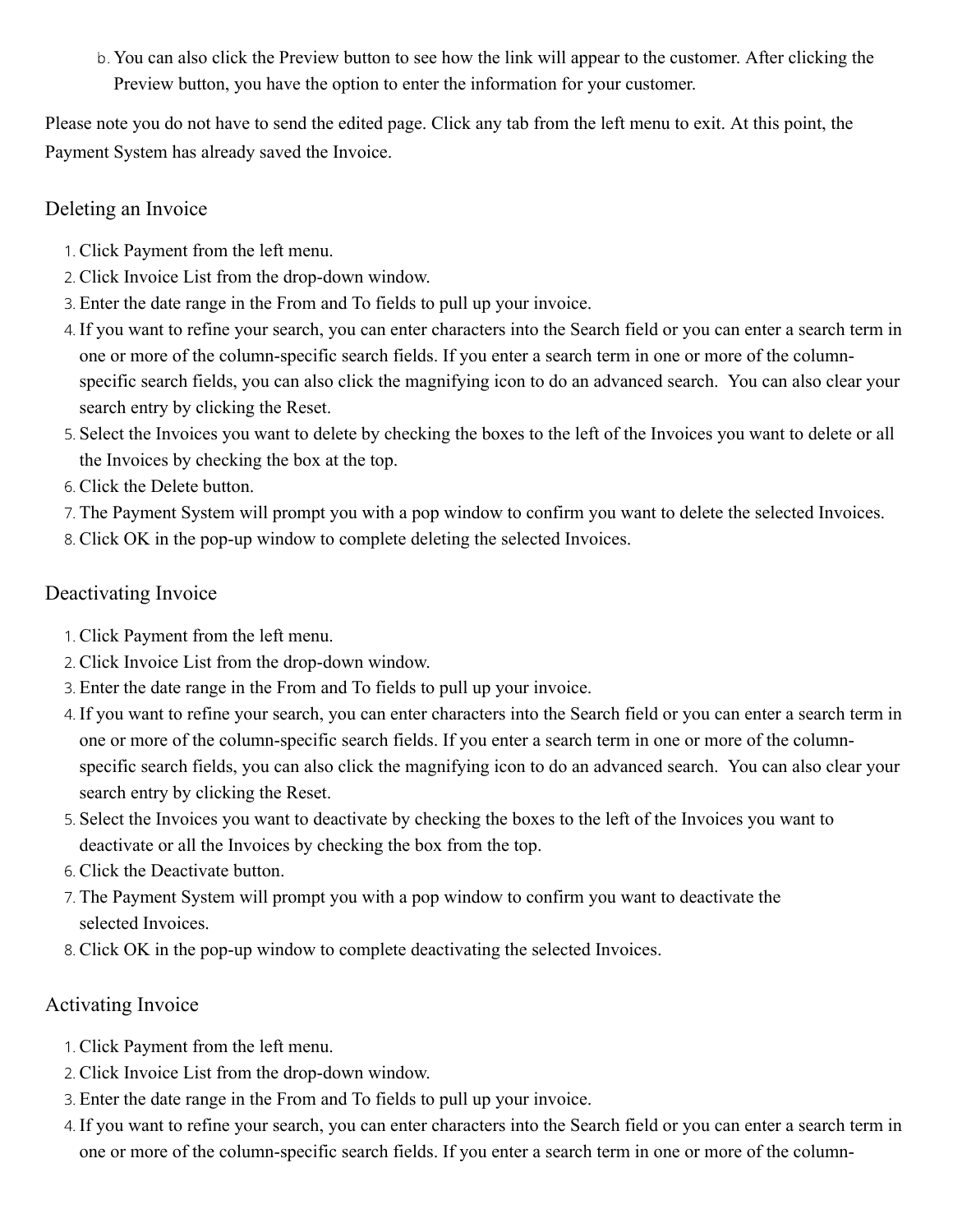specific search fields, you can also click the magnifying icon to do an advanced search. You can also clear your search entry by clicking Reset.

- 5. Select the Invoice you want to activate by checking the boxes to the left of the Invoices you want to activate or all the Invoices by checking the box from the top.
- 6. Click the Activate button.
- 7. Click OK in the pop-up window to complete activating the selected Invoices.

#### <span id="page-32-0"></span>Reviewing Invoice

- 1. Click Payment from the left menu.
- 2. Click Invoice List from the drop-down window.
- 3. Enter the date range in the From and To fields to pull up your invoice.
- 4. If you want to refine your search, you can enter characters into the Search field or you can enter a search term in one or more of the column-specific search fields. If you enter a search term in one or more of the columnspecific search fields, you can also click the magnifying icon to do an advanced search. You can also clear your search entry by clicking the Reset.

#### <span id="page-32-1"></span>Exporting Invoice List

- 1. Click Payment from the left menu.
- 2. Click Invoice List from the drop-down window.
- 3. Enter the date range in the From and To fields to pull up your invoice.
- 4. If you want to refine your search, you can enter characters into the Search field or you can enter a search term in one or more of the column-specific search fields. If you enter a search term in one or more of the columnspecific search fields, you can also click the magnifying icon to do an advanced search. You can also clear your search entry by clicking the Reset.
- 5. Select the Invoices you want to export by checking the boxes to the left of the Invoices you want to export or all the Invoices by checking the box at the top.
- 6. Click  $\mathbb{R}$  .
- 7. Click the desired file type from the drop-down window.

# <span id="page-32-2"></span>Card Vault Overview

The card vault stores the encrypted tokens of your customer's credit cards. While you never have access the full credit card number (for PCI compliance reasons), you can use the card vault to process new transactions without having to reenter the customer's credit card and without asking the customer to reenter the card number. In addition, you can use the Card Vault to set up recurring billing – Refer to the Recurring Billing section for more information.

#### <span id="page-32-3"></span>Card Vault Transaction Processing

- 1. Click Customer from the left menu.
- 2. Click Card Vault from the drop-down window.
- 3. Enter the date range in the From and To fields to pull up your token.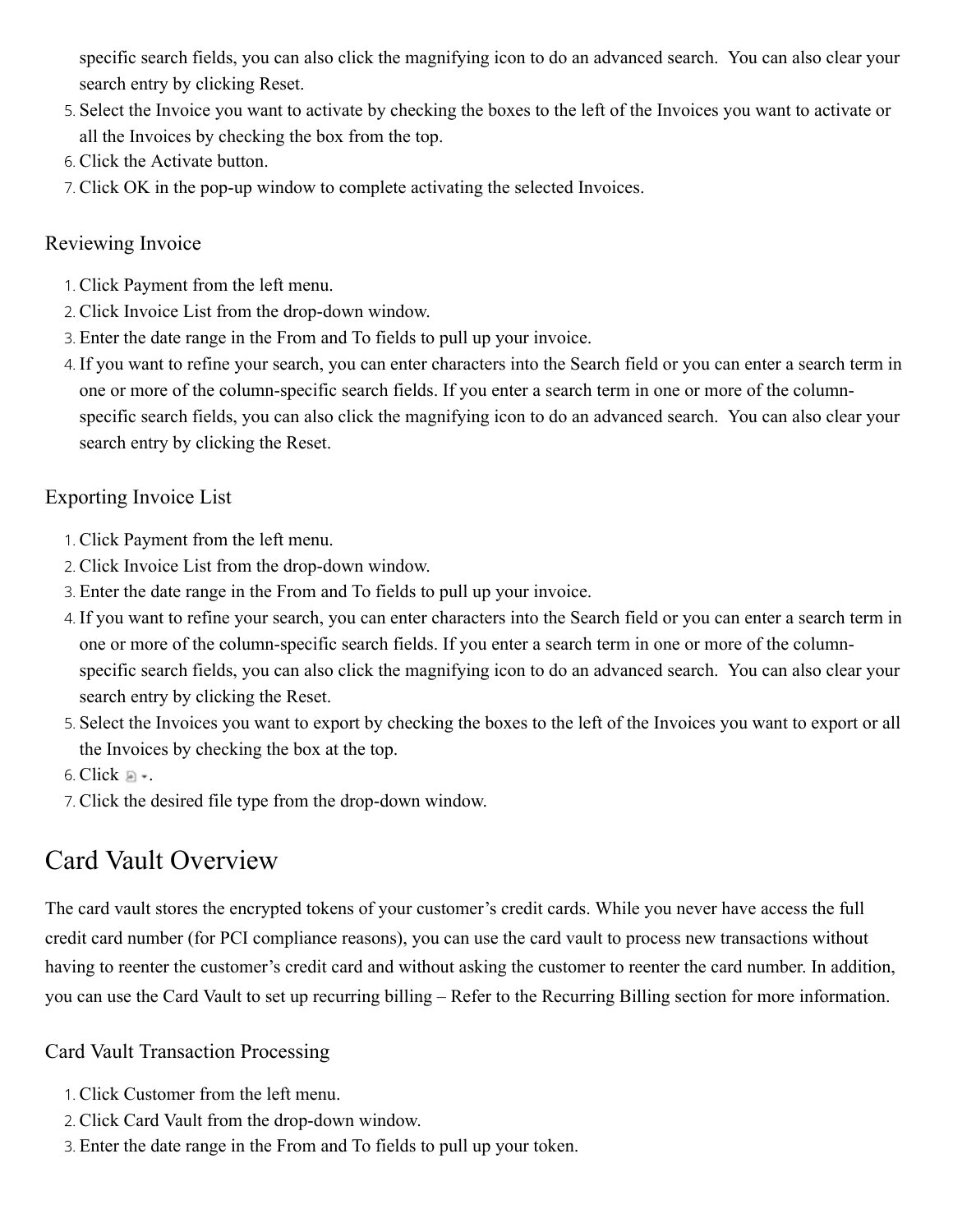- 4. To narrow your list, you can enter a search term in the Search box or you can enter a search term in one or more of the column-specific search fields. If you enter a search term in one or more of the column-specific search fields, you can also click the magnifying icon to do an advanced search.
- 5. Click any part of the selected token by clicking any part of its row.
- 6. Enter the information in the New Payment boxes including the amount. The default will be the same amount as the original transaction amount.
- 7. Click the Process button.

#### <span id="page-33-0"></span>Card Vault Search

- 1. Click Customers from the left menu.
- 2. Click Card Vault from the drop-down menu.
- 3. Enter the date range in the From and To fields to pull up your token.
- 4. To narrow your list, you can enter a search term in the Search box or you can enter a search term in one or more of the column-specific search fields. If you enter a search term in one or more of the column-specific search fields, you can also click the magnifying icon to do an advanced search.
- 5. Scroll through the list to find the record you are looking to view.

#### <span id="page-33-1"></span>Card Vault Export

- 1. Click Customers from the left menu.
- 2. Click Card Vault from the drop-down menu.
- 3. Enter the date range in the From and To fields to pull up your token.
- 4. To narrow your list, you can enter a search term in the Search box or you can enter a search term in one or more of the column-specific search fields. If you enter a search term in one or more of the column-specific search fields, you can also click the magnifying icon to do an advanced search.
- 5. Click  $\blacksquare$  .
- 6. Click the desired file type from the drop-down window.

# <span id="page-33-2"></span>Recurring Billing Overview

Recurring Billing enables you to set up customers for repeat payments over a specific period and with a predetermined frequency.

#### <span id="page-33-3"></span>Adding Recurring Billing Method 1

- 1. Click Recurring Billing from the left menu.
- 2. Click the Add button.
- 3. Enter the date range in the From and To fields to pull up your token.
- 4. To narrow your list, you can enter a search term in the Search box or you can enter a search term in one or more of the column-specific search fields. If you enter a search term in one or more of the column-specific search fields, you can also click the magnifying icon to do an advanced search.
- 5. Locate the customer's account you want to use to create a recurring billing by scrolling down the list of transactions and clicking any part of the transaction row.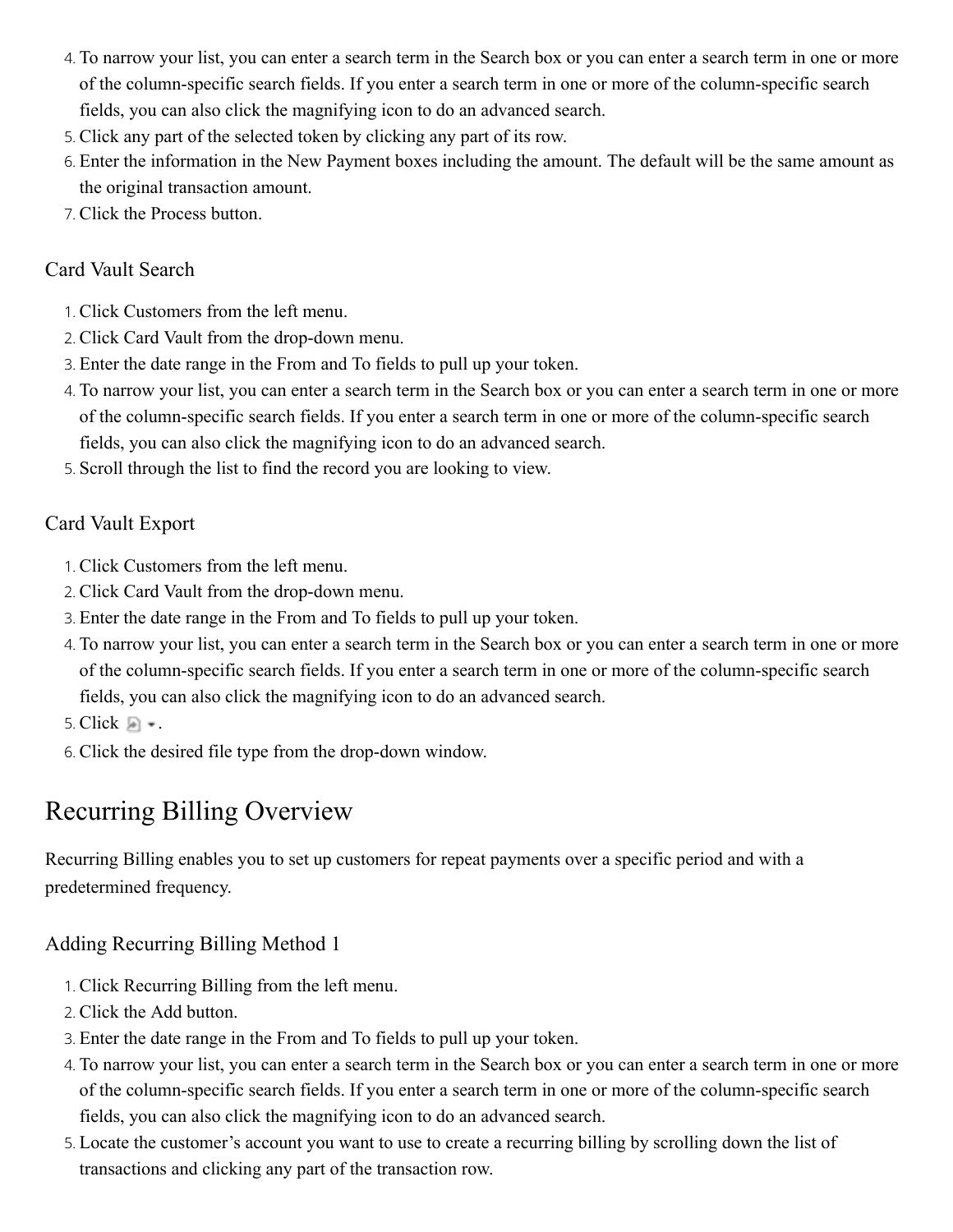- 6. Click Add under Recurring Billing.
- 7. Fill in the Recurring Billing Settings and Payment Information fields.
	- a. **Frequency:** This box represents how often you want to bill a customer's credit card.
	- b. **Beginning Date:** When the first payment on the account will occur.
	- c. **Ending Date:** When is the last payment due on the account.
	- d. **Next Payment Date:** This box will auto-populate with the information based on the three factors listed above. You are not able to change this data.
	- e. **Amount:** This will be the individual amount charged on a customer's credit card based on the parameters selected above.
	- f. **Number of Payments Expected:** This field will auto-populate after you have saved the billing program. It will show the number of total payments during the time selected in the previous fields.
	- g. **Number of Payments Done:** This column will show how many payments the Payment System has processed to date. This field will populate after you have saved all other fields of information.
	- h. **Active:** Checking this box will activate the recurring billing program to the customer's credit card. If you leave it unchecked, the Payment System will save the billing program as a draft waiting.
- 8. Click the Save button.

#### <span id="page-34-0"></span>Adding Recurring Billing Method 2

- 1. Click Customers from the left menu.
- 2. Click Card Vault from the drop-down window.
- 3. Enter the date range in the From and To fields to pull up your token.
- 4. To narrow your list, you can enter a search term in the Search box or you can enter a search term in one or more of the column-specific search fields. If you enter a search term in one or more of the column-specific search fields, you can also click the magnifying icon to do an advanced search.
- 5. Locate the customer's account you want to use to create a recurring billing by scrolling down the list of transactions and clicking any part of the transaction row.
- 6. Click the Add button under Recurring Billing.
- 7. Fill in the Recurring Billing Settings and Payment Fields.
	- a. **Frequency:** This box represents how often you want to bill a customer's account.
	- b. **Beginning Date:** When the first payment on the account will occur.
	- c. **Ending Date:** When is the last payment due on the account.
	- d. **Next Payment Date:** This box will auto-populate with the information based on the three factors listed above.
	- e. **Amount:** This will be the individual amount charged on a customer's credit card based on the parameters selected above.
	- f. **Number of Payments Expected:** This field will auto-populate after you have saved the billing program. It will show the number of total payments during the time selected in the previous fields.
	- g. **Number of Payments Done:** This column will show how many payments the Payment System has processed to date. This field will populate after you have saved all other fields of information.
	- h. **Active:** Checking this box will activate the recurring billing program to the customer's credit card. If you leave it unchecked, the Payment System will save the billing program as a draft waiting.
- 8. Click the Save button.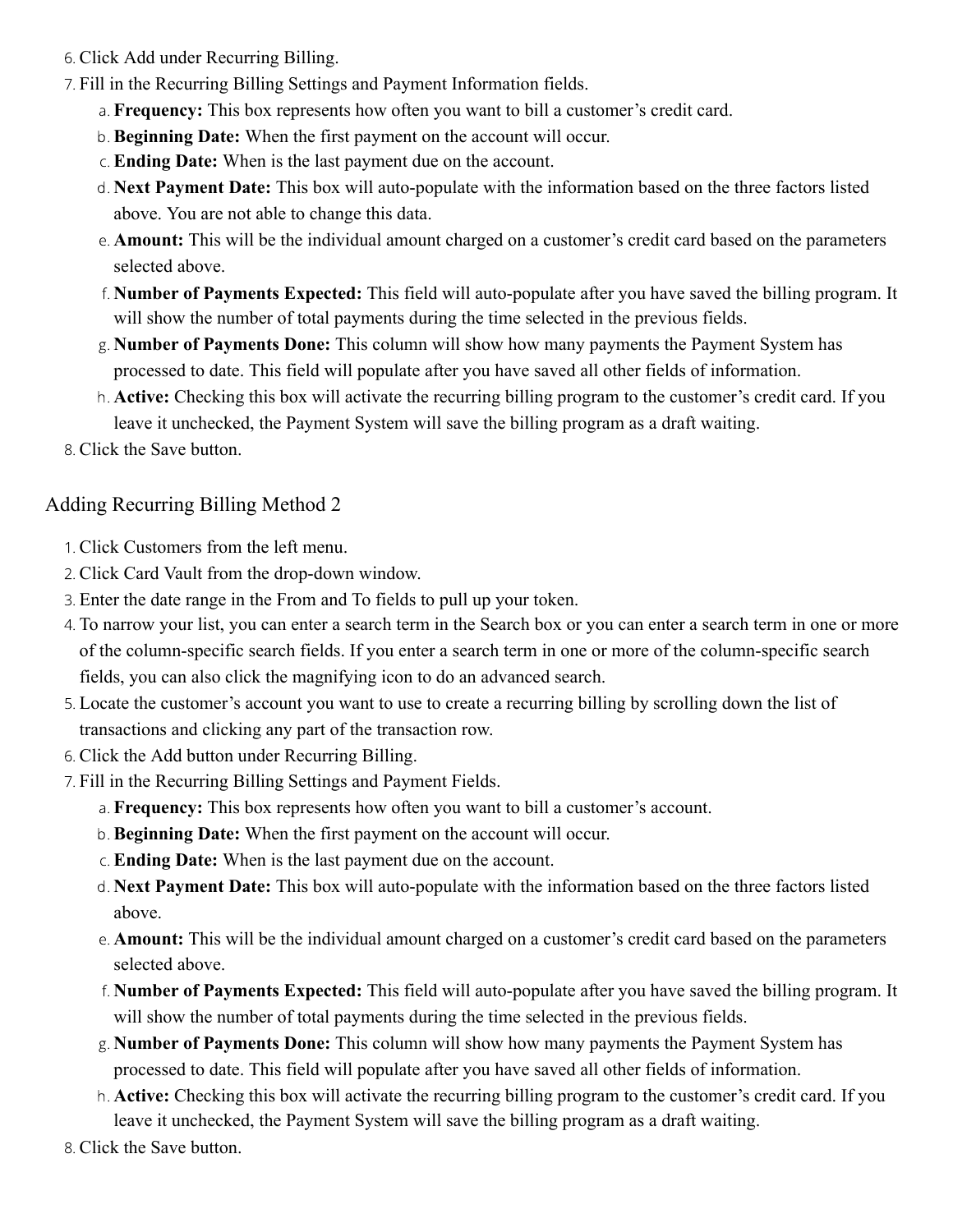#### <span id="page-35-0"></span>Deleting a Recurring Billing

- 1. Click Recurring Billing from the left menu.
- 2. To narrow your list, you can enter a search term in the Search box or you can enter a search term in one or more of the column-specific search fields. If you enter a search term in one or more of the column-specific search fields, you can also click the magnifying icon to do an advanced search.
- 3. Check to box next to the recurring billings you want to delete or select all boxes by checking the box from the top.
- 4. Click Delete.
- 5. The Payment System will prompt you with a message confirming that you want to delete the selected items.
- 6. Click Ok to confirm.

#### <span id="page-35-1"></span>Editing Recurring Billing

- 1. Click Recurring Billing from the left menu.
- 2. To narrow your list, you can enter a search term in the Search box or you can enter a search term in one or more of the column-specific search fields. If you enter a search term in one or more of the column-specific search fields, you can also click the magnifying icon to do an advanced search.
- 3. Locate the Recurring Billing you want to edit and click any part of its row.
- 4. Change the Recurring Billing settings that you want to change. You cannot change some fields manually including Gateway Account, Next Payment Date, Number of Payments Expected, and Number of Payments Done. Except for the Gateway Account, those fields are populated based on information put in the other fields.
- 5. Click the Save button.

#### <span id="page-35-2"></span>Reviewing Recurring Billing

- 1. Click Recurring Billing from the left menu.
- 2. To narrow your list, you can enter a search term in the Search box or you can enter a search term in one or more of the column-specific search fields. If you enter a search term in one or more of the column-specific search fields, you can also click the magnifying icon to do an advanced search.
- 3. Scroll up or down to locate any specific Recurring Billings.
- 4. To view a Recurring Billing's detail, click any part of its row.

### Review Recurring Billing – Calendar View

- 1. Click Recurring Billing from the left menu.
- 2. Click the View transactions calendar button.
- 3. You can adjust the view from monthly, weekly, daily.
- 4. To view a Recurring Billing's detail, click the box containing the upcoming transaction's detail.

### Exporting Recurring Billing List

1. Click Recurring Billing from the left menu.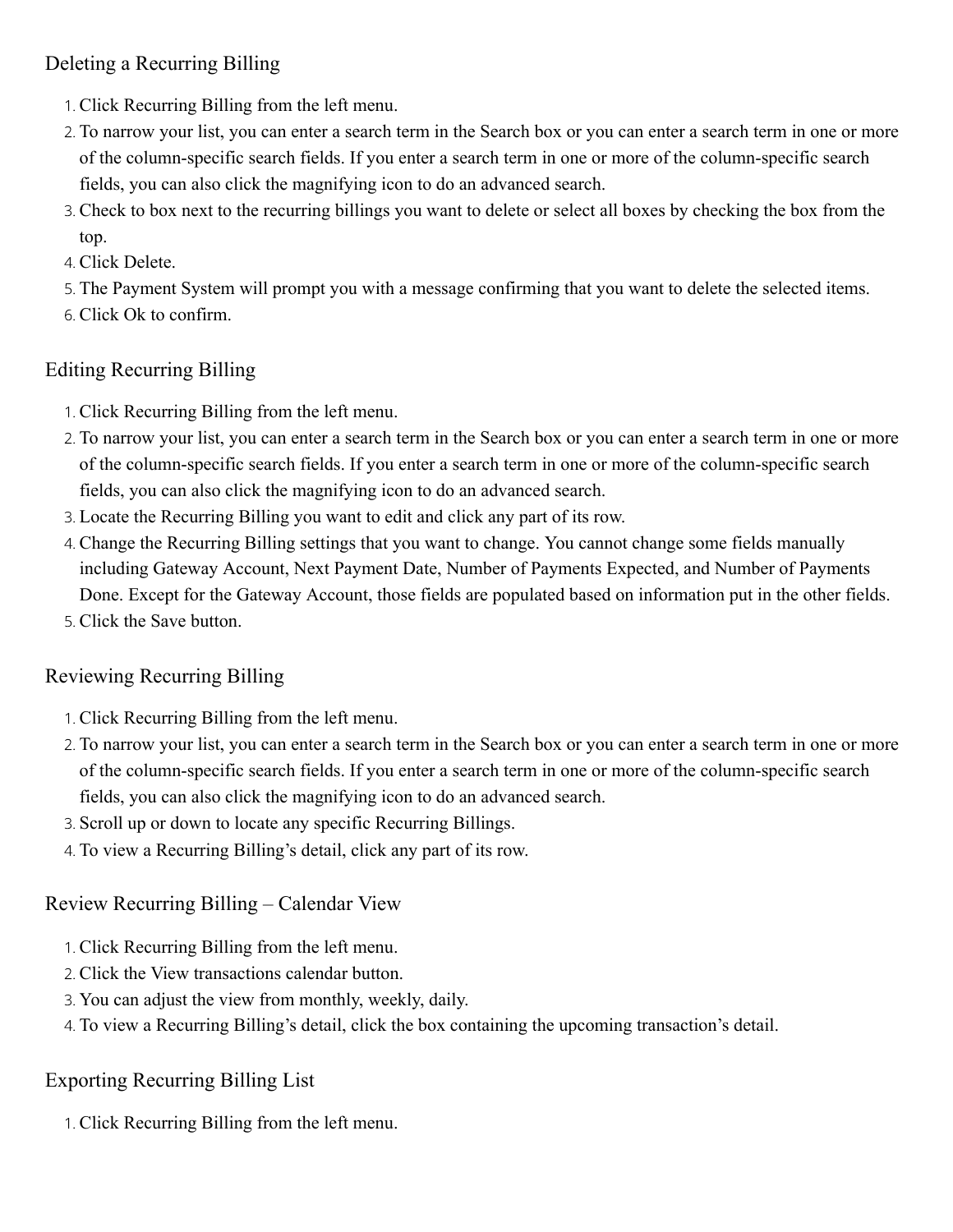- 2. To narrow your list, you can enter a search term in the Search box or you can enter a search term in one or more of the column-specific search fields. If you enter a search term in one or more of the column-specific search fields, you can also click the magnifying icon to do an advanced search.
- 3. Check the boxes next to the Users you want to export or select all boxes by checking the box from the top.

4. Click  $\blacksquare$  .

5. Click the desired file type from the drop-down window.

## <span id="page-36-0"></span>Products & Services Overview

The Payment System allows you to add products or services to invoices. To do so, you must first have created one.

#### Adding Products & Services

- 1. Click Configuration from the left menu.
- 2. Click Products & Services from the drop-down window.
- 3. Click the Add button.
- 4. Select a Location. If you have more than one Merchant account, you can click the drop-down window next to the Location box and select the Location you want to use.
- 5. Enter the price in the Price field.
- 6. Enter a product a name in the Name field.
- 7. Enter a Product SKU.
- 8. Optionally, enter a Description.
- 9. Optionally, enter a Product UPC.
- 10. Optionally, enter a Commodity Code.
- 11. Click the Save button.

#### <span id="page-36-1"></span>Deleting Products & Services

- 1. Click Configuration from the left menu.
- 2. Click Products & Services from the drop-down window.
- 3. To narrow your list, you can enter a search term in the Search box or you can enter a search term in one or more of the column-specific search fields. If you enter a search term in one or more of the column-specific search fields, you can also click the magnifying icon to do an advanced search.
- 4. Check the boxes next to the products or services you to delete or select all boxes by clicking the box from the top.
- 5. Click the Delete button.
- 6. Click Ok in the pop-up window to delete.

#### <span id="page-36-2"></span>Editing Products & Services

- 1. Click Configuration from the left menu.
- 2. Click Products & Services from the drop-down window.
- 3. To narrow your list, you can enter a search term in the Search box or you can enter a search term in one or more of the column-specific search fields. If you enter a search term in one or more of the column-specific search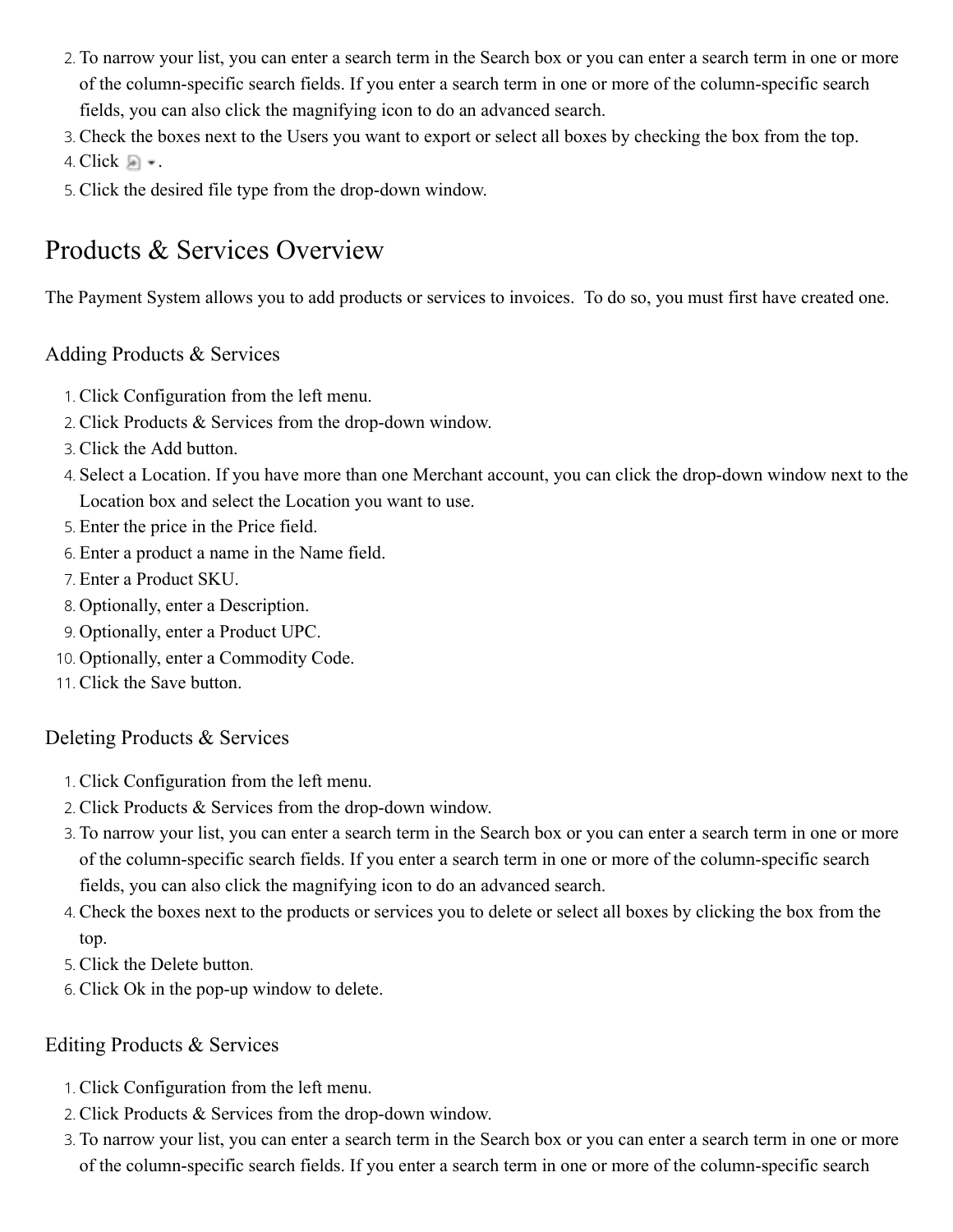fields, you can also click the magnifying icon to do an advanced search.

- 4. Select the products or service you want to edit by clicking any part of its row.
- 5. Edit any items you want to edit.
- 6. Click the Save button.

#### <span id="page-37-0"></span>Exporting Products & Services

- 1. Click Configuration from the left menu.
- 2. Click Products & Services from the drop-down window.
- 3. To narrow your list, you can enter a search term in the Search box or you can enter a search term in one or more of the column-specific search fields. If you enter a search term in one or more of the column-specific search fields, you can also click the magnifying icon to do an advanced search.
- 4. Check the boxes next to the Products and Services you want to export or select all boxes by checking the box from the top.
- 5. Click  $\blacksquare$  .
- 6. Click the desired file type from the drop-down window.

## <span id="page-37-1"></span>Customers Overview

You can create customer profiles and attach credit card tokens to them. Later you can run Card Vault transactions from the Customer profile.

#### Adding Customers

- 1. Click Customers from the left menu.
- 2. Click Manage Customers from the drop-down window.
- 3. Click the Add button.
- 4. Enter the requested data fields.
- 5. Enter the Customer fields
- 6. Click Save.

#### Editing Customer

- 1. Click Customers from the left menu.
- 2. Click Manage Customers from the drop-down window.
- 3. To narrow your list, you can enter a search term in the Search box or you can enter a search term in one or more of the column-specific search fields. If you enter a search term in one or more of the column-specific search fields, you can also click the magnifying icon to do an advanced search.
- 4. Select the Customer you want to edit by clicking any part of its row.
- 5. Edit the fields you want to edit.
- 6. Click the Save button.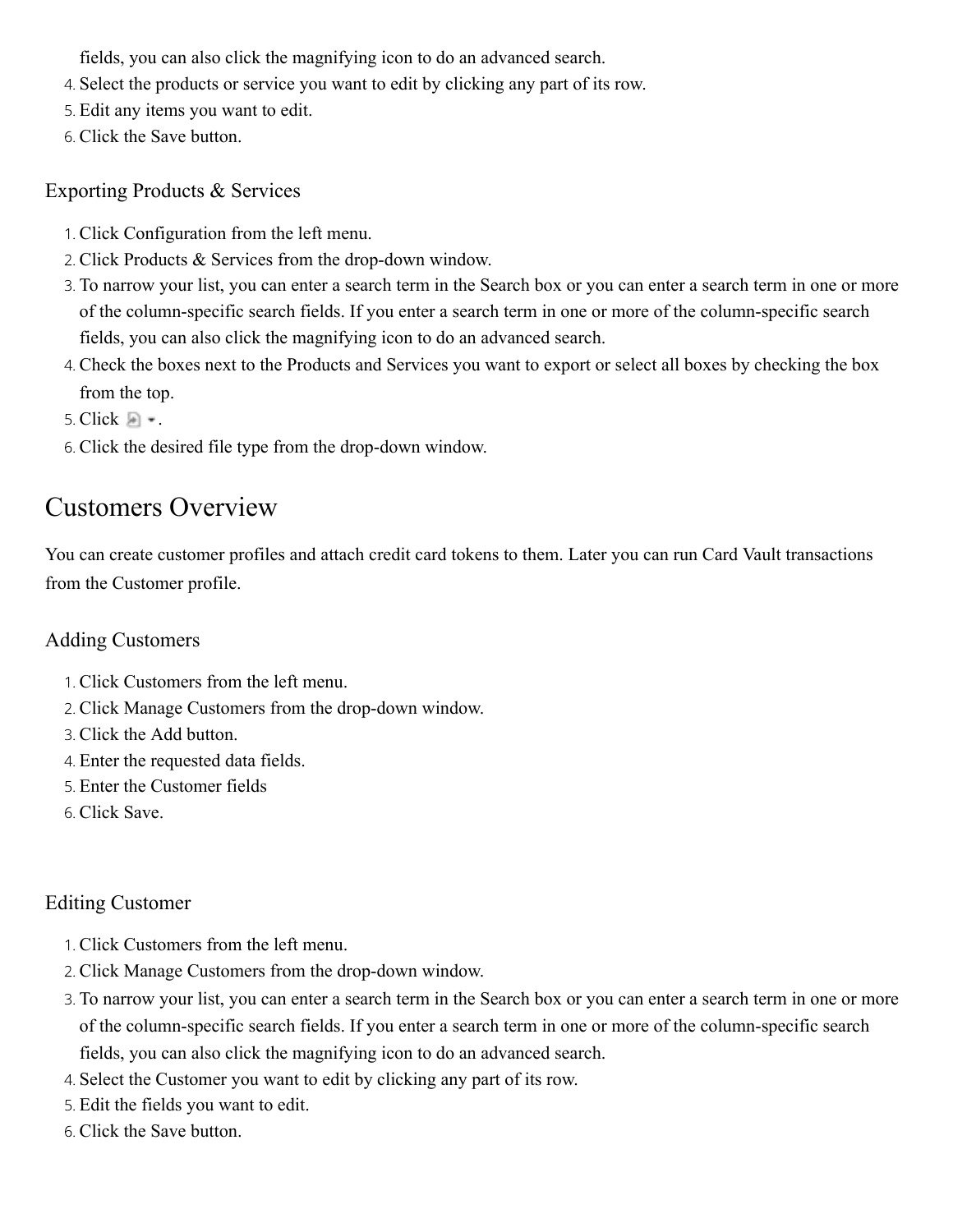#### Deleting Customers

- 1. Click Customers from the left menu.
- 2. Click Manage Customers from the drop-down window.
- 3. To narrow your list, you can enter a search term in the Search box or you can enter a search term in one or more of the column-specific search fields. If you enter a search term in one or more of the column-specific search fields, you can also click the magnifying icon to do an advanced search.
- 4. Select the Customers you want to delete by checking the boxes to the left of the Customer you want to delete or all the Customers by checking the box at the top.
- 5. Click the Delete button.
- 6. The Payment System will prompt you with a pop window to confirm you want to delete the selected Customers.
- 7. Click OK in the pop-up window to complete deleting the selected Customers.

#### <span id="page-38-0"></span>Validate Payment for Customers

- 1. Click Customers from the left menu.
- 2. Click Manage Customers from the drop-down window.
- 3. To narrow your list, you can enter a search term in the Search box or you can enter a search term in one or more of the column-specific search fields. If you enter a search term in one or more of the column-specific search fields, you can also click the magnifying icon to do an advanced search.
- 4. Select the Customer you want.
- 5. Validate any credit cards or ACH that apply to the Customer.
- 6. Click Save.

#### <span id="page-38-1"></span>Customers Search

- 1. Click Customers from the left menu.
- 2. Click Manage Customers from the drop-down menu.
- 3. To narrow your list, you can enter a search term in the Search box or you can enter a search term in one or more of the column-specific search fields. If you enter a search term in one or more of the column-specific search fields, you can also click the magnifying icon to do an advanced search.
- 4. Scroll through the list to find the record you are looking to view.

#### Exporting Customer List

- 1. Click Customers from the left menu.
- 2. Click Manage Customers from the drop-down window.
- 3. To narrow your list, you can enter a search term in the Search box or you can enter a search term in one or more of the column-specific search fields. If you enter a search term in one or more of the column-specific search fields, you can also click the magnifying icon to do an advanced search.

4. Click  $\blacksquare$  -

5. Click the desired file type from the drop-down window.

#### <span id="page-38-2"></span>Process Transaction from Customers List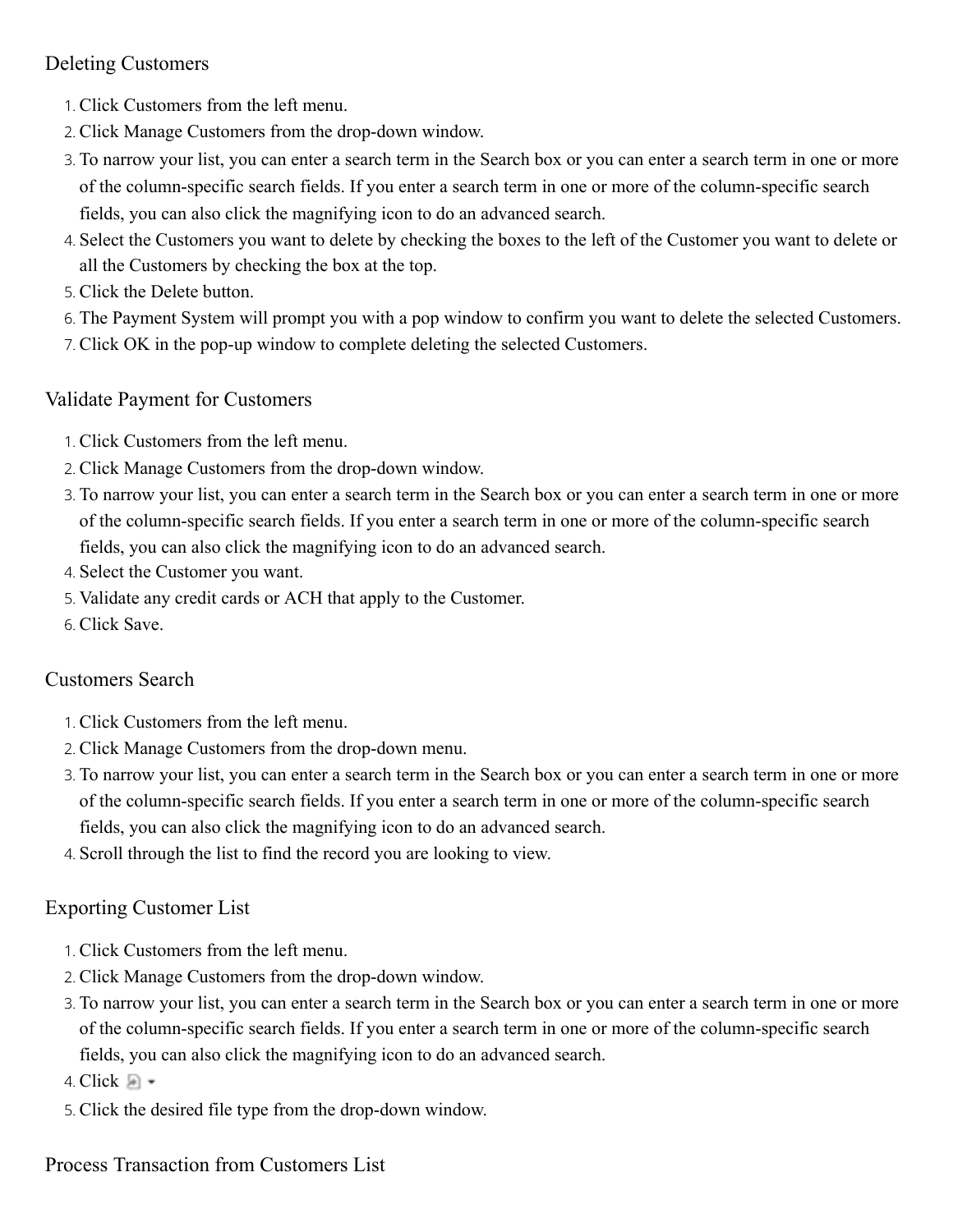- 1. Click Customers from the left menu.
- 2. Click Manage Customers from the drop-down menu.
- 3. To narrow your list, you can enter a search term in the Search box or you can enter a search term in one or more of the column-specific search fields. If you enter a search term in one or more of the column-specific search fields, you can also click the magnifying icon to do an advanced search.
- 4. Click the Customer you want to use by clicking any part of its row.
- 5. Click New Transaction next to the Validated Card token.
- 6. Enter the amount.
- 7. If you have added any Custom Fields to your Location, optionally enter text in any such field.
- 8. Click the Process button.

# <span id="page-39-0"></span>Reporting

# <span id="page-39-1"></span>Transaction List Overview

From the Transaction List, you can customize your view of the transactional data you see. This includes the ability to search parameters of the data you see, add up to 4 rows of widgets providing summary transaction data, and add, remove or switch the order of the columns of data.

#### <span id="page-39-2"></span>Transaction List Advanced Search

- 1. Click Transaction List from the left menu.
- 2. Click  $\bullet$  on the upper right side to pull up the Transaction List advanced search screen.
- 3. Select the Merchants you want to report on by clicking the Merchants box and either typing in the letters of the Merchant and clicking the one you want or scroll down the list and click the Merchants you want. You can select more than one Merchant. If you leave the box blank, all Merchants are included as the default.
- 4. Select the Locations you want to report on by clicking the Locations box and either typing in the letters of the Location and clicking the one you want or scroll down the list and click the Locations you want. You can select more than one Location. If you leave the box blank, all Locations are included as the default.
- 5. Select the Gateways you want to report on by clicking the Gateway box and either typing in the letters of the Gateway and clicking the one you want or scroll down the list and click the Gateway you want. You can select more than one Gateway. If you leave the box blank, all available Gateways are included as the default.
- 6. Select the Devices you want to report on by clicking the Device box and either typing in the letters of the Device and clicking the one you want or scroll down the list and click the Device you want. You can select more than one Device. If you leave the box blank, all available Devices are included as the default.
- 7. Select the Date and Time range you want to use.
- 8. Select the Filters you want on by sliding the buttons to green and the ones you want off by sliding those buttons to grey.
- 9. Select the Payment Modes you want on by sliding the buttons to green and the ones you want off by sliding those buttons to grey.
- 10. Click the Search button.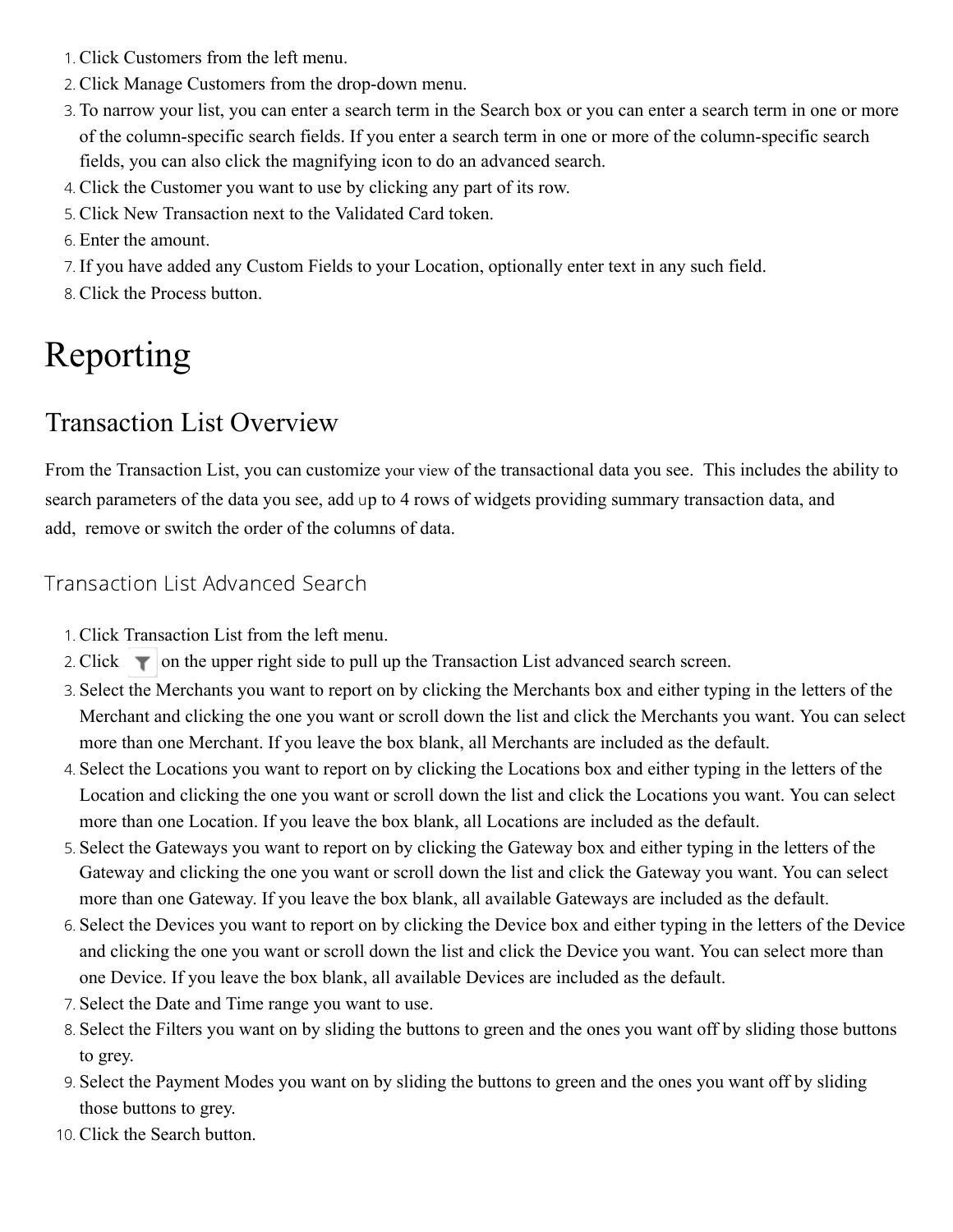11. To confirm the Locations you have selected, click the location icon right of the word Transactions in the upper left and to the left of the date range shown. A pop window will then show the selected Locations on the right side of the screen.

#### <span id="page-40-0"></span>Transaction Details

- 1. Click inside any part of the row of a transaction you want to see the details from the Transaction List.
- 2. You can turn on Billing Address, Shipping Address, Product & Services or Additional Info to see more information associated with the transaction.

#### <span id="page-40-1"></span>Transaction Widget Configuration

- 1. Click inside any widget box to enter edit widget mode.
- 2. Select the data field you want from the drop-down window by clicking its bubble.
- 3. Click any area outside the pop up window to exit edit mode.
- 4. You can have up to 4 rows of widgets. To add a row click Add New Widget Row button. To remove the last row, click the Delete Last Widget Row button.

#### <span id="page-40-2"></span>Transaction List Column Configuration

- 1. Click Transaction List from the left menu.
- 2. Click  $\begin{bmatrix} 1 \\ -1 \end{bmatrix}$   $\begin{bmatrix} 1 \\ \end{bmatrix}$ .
- 3. Check the boxes next to the column titles you want to include in your list. Uncheck the box next to any column titles you do not want to include in your list.
- 4. Click the X button next to Column Selecter to exit.
- 5. Click and drag a column header to left or right to change the location of the column.
- 6. Click and drag a column header size to change the width of a column.

#### Searching Transactions

- 1. Click Transaction List from the left menu.
- 2. Click  $\blacksquare$  on the upper right side to pull up the Transaction List Advanced Search. See Transaction List Advance Search for further details on how to change date range and other advance parameters.
- 3. If you want to search Duplicate Transactions, click the Duplicate Transaction button located below the main top line of widgets.
- 4. To search for one or more transactions, you can enter a search term in the Search box or you can enter a search term in one or more of the column-specific search fields. If you enter a search term in one or more of the column-specific search fields, you can also click the magnifying icon to do an advanced search.
- 5. Click inside any part of the row of a transaction you want to see the details for from the Transaction List.
- 6. Once inside the details page, you can turn on Billing Address, Shipping Address, Product & Services or Additional Info sliders to see more information associated with the transaction.

#### Sorting Transactions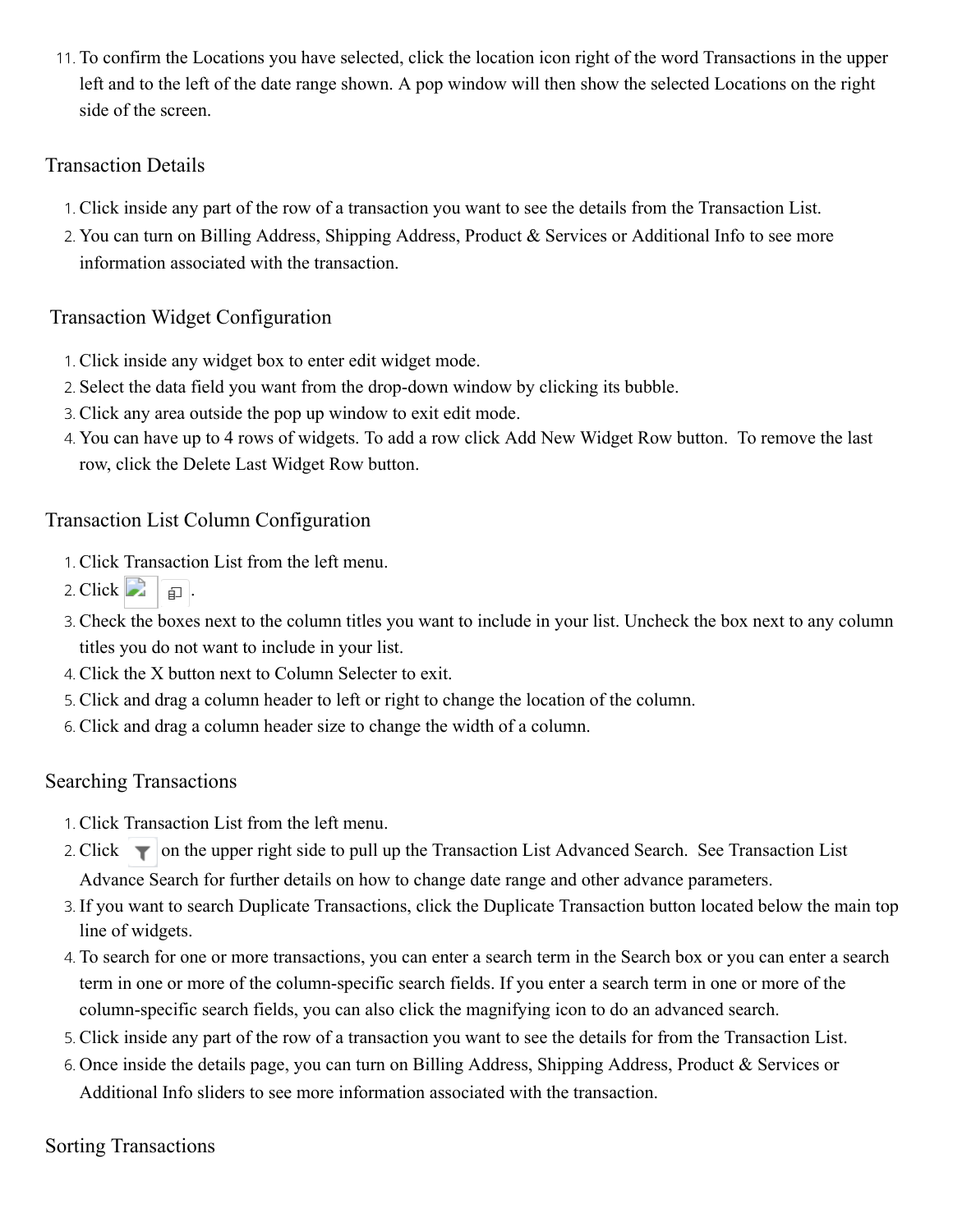- 1. Click Transaction List from the left menu.
- 2. Click  $\blacksquare$  on the upper right side to pull up the Transaction List Advanced Search. See Transaction List Advance Search for further details on how to change date range and other advance parameters.
- 3. If you want to sort Duplicate Transactions, click the Duplicate Transaction button located below the main top line of widgets.
- 4. Click any of the column headers to sort by such item. Please note that some columns do not sort.
- 5. Click the same column header to reverse the direction of the sorting.
- 6. Click inside any part of the row of a transaction you want to see the details for from the Transaction List.
- 7. Once inside the details page, you can turn on Billing Address, Shipping Address, Product & Services or Additional Info sliders to see more information associated with the transaction.

#### <span id="page-41-0"></span>Exporting Transaction List

- 1. Click Transactions List from the left menu.
- 2. Click  $\blacksquare$  on the upper right side to pull up the Transaction List Advanced Search. See Transaction List Advance Search for further details on how to change date range and other advance parameters.
- 3. If you want to export Duplicate Transactions, click the Duplicate Transaction button located below the main top line of widgets.
- 4. To narrow your transaction list, you can enter a search term in the Search box or you can enter a search term in one or more of the column-specific search fields. If you enter a search term in one or more of the columnspecific search fields, you can also click the magnifying icon to do an advanced search.
- 5. To narrow your export, check the boxes next to the transactions you want to export.
- 6. Click  $\blacksquare$  .
- 7. Click the desired file type from the drop-down window.

# <span id="page-41-1"></span>Void/Refund Overview

You can perform void, refunds, partial refunds, and resend transaction confirmations from the Transaction List. You can only void transactions on the same day they were processed. If your transaction has batched, usually set at the end of the calendar day, you have to refund it instead. To confirm when you batch your transactions, please contact your credit card processor and/or gateway provider.

#### <span id="page-41-2"></span>Voiding Transactions – Method 1

- 1. Click Transactions List from the left menu.
- 2. Click  $\blacksquare$  on the upper right side to pull up the Transaction List Advanced Search. See Transaction List Advance Search for further details on how to change date range and other advance parameters.
- 3. To search for one or more transactions, you can enter a search term in the Search box or you can enter a search term in one or more of the column-specific search fields. If you enter a search term in one or more of the column-specific search fields, you can also click the magnifying icon to do an advanced search.
- 4. Check the boxes next to the Transactions you want to void or select all boxes by checking the box from the top.
- 5. Click the Void button.
- 6. Click OK from the drop-down window.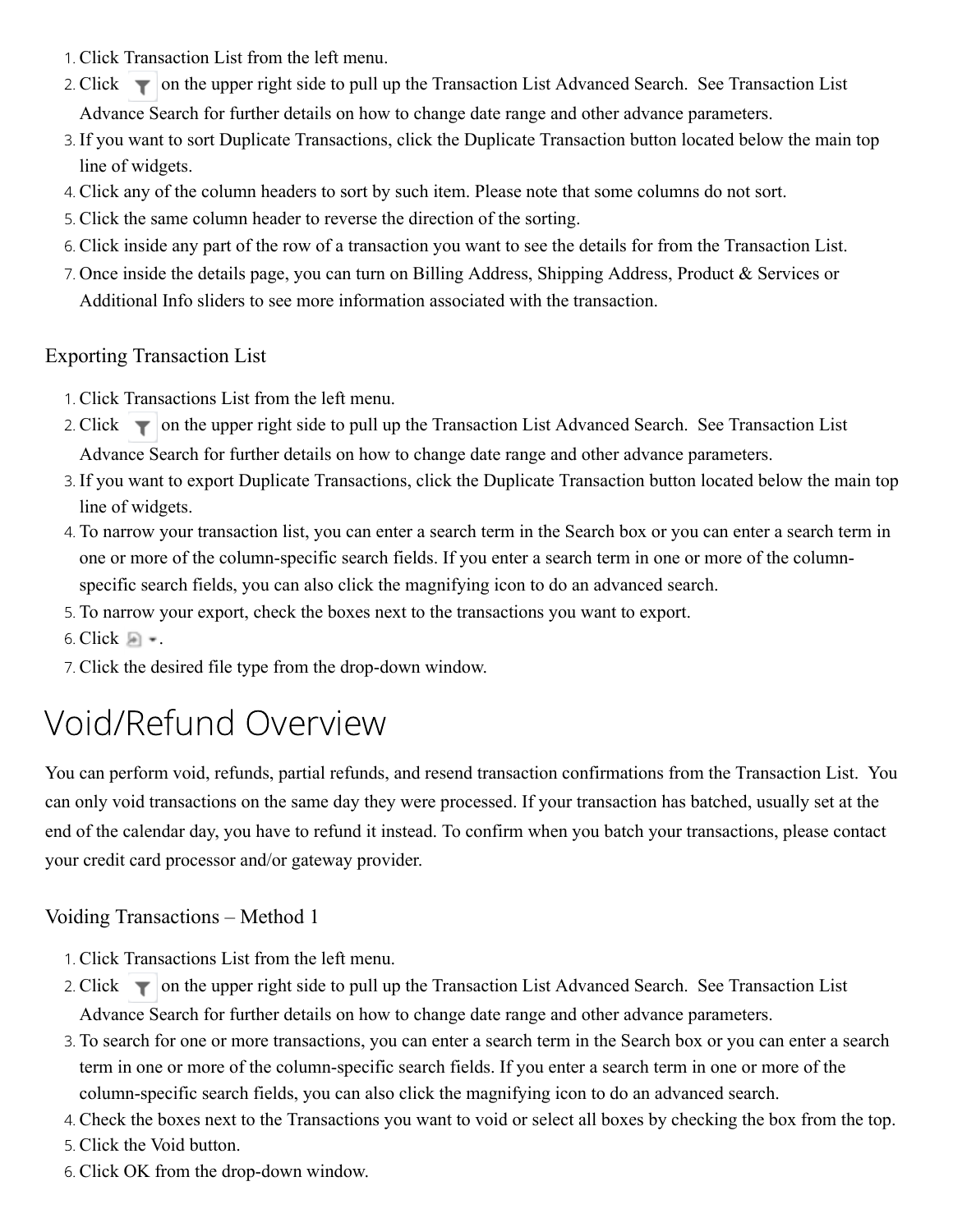<span id="page-42-0"></span>Void Transactions – Method 2

- 1. Click Transactions List from the left menu.
- 2. Click  $\blacksquare$  on the upper right side to pull up the Transaction List Advanced Search. See Transaction List Advance Search for further details on how to change date range and other advance parameters.
- 3. To search for one or more transactions, you can enter a search term in the Search box or you can enter a search term in one or more of the column-specific search fields. If you enter a search term in one or more of the column-specific search fields, you can also click the magnifying icon to do an advanced search.
- 4. Locate the Transaction you want to void from the Transaction list and click any part of the row of the Transaction.
- 5. The Payment System will take you to a detailed summary of the selected Transaction.
- 6. Click the Void button.

#### <span id="page-42-1"></span>Voiding Duplicate Transactions – Method 1

- 1. Click Transaction List from the left menu.
- 2. Click  $\blacksquare$  on the upper right side to pull up the Transaction List Advanced Search. See Transaction List Advance Search for further details on how to change date range and other advance parameters.
- 3. Click the Duplicate Transactions button to switch to duplicate transaction view.
- 4. To search for one or more transactions, you can enter a search term in the Search box or you can enter a search term in one or more of the column-specific search fields. If you enter a search term in one or more of the column-specific search fields, you can also click the magnifying icon to do an advanced search.
- 5. Check the boxes next to the Transactions you want to void or select all boxes by checking the box from the top.
- 6. Click the Void button.
- 7. Click OK from the drop-down window.

#### <span id="page-42-2"></span>Voiding Duplicate Transactions – Method 2

- 1. Click Transaction List from the left menu.
- 2. Click  $\blacksquare$  on the upper right side to pull up the Transaction List Advanced Search. See Transaction List Advance Search for further details on how to change date range and other advance parameters.
- 3. Click the Duplicate Transactions button to switch to duplicate transaction view.
- 4. To search for one or more transactions, you can enter a search term in the Search box or you can enter a search term in one or more of the column-specific search fields. If you enter a search term in one or more of the column-specific search fields, you can also click the magnifying icon to do an advanced search.
- 5. Locate the Transaction you want to void from the Duplicate Transaction list and click any part of the row of the Transaction.
- 6. The Payment System will take you to a detailed summary of the selected Transaction. Click the Void button.

#### <span id="page-42-3"></span>Refunding Transactions – Method 1

- 1. Click Transaction List from the left menu.
- 2. Click  $\blacksquare$  on the upper right side to pull up the Transaction List Advanced Search. See Transaction List Advance Search for further details on how to change date range and other advance parameters.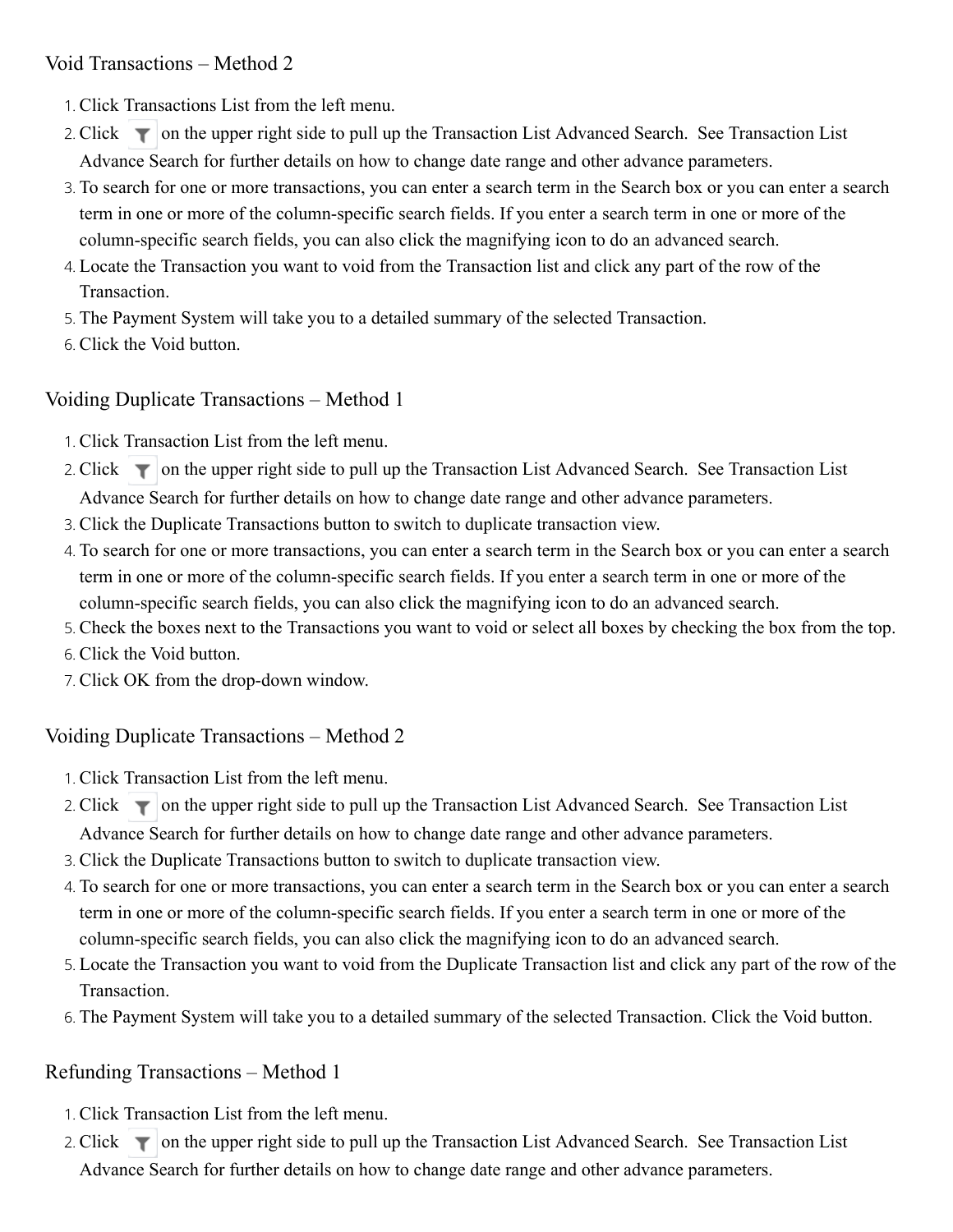- 3. To search for one or more transactions, you can enter a search term in the Search box or you can enter a search term in one or more of the column-specific search fields. If you enter a search term in one or more of the column-specific search fields, you can also click the magnifying icon to do an advanced search.
- 4. Check the boxes next to the Transactions you want to refund or select all boxes by checking the box from the top.
- 5. Click the Refund button.
- 6. Click OK from the drop-down window.

#### <span id="page-43-0"></span>Refunding Transactions – Method 2

- 1. Click Transaction List from the left menu.
- 2. Click  $\blacksquare$  on the upper right side to pull up the Transaction List Advanced Search. See Transaction List Advance Search for further details on how to change date range and other advance parameters.
- 3. To search for one or more transactions, you can enter a search term in the Search box or you can enter a search term in one or more of the column-specific search fields. If you enter a search term in one or more of the column-specific search fields, you can also click the magnifying icon to do an advanced search.
- 4. Locate the Transaction you want to refund from the Transaction list and click any part of the row of the Transaction.
- 5. The Payment System will take you to a detailed summary of the selected Transaction. Enter the amount of the Refund in the Refund Amount box. Please note that most gateways do not allow a merchant to refund a transaction above the original transaction amount.
- 6. Click the Refund button.

#### <span id="page-43-1"></span>Refunding Duplicate Transactions – Method 1

- 1. Click the Transactions List from the left menu.
- 2. Click  $\blacksquare$  on the upper right side to pull up the Transaction List Advanced Search. See Transaction List Advance Search for further details on how to change date range and other advance parameters.
- 3. Click the Duplicate Transactions button to switch to duplicate transaction view.
- 4. To search for one or more transactions, you can enter a search term in the Search box or you can enter a search term in one or more of the column-specific search fields. If you enter a search term in one or more of the column-specific search fields, you can also click the magnifying icon to do an advanced search.
- 5. Check the boxes next to the Transactions you want to refund or select all boxes by checking the box from the top.
- 6. Click the Refund button.
- 7. Click OK from the drop-down window.

#### <span id="page-43-2"></span>Refunding Duplicate Transactions – Method 2

- 1. Click the Transaction List from the left menu.
- 2. Click  $\blacksquare$  on the upper right side to pull up the Transaction List Advanced Search. See Transaction List Advance Search for further details on how to change date range and other advance parameters.
- 3. Click the Duplicate Transactions button to switch to duplicate transaction view.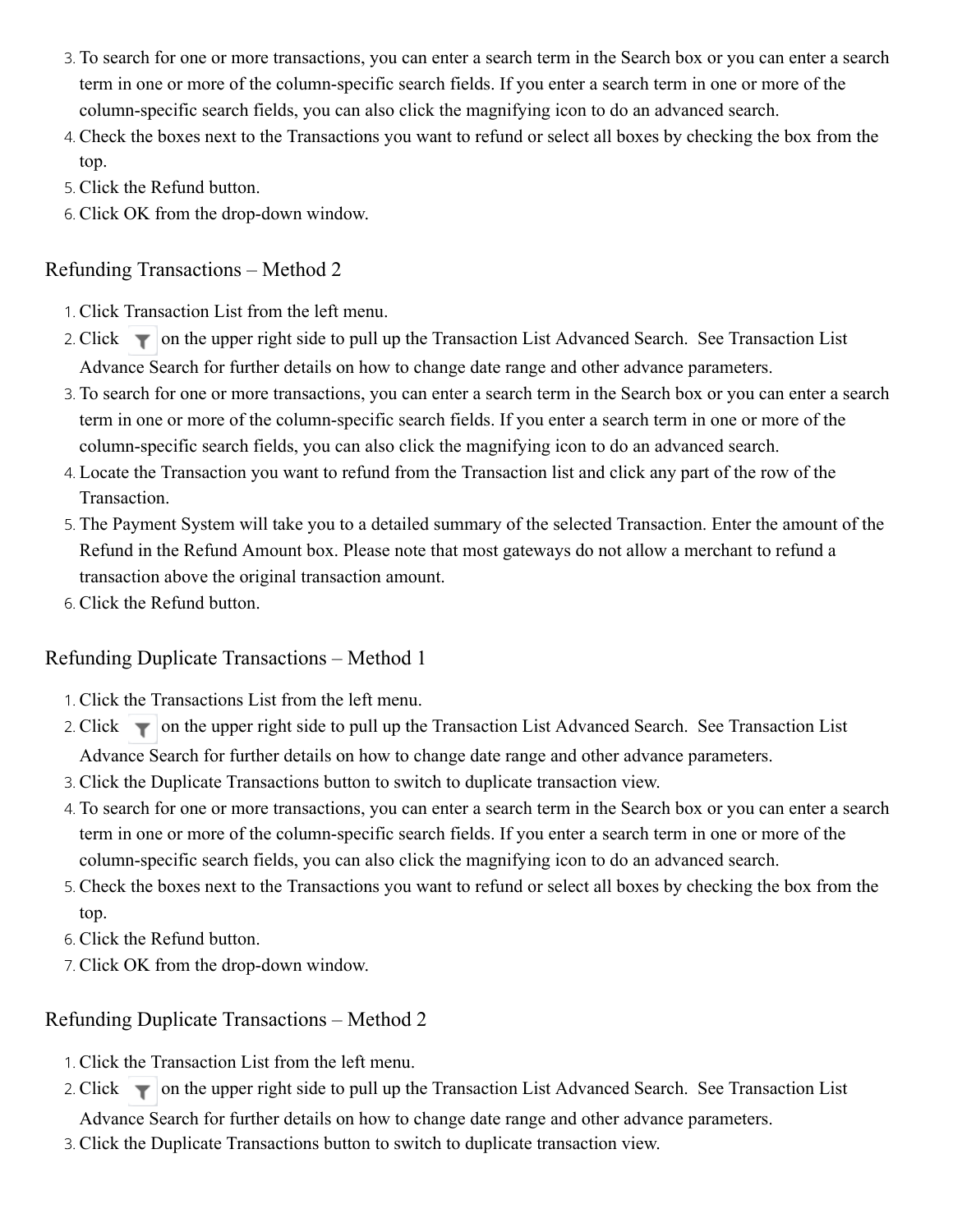- 4. To search for one or more transactions, you can enter a search term in the Search box or you can enter a search term in one or more of the column-specific search fields. If you enter a search term in one or more of the column-specific search fields, you can also click the magnifying icon to do an advanced search.
- 5. Locate the Transaction you want to refund from the Transaction list and click any part of the row of the Transaction.
- 6. The Payment System will take you to a detailed summary of the selected Transaction. Enter the amount of the Refund in the Refund Amount box. Please note that most gateways do not allow a merchant to refund a transaction above the original transaction amount.
- 7. Click the Refund button.

#### <span id="page-44-0"></span>Resending a copy of a Transaction

- 1. Click Transactions List from the left menu.
- 2. If you want to search Duplicate Transactions, click the Duplicate Transaction button located below the main top line of widgets.
- 3. To search for one or more transactions, you can enter a search term in the Search box or you can enter a search term in one or more of the column-specific search fields. If you enter a search term in one or more of the column-specific search fields, you can also click the magnifying icon to do an advanced search.
- 4. Locate the Transaction you want to resend from the Transaction List and click any part of the row of the Transaction.
- 5. The Payment System will take you to a detailed summary of the selected Transaction.
- 6. Click the Resend button to email another receipt copy of the transaction. You can also enter additional or different addresses in the Email field. To enter more than one email address, separate the email addresses by a comma.

# <span id="page-44-1"></span>Miscellaneous

# <span id="page-44-2"></span>API Keys

The Payment System uses your API Key for transacting purposes. It is used as the identifier to the account you wish to process for. In a Development environment, you can only activate this key using the API Username and Password. These keys are private and you should not share them with anyone that does not have access to manage your Account. To view your API keys, click Info and Support from the left menu. Then click API Keys from the dropdown menu.

# <span id="page-44-3"></span>API Documentation

[To access the Payment System API documentation, go to https://payx1.com/Documents/apidoc](https://payment.froogalpay.com/JSON/apidoc.html) (https://payment.froogalpay.com/JSON/apidoc.html). You can also access our API documentation by clicking Info & Support from the left menu followed by API Documentation from the drop-down menu.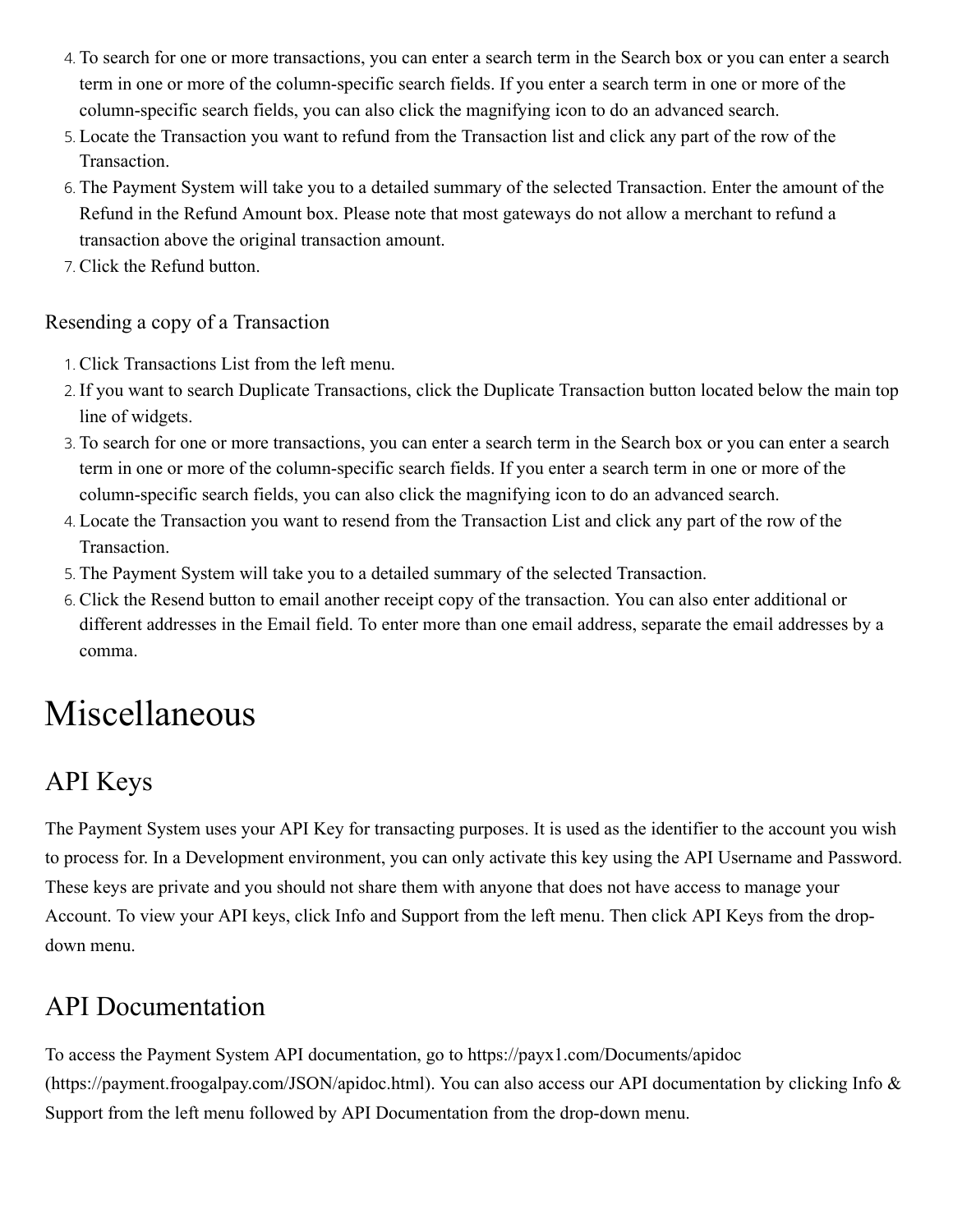## <span id="page-45-0"></span>Create a Support Ticket

- 1. Click the Info & Support from the left menu.
- 2. Click Create a Support Ticket from the drop-down window.
- 3. Fill in the text fields and upload any supporting images.
- 4. Select the Merchant and Location associated with your support ticket (in case the user is part of multiple Merchants and Locations).
- 5. Click the Send button.

# <span id="page-45-2"></span>Surcharging

The Payment System provides surcharging capabilities to our merchants. There are numerous requirements and restrictions before a merchant can begin surcharging. **If you are interested in turning on surcharging, please submit a support ticket to get started.**

## <span id="page-45-3"></span>Fraud Tools

The Payment System provides extra protection to our merchants at no cost to them through a service that helps identify and block potentially fraudulent transactions.

When the Fraud Tools are activated, the system utilizes an extremely large data co-op of shared reputational data on IP addresses, email addresses, shipping addresses, phone numbers, devices, and more. This network of data represents over 2 billion transactions and events annually generated by thousands of global businesses ranging from independent online stores to Fortune 100 companies. Each transaction is evaluated against billions of scored transactions from the network, drawing on machine learning as well as years of expert review to provide a numerical score between 0 and 100. The higher the score, the more likely a transaction is fraudulent. The default for all merchants is a threshold score of 30. When a score exceeds 30, the Payment System will block the transaction from processing and send out an email notification to the Location email on file indicating a transaction was blocked.

If you would like to set your own threshold score and/or access blocked transaction data, please submit a support ticket. Please note, that a Merchant must also sign up for the premium version of Fraud Tools to set a threshold and access data. Refer to our Terms and Conditions for pricing information.

# <span id="page-45-1"></span>Smart Routing

The Payment System enables you to create automated logic rules(region, amount, card type, chargeback ratio, dollar amount, etc) to process across multiple payment gateways. Please note, there is an additional charge for using this service. **If you are interested in turning on surcharging, please submit a support ticket to get started.**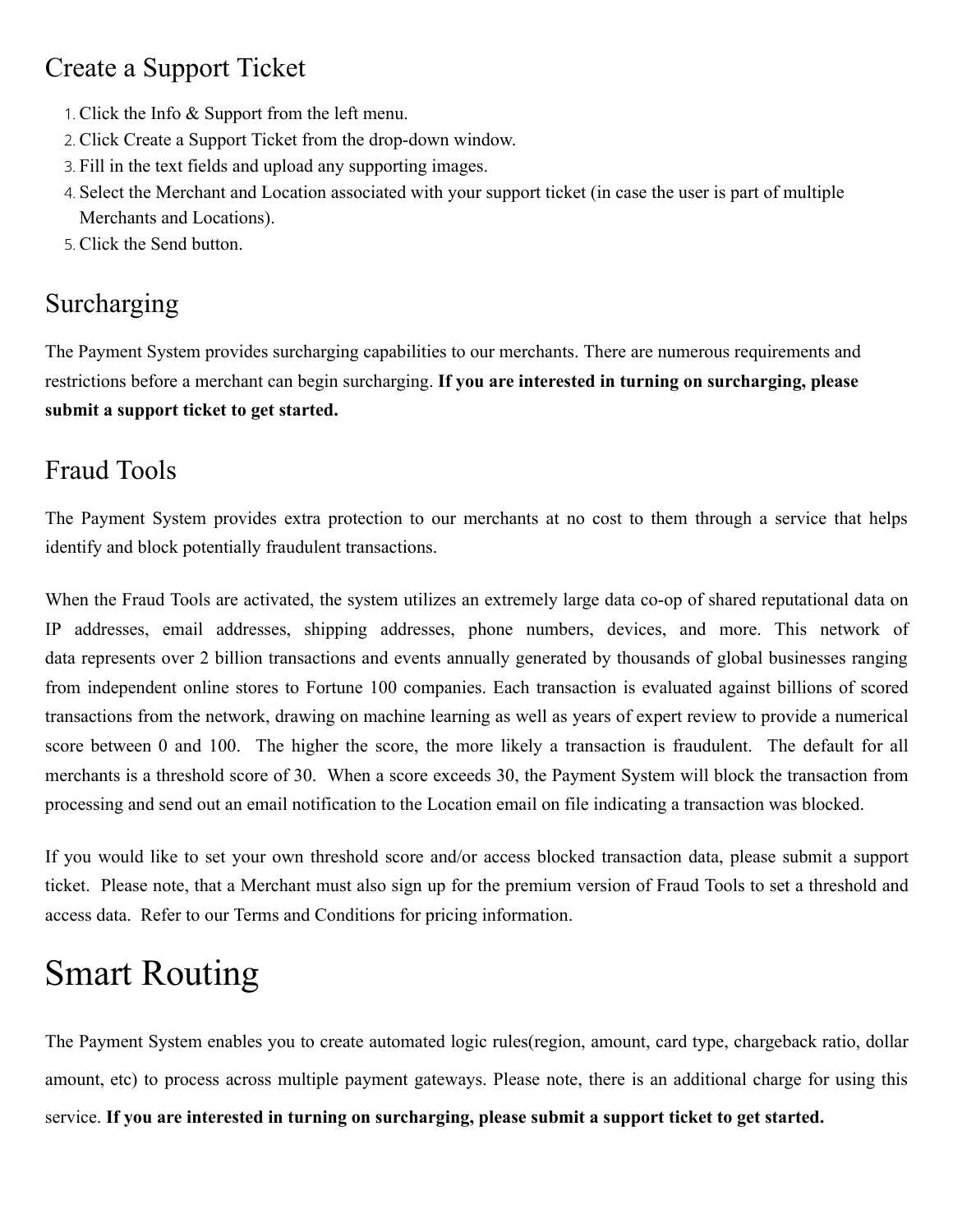# <span id="page-46-0"></span>White Label

The Payment System enables Resellers, ISOs, software developers, and Merchants to create a fully white-labeled version of the Payment System including custom color scheme, a custom logo, a unique URL, a custom email address used for payment confirmation emails and an email for receiving support tickets. **Before you get started, inform us that you intend to do a White Label by submitting a support ticket.**

# <span id="page-46-1"></span>Email Receipts

You can customize the email address that the Payment System uses to send out payment receipts to the customers.

- 1. To change the email address, click Info and Support from the left menu.
- 2. Click Create a Support Ticket from the drop-down window.
- 3. Provide us with your domain name. We will send you a TXT entry to add to your DNS Server.
- 4. Also, provide us with the email address you want to use. We will send an activation email to that email. If the email address is not provided, the Payment System will use the default email currently in use.
- 5. Click Submit.

# <span id="page-46-2"></span>Support Ticket Email

The support section is where Users go to email support ticket requests. Follow the instructions below to change the default email address.

#### <span id="page-46-3"></span>Setting the Support Ticket e-mail settings at Merchant Level

- 1. To change the email address click Configuration from the left menu.
- 2. Click Manage Merchants from the drop-down window.
- 3. Select the Merchant you want to change.
- 4. Enter the email address you want to use in the Support Email field.
- 5. Click the Save button.

<span id="page-46-4"></span>Setting the Support Ticket e-mail settings at Location Level

- 1. To change the email address where Users send support tickets, click Configuration from the left menu.
- 2. Click Manage Locations from the drop-down window.
- 3. Select the Location you want to change
- 4. Enter the email address you want to use in the Support Email (confirm) field.
- 5. Click the Save button.

# <span id="page-46-5"></span>Setting the Color Theme

- 1. To change the color them, click Configuration from the left menu.
- 2. Click Manage Merchant from the drop-down window.